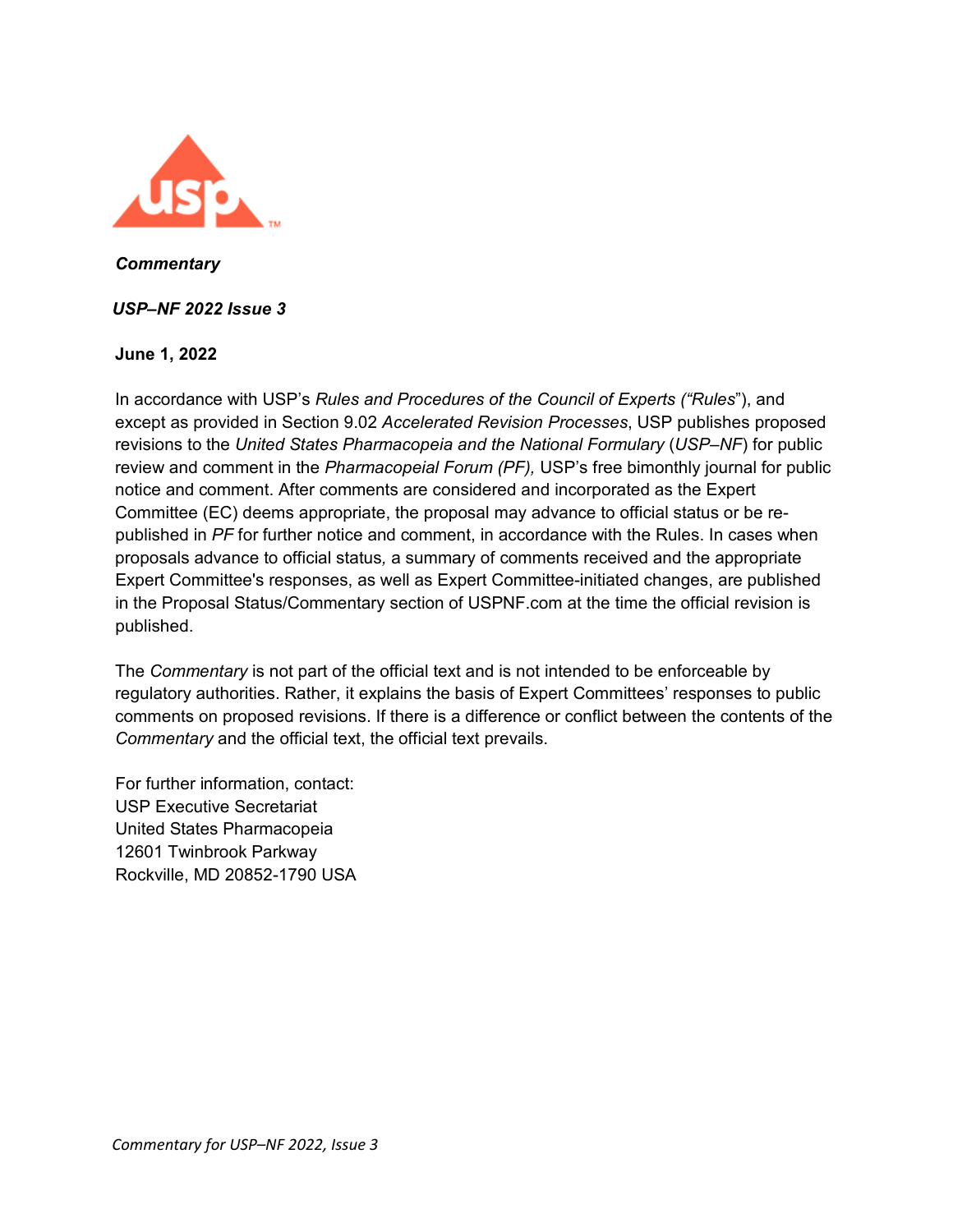# *Comments were received for the following when they were proposed in Pharmacopeial Forum:*

[General Notices to USP-NF](#page-3-0) [0.1 N Sodium Hydroxide VS Reagent](#page-4-0) [Methanol Reagent](#page-4-1)

### *General Chapters*

[<206> Aluminum](#page-5-0) [<211> Arsenic](#page-8-0) [<241> Iron](#page-8-1) [<251> Lead](#page-8-2) [<261> Mercury](#page-9-0) [<291> Selenium](#page-9-1) [<771> Ophthalmic Products - Quality Tests](#page-9-2) [<781> Optical Rotation](#page-5-0) [<857> Ultraviolet-Visible Spectroscopy](#page-12-0) [<1857> Ultraviolet-Visible Spectroscopy - Theory and Practice](#page-19-0)

#### *Monographs*

[Amantadine Hydrochloride Tablets](#page-21-0) [Amiloride Hydrochloride Tablets](#page-21-0) [Argatroban Injection](#page-22-0) [Candesartan Cilexetil](#page-24-0) [Candesartan Cilexetil Tablets](#page-24-1) [Chlordiazepoxide and Amitriptyline Hydrochloride Tablets](#page-25-0) [Chlordiazepoxide Hydrochloride Capsules](#page-25-1) [Choline Bitartrate](#page-29-0) [Colistin Sulfate](#page-26-0) [Cranberry Fruit Juice](#page-26-1) [Cranberry Fruit Juice Concentrate](#page-26-1) **[Doxycycline](#page-29-1) [Enzacamene](#page-30-0) [Etravirine](#page-30-1)** [Etravirine Tablets](#page-30-2) [Fluticasone Propionate](#page-31-0) [Fosamprenavir Calcium](#page-31-1) **[Latanoprost](#page-32-0) [Menthol](#page-33-0)** [Molindone Hydrochloride](#page-33-1) [Naloxone Hydrochloride](#page-33-2) [Pramipexole Dihydrochloride](#page-34-0) [Primidone Tablets](#page-34-1)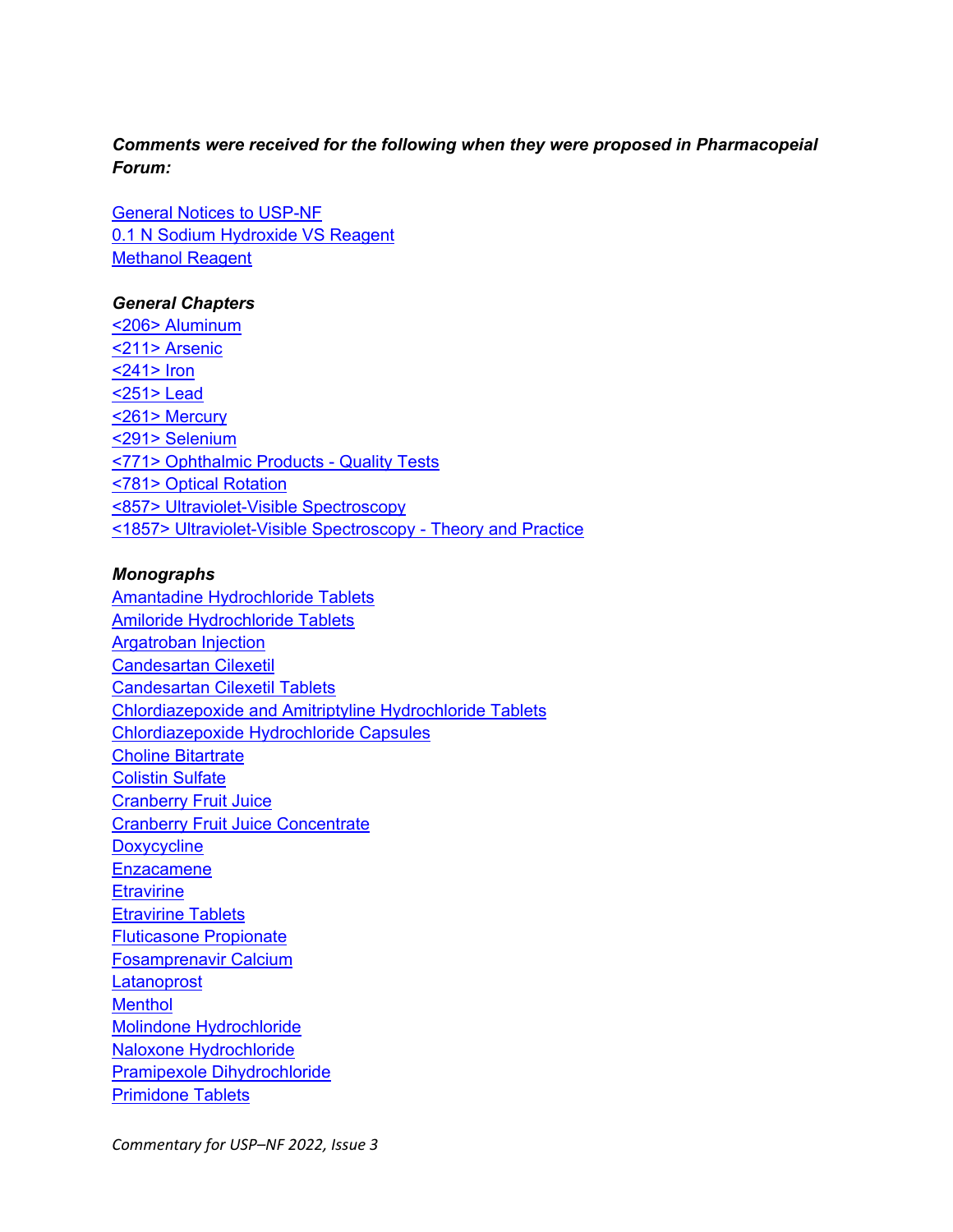[Propionic Acid](#page-34-2) [Propranolol Hydrochloride Injection](#page-35-0) [Rivaroxaban](#page-35-1)  [Saquinavir Mesylate](#page-36-0) [Siler Root](#page-37-0) [Siler Root Dry Extract](#page-37-0) [Siler Root Powder](#page-37-0) [Streptococcus thermophilus](#page-37-1) [Sodium Propionate](#page-37-2) [Tamsulosin Hydrochloride Capsules](#page-38-0) [Tiotropium Bromide](#page-39-0) [Zinc Acetate](#page-37-3)

*No comments were received for the following proposals:* 

#### **Monographs**

**Codeine** Cranberry Fruit Dry Juice Diphenhydramine Hydrochloride Oral Powder Emedastine Ophthalmic Solution Emedastine Difumarate Erythromycin Ethylsuccinate Injection Erythromycin Ethylsuccinate Oral Suspension Ethionamide Fish Oil Omega-3 Acid Ethyl Esters Concentrate Fish Oil Containing Omega-3 Acids Fish Oil Containing Omega-3 Acids Capsules Fish Oil Containing Omega-3 Acids Delayed-Release Capsules Fumaric Acid Insulin Glargine Insulin Glargine Injection Krill Oil Krill Oil Capsules Krill Oil Delayed-Release Capsules Lactiplantibacillus Plantarum Ligilactobacillus Salivarius Liotrix Tablets Neomycin Sulfate and Dexamethasone Sodium Phosphate Cream Neomycin Sulfate and Flurandrenolide Cream Neomycin Sulfate and Flurandrenolide Lotion Neomycin Sulfate and Hydrocortisone Acetate Cream Neomycin Sulfate and Hydrocortisone Acetate Lotion Neomycin And Polymyxin B Sulfates Cream Neomycin And Polymyxin B Sulfates and Gramicidin Cream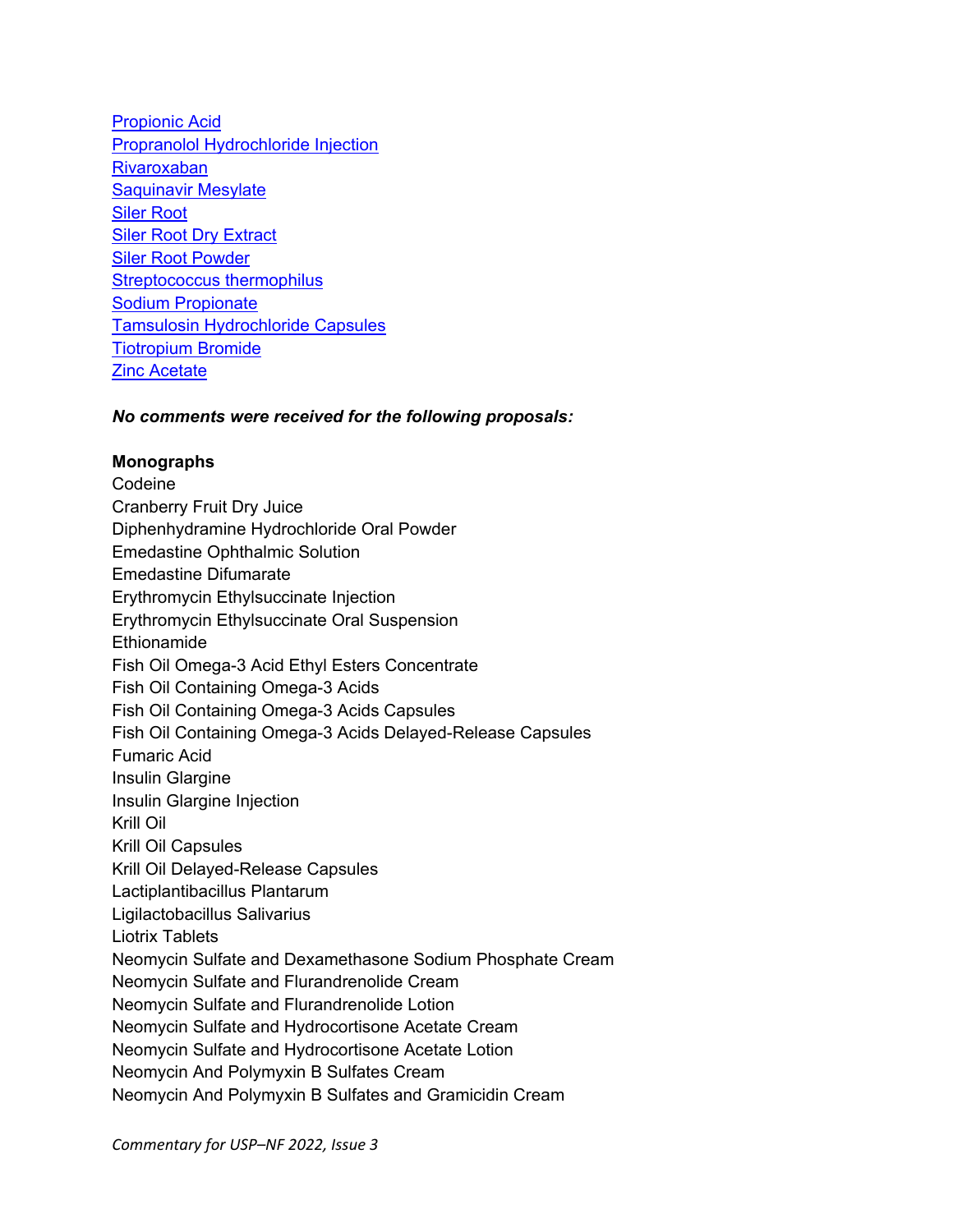Neomycin And Polymyxin B Sulfates, Gramicidin, And Hydrocortisone Acetate Cream Nystatin Omega-3-Acids Ethyl Esters Omega-3 Free Fatty Acids Omega-3 Acids Triglycerides **Trichlormethiazide** Zinc Sulfate

<span id="page-3-0"></span>

| <b>General Notices</b>    |                                                                 |
|---------------------------|-----------------------------------------------------------------|
| Monograph/Section(s):     | General Notices and Requirements/Section 2.20 Official Articles |
| <b>Expert Committee:</b>  | <b>Council of Experts</b>                                       |
| <b>No. of Commenters:</b> | 10                                                              |

The following is Commentary in response to a proposed revision to General Notices. This revision will be official on December 1, 2022.

# **Revision language:**

Revise *[Section 2.20 Official Articles](https://online.usppf.com/usppf/document/GUID-6E790F63-0496-4C20-AF21-E7C283E3343E_60101_en-US#M99989S13)* to add the following language at the end of the second paragraph: "For a biologic product licensed under the Public Health Service Act, the *official title* shall be the title specified in the relevant monograph plus any prefix and/or suffix designated by the FDA unless otherwise specified in the applicable monograph."

This revision was initially proposed in 2017 after the U.S. Food and Drug Administration's (FDA) issuance of its final guidance, *Nonproprietary Naming of Biological Products* in January 2017. The final guidance indicated FDA's thinking that biological products licensed under the Public Health Service Act (PHS Act) bear a nonproprietary name that includes an FDA-designated suffix. This guidance also referenced FDA's intent to continue its practice of designating the names of biological products with a prefix, where necessary. In 2019, FDA issued an additional draft guidance document, *Nonproprietary Naming of Biological Products: Update*.

To understand the impact of this revision, USP has held ongoing scientific engagements, conducted two Comment rounds in *Pharmacopeial Forum*, and hosted a stakeholder roundtable. The proposal received varied stakeholder comments expressing both support and opposition.

The purpose of this revision is to clarify the continued application of USP public quality standards to biologic products that may be assigned an FDA-designated prefix and/or suffix, including originator biological products, related biological products, biosimilar products, and interchangeable products and is not intended to comment on FDA's biological product naming policy. This revision will help provide clarity to stakeholders with respect to FDA's naming convention and official titles of USP monograph standards.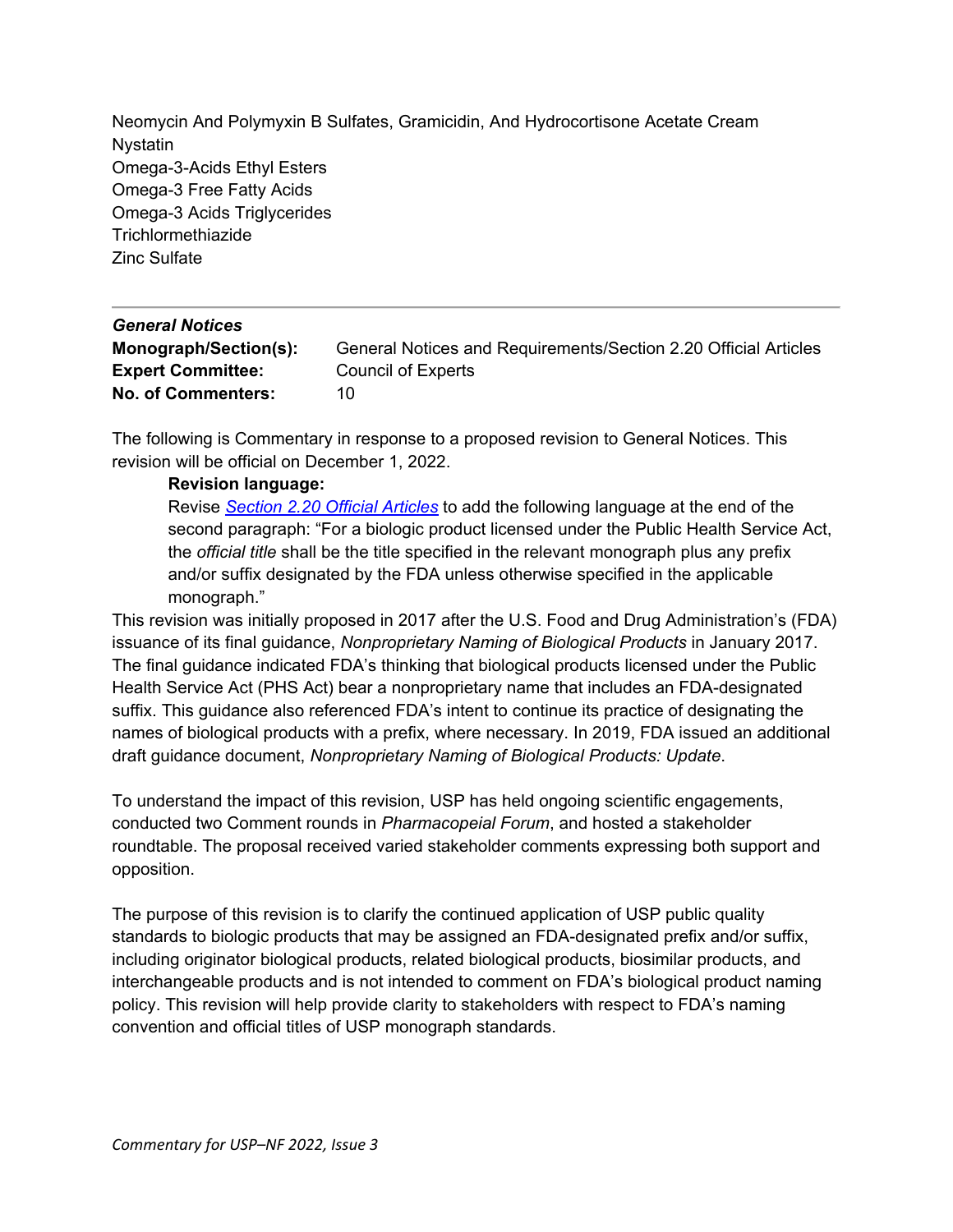### *Section 2.20 Official Articles:*

**Comment Summary #1:** Commenters indicated disagreement with FDA's guidance, *Nonproprietary Naming of Biological Products* but expressed appreciation for USP's proposal to minimize confusion.

**Response:** Comment partially incorporated. The Council of Experts determined the revision is necessary to clarify the continued application of USP public quality standards to biological products and to prevent confusion and potential compliance issues for industry.

**Comment Summary #2:** Commenters suggested not to align USP naming of biological products regulated under the Public Health Service Act with the FDA guidance, *Nonproprietary Naming of Biological Products.* 

**Response:** Comment not incorporated. The Council of Experts determined the revision is necessary to clarify the continued application of USP public quality standards to biological products and to prevent confusion and potential compliance issues for industry.

**Comment Summary #3:** The commenter suggested that USP monographs for biological products are not beneficial to public health and may impede or delay innovation. **Response:** Comment not incorporated. The Council of Experts determined the revision is necessary to clarify the continued application of USP public quality standards to biological products and to prevent confusion and potential compliance issues for industry.

**Comment Summary #4:** Commenters requested cancellation of the proposed revision because they do not support the use of prefixes and/or suffixes for biological products regulated under the Public Health Service Act, per the FDA guidance, *Nonproprietary Naming of Biological Products.* 

**Response:** Comment not incorporated. The Council of Experts determined the revision is necessary to clarify the continued application of USP public quality standards to biological products and to prevent confusion and potential compliance issues for industry.

<span id="page-4-1"></span>

| <b>Reagents</b>           |                         |
|---------------------------|-------------------------|
| <b>Reagent:</b>           | Methanol                |
| <b>Expert Committee:</b>  | <b>USP Headquarters</b> |
| <b>No. of Commenters:</b> |                         |

**Comment Summary #1:** The commenter requested clarity on the definition of "Anhydrous Application" stated in the text.

**Response:** Comment incorporated. USP changed the wording of the heading from "For Anhydrous Applications" to "Applications Requiring Anhydrous Methanol".

<span id="page-4-0"></span>

| <b>Reagent:</b>           | 0.1 N Sodium Hydroxide VS |
|---------------------------|---------------------------|
| <b>Expert Committee:</b>  | <b>USP Headquarters</b>   |
| <b>No. of Commenters:</b> |                           |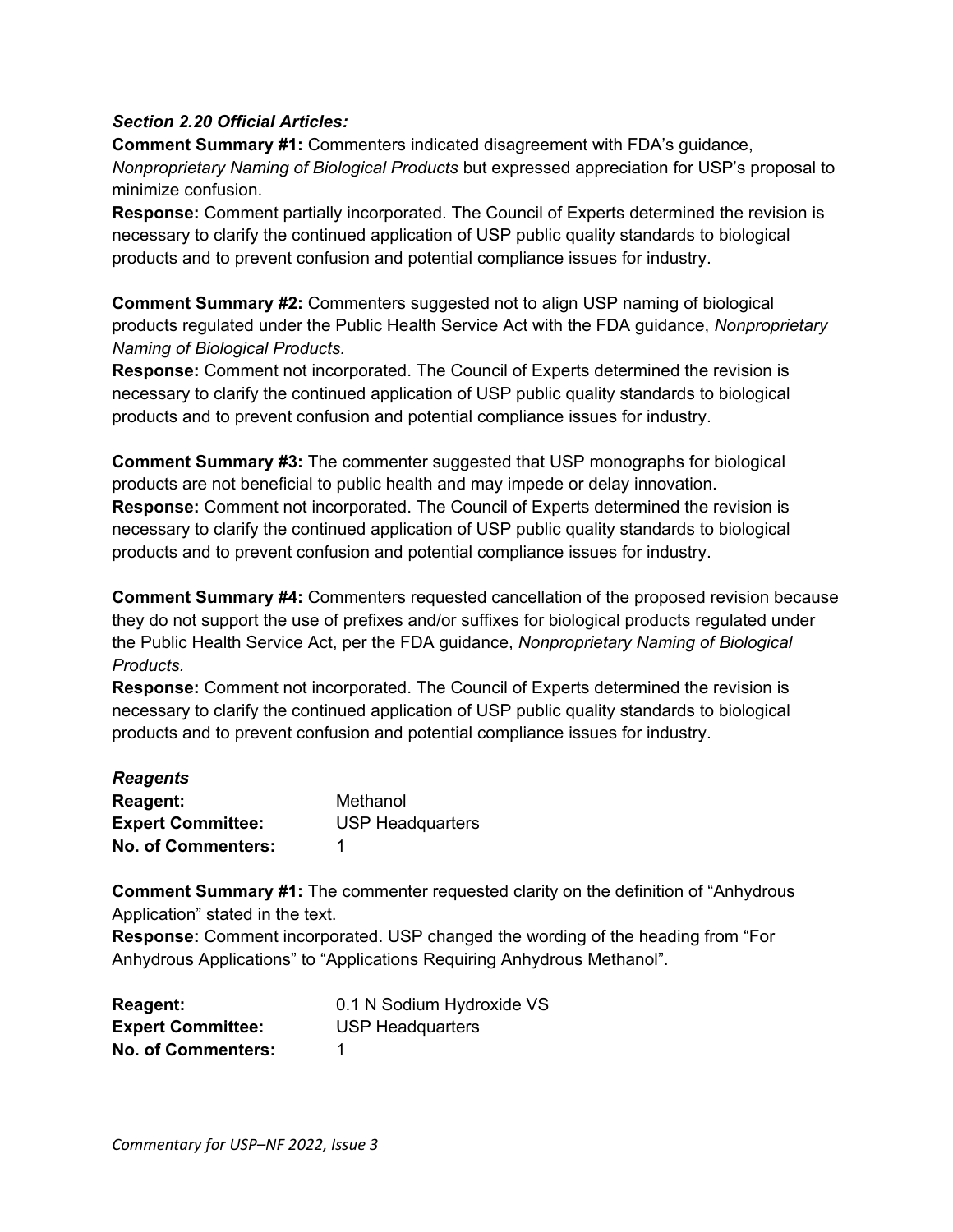**Comment Summary #1:** The commenter noted that the standardization procedure listed in the text is for potentiometric endpoint not for visual endpoint.

**Response:** Comment incorporated. USP updated the section title to read "Standardization with potentiometric endpoint".

# *General Chapters*

<span id="page-5-0"></span>

| General Chapter/Sections: <206> Aluminum |                                           |
|------------------------------------------|-------------------------------------------|
| <b>Expert Committee:</b>                 | <b>General Chapters–Chemical Analysis</b> |
| <b>No. of Commenters:</b>                | 5                                         |

**Comment Summary #1:** For procedures describing ICP-OES, commenter recommended,

- a. including some text to describe the instrument qualification process before testing (e.g., calibration procedure, criteria, etc.).
- b. including additional concentrations over the working range of the standardization solutions to help the reader demonstrate linearity before continuing the procedure.

# **Response:**

- a. Comment not incorporated. ICP-OES Instrument qualification is covered in chapter  $< 730$
- b. Comment not incorporated. It has been established in the literature as well as empirical evidence that the use of three standards in ICP-OES is the optimal number of standards for the technique. Adding more levels can in many cases provide false interpretation of the linearity of the analysis. Please see the following reference from Internationally recognized expert in Atomic Spectroscopy (1) Boumans, P.W.J.M., Inductively Coupled Plasma Emission Spectroscopy, Part I, John Wiley and Sons, 1987, p. 18ff.

2) (https://www.perkinelmer.com/CMSResources/Images/46-

74353FAR\_LinearRangeStudyoftheOptimaSimultaneousICP-OES.PDF)

# **REQUIREMENTS FOR PROCEDURE VALIDATION**

**Comment Summary #1:** In the SPECIFICITY subsection, commenter recommended including a list of some components that could be responsible for interfering with assessing the element. **Response:** Comment not incorporated. This chapter is intended for use for any material and any potential interference must be therefore evaluated on a case-by-case basis. As such, it is not possible for USP to generalize the list of interferences.

**Comment Summary #2:** Commenter recommended tightening ranges for the acceptance criteria for ACCURACY, PRECISION, and INTERMEDIATE PRECISION. **Response:** Comment not incorporated. The acceptance criteria presented have been shown

to be adequate for the purpose (ppb concentrations), in particular at working ranges close to LOD and LOQ.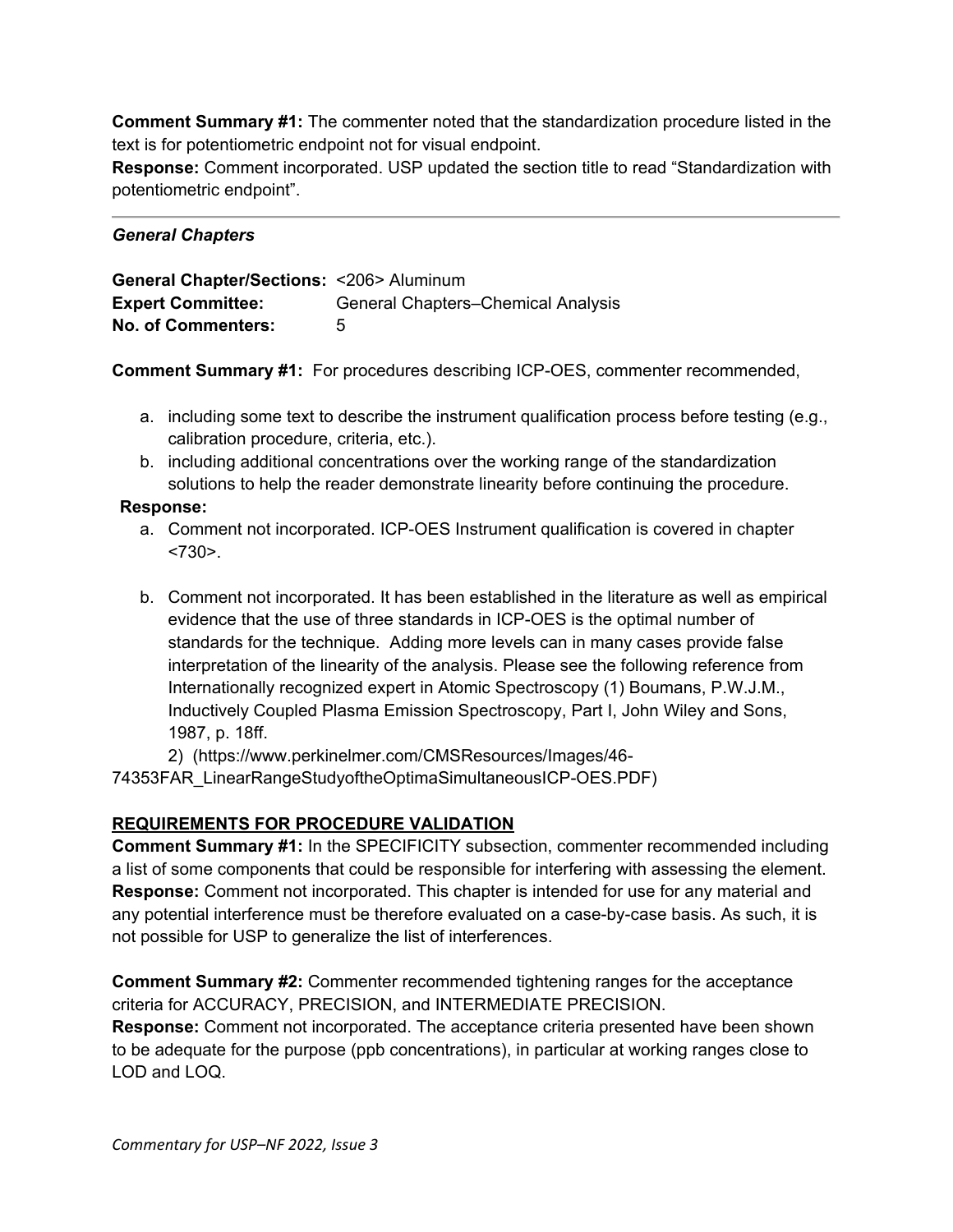**Comment Summary #3:** Commenter recommended that the proposed ICP-MS and ICP-OES procedures, that are the same procedures as those currently in <233>, are not to be added to the six element-specific chapters as this approach will not benefit excipient monographs for following reasons:

a) The addition of the ICP-MS and ICP-OES procedures, which are already described in <233>, is redundant. Even if the ICP-MS and ICP-OES procedures are added to the element-specific chapters they will be still considered as alternative procedures because they are not referenced in excipient monographs and cannot be used without being validated.

**Response:** Comment not incorporated. The procedures in these element specific chapters modernize these chapters by including instrumental procedures and make the stakeholders aware of the availability of these procedures as an alternative along with validation requirements necessary for their use as an alternative . This addition would also allow one to directly reference these procedures in future monographs.

Alternate procedures should be validated and show comparable results per GNs section 6.30 *Alternative and Harmonized Methods and Procedures.* In this case, the required validation criteria is set forth in the element specific chapters**.** Users are not required to use ICP – OES/MS based procedures but may choose to as long as they meet the validation requirements. Inclusion of these procedures in element specific chapters eliminates the potential for redundant testing.

**Comment Summary #4:** Commenter stated that users can use the procedures listed in <233> per General Notices section 6.30. *Alternative and Harmonized Methods and Procedures* if they prefer using ICP-MS and ICP-OES technology for analysis of elemental impurities. **Response:** Comment not incorporated. The procedures in these element specific chapters are included to inform the stakeholders of the availability of these procedures as an alternative and provide validation requirements necessary for their use as an alternative. Alternative procedures should be validated per General Notices section 6.30 *Alternative and Harmonized Methods and Procedures.* In this case, the required validation criteria is set forth in the element specific chapters**.** Users are not required to use ICP – OES/MS based procedures but may choose to as long as they meet the validation requirements. Inclusion of these procedures in element specific chapters eliminates the potential for redundant testing.

**Comment Summary #5:** Commenter stated that because the limits for elemental impurities in excipient monographs are associated with the existing wet chemistry procedures, the methodology and the existing limits cannot be changed unless validation and sample evaluation work are conducted and demonstrate that the current and any alternative procedures produce comparable results. There may be some cases in which the current limits have to be revised to reflect results obtained by ICP-MS and ICP-OES technology.

**Response:** Comment not incorporated. These procedures are stand-alone procedures and not referenced in monographs. If a user decides to go with the instrumental procedure and fails to meet the limits given in the monograph, they may reach out to USP with data and request a change in monograph limits.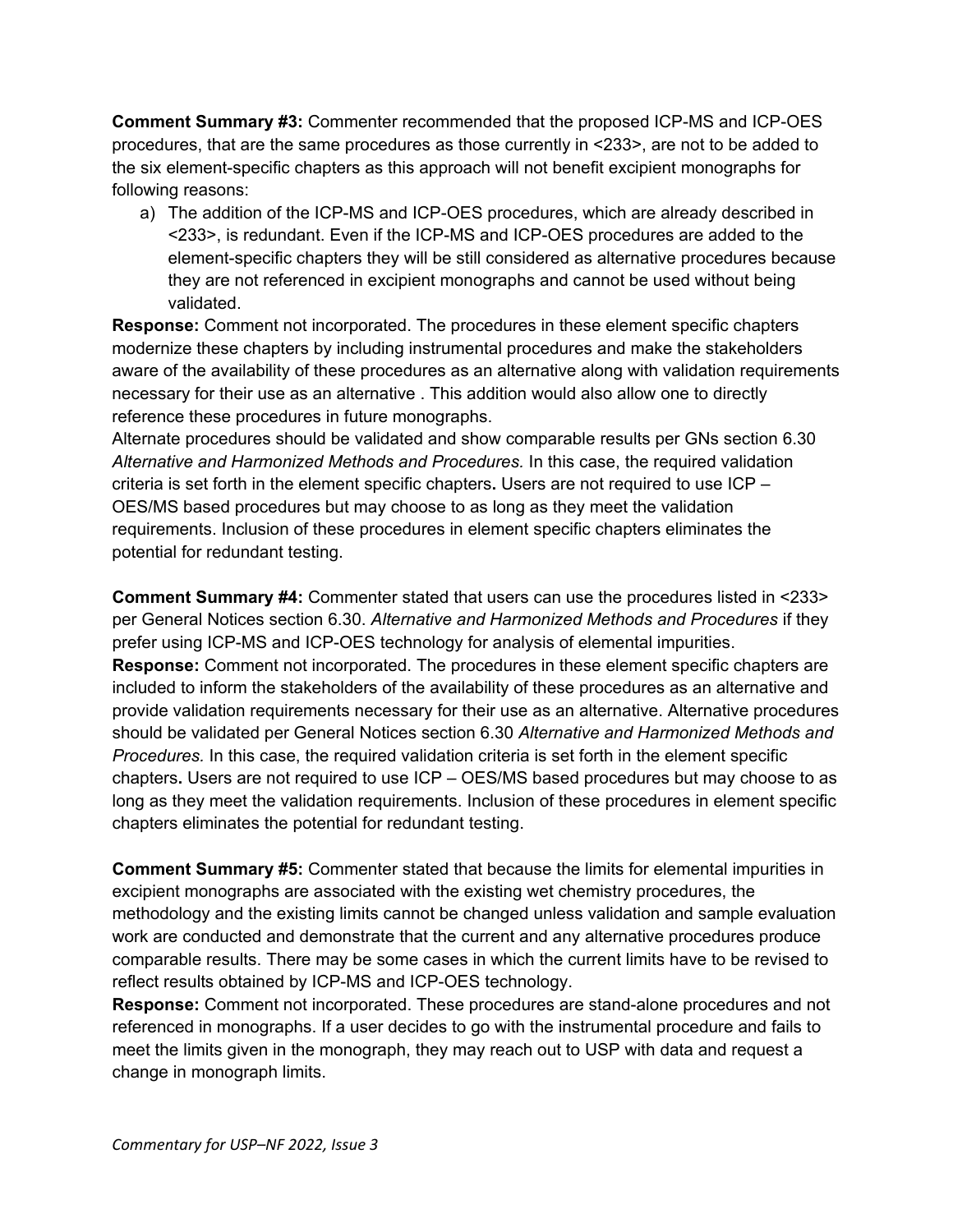## **PROCEDURES**

**Comment Summary #1:** The name for some procedures is not included in the text of all six chapters as is done for other Procedures. Therefore, the commenter recommended adding a line in each chapter as suggested below:

<206> Aluminum -- Procedure 1: Atomic Absorption Spectroscopy <211> Arsenic – Procedure 1: Colorimetry Procedure 2: Colorimetry <241> Iron – Procedure 1: Chemical method <251> Lead – Procedure 1: Chemical method <261> Mercury –Procedure 1: Titration Procedure 2: Atomic Absorption Spectroscopy Procedure 3: Atomic Absorption Spectroscopy <291> Selenium **–** Procedure 1: Spectroscopy

**Response:** Comment incorporated. The name of the procedures has been added for all six chapters for consistency.

# **Comment Summary #2: ICP Procedures -Standardization Standardization solution 1, Standardization solution 2, and Blank**

In all six chapters, the order of the text may lead users to run the standards and blank in the order given. Some software will not allow this and the blank needs to be run first. Therefore, suggest change to:

### **Blank, Standardization solution 1, and Standardization solution 2**

**Response:** Comment not incorporated. The format reflects the standard convention used by USP. The specific analysis sequence should be that used in the validation of the method.

# **REQUIREMENTS FOR PROCEDURE VALIDATION:**

**Comment Summary #1:** Commenter requested clarification as to why the sentence "*The following validation requirements do not apply when the monograph prescribes Procedure 2 or Procedure 3,"* cannot apply to ICP validation. The listed validation requirements are a suitable approach to validating the ICP methods and are not out of alignment with General Notices or <1225> *Validation of Compendial Procedures*, therefore, suggest delete sentence and replace with wording clear for the intent.

**Response:** Comment incorporated. Section has been revised to provide greater clarity. The validation requirements section was revised to clarify that the criteria are applicable for primary and alternative methods.

**Comment Summary #2**: Commenter expressed that a switch from an existing wet chemistry sample preparation procedures to one that uses ICP-OES or ICP-MS with complete digestion may lead to varying results as is common when comparing results generated from different procedural approaches as is the case at times when comparing results from leaching methods to results from total digestion methods. Commenter recommended considering this variance/bias in results based on the procedures used and provide comments on potential method-to-method variability when these ICP-OES and ICP-MS procedures are included in General Chapters that allow the flexibility of multiple test method approaches.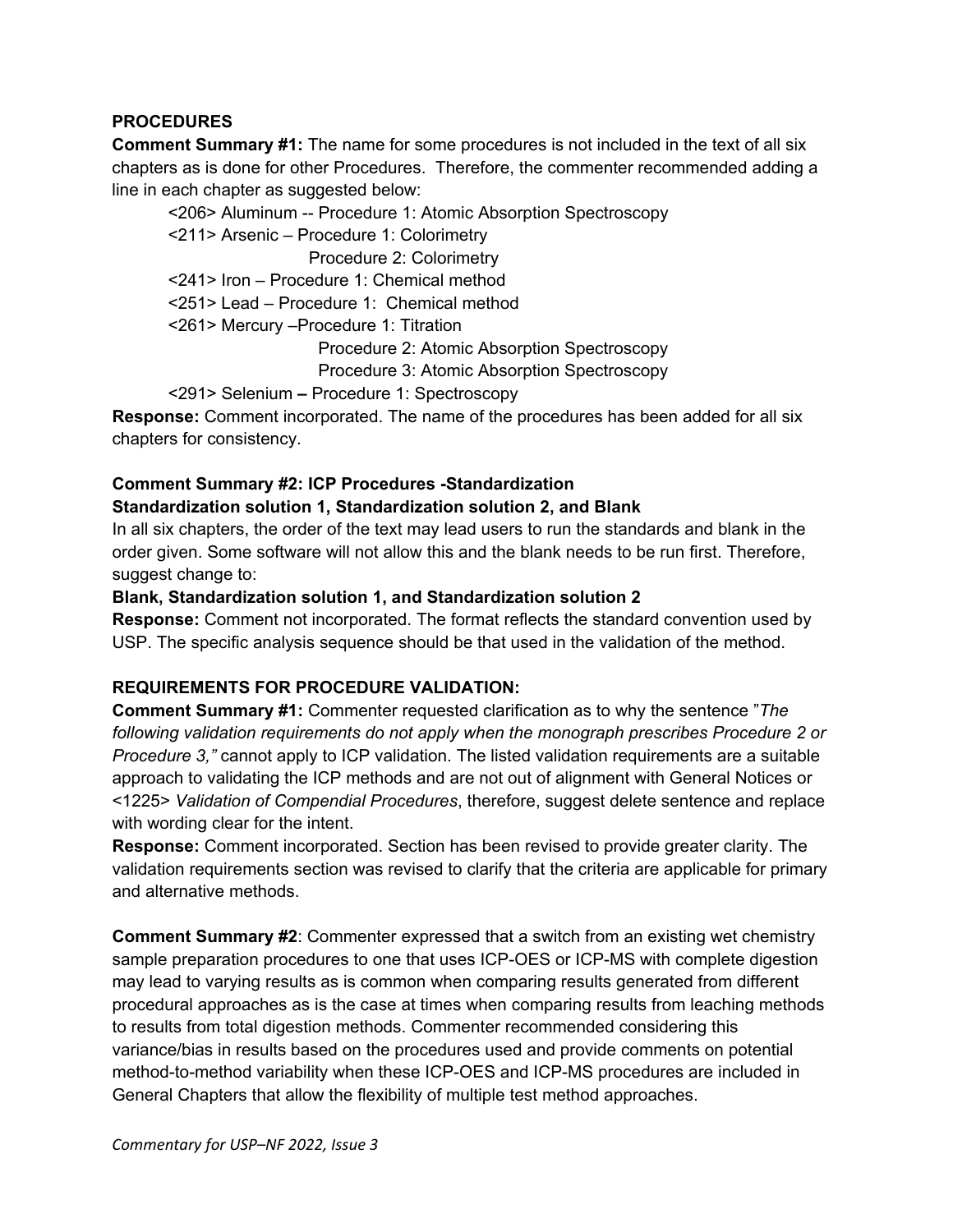**Response:** Comment not incorporated. These procedures are stand-alone procedures and not referenced in monographs. If a user decides to go with the instrumental procedure and fails to meet the limits given in the monograph, they may reach out to USP with data and request a change in monograph limits.

<span id="page-8-0"></span>**General Chapter/Sections:** <211> Arsenic **Expert Committee:** General Chapters–Chemical Analysis **No. of Commenters:** 5 Please see [commentary for <206>](#page-5-0) for comments related to all six of the elemental chapters.

**Comment Summary #1:** The proposed procedures are exclusively ICP-AES and ICP-OES or ICP-MS, hence, well-known and already established procedures such AAS (e.g., with flame, graphite furnace or hydride generation) are not mentioned, even as a possible alternative. Commenter recommended introducing following statement from chapter <233> in chapters 〈211〉 Arsenic, 〈241〉 Iron, 〈251〉 Lead and 〈261〉 Mercury. This should make possible the determination of those elements by means of other analytical procedures (when fit for purpose), e.g., AAS:

"Any alternative procedure that has been validated and meets the acceptance criteria that follow is considered to be suitable for use".

<span id="page-8-1"></span>**Response:** Comment incorporated. Introductory statement is included.

**General Chapter/Sections:** <241> Iron **Expert Committee:** General Chapters–Chemical Analysis **No. of Commenters:** 5 Please see **commentary for <206>** for comments related to all six of the elemental chapters.

**Comment Summary #1:** The proposed procedures are exclusively ICP-AES and ICP-OES or ICP-MS, hence, well-known and already established procedures such AAS (e.g., with flame, graphite furnace or hydride generation) are not mentioned, even as a possible alternative. Commenter recommended introducing following statement from chapter <233> in chapters 〈211〉 Arsenic, 〈241〉 Iron, 〈251〉 Lead and 〈261〉 Mercury. This should make possible the determination of those elements by means of other analytical procedures (when fit for purpose), e.g., AAS:

"Any alternative procedure that has been validated and meets the acceptance criteria that follow is considered to be suitable for use".

<span id="page-8-2"></span>**Response:** Comment incorporated.

**General Chapter/Sections:** <251> Lead **Expert Committee:** General Chapters–Chemical Analysis **No. of Commenters:** 5 [Please see commentary for <206>](#page-5-0) for comments related to all six of the elemental chapters.

**Comment Summary #1:** The proposed procedures are exclusively ICP-AES and ICP-OES or ICP-MS, hence, well-known and already established procedures such AAS (e.g., with flame,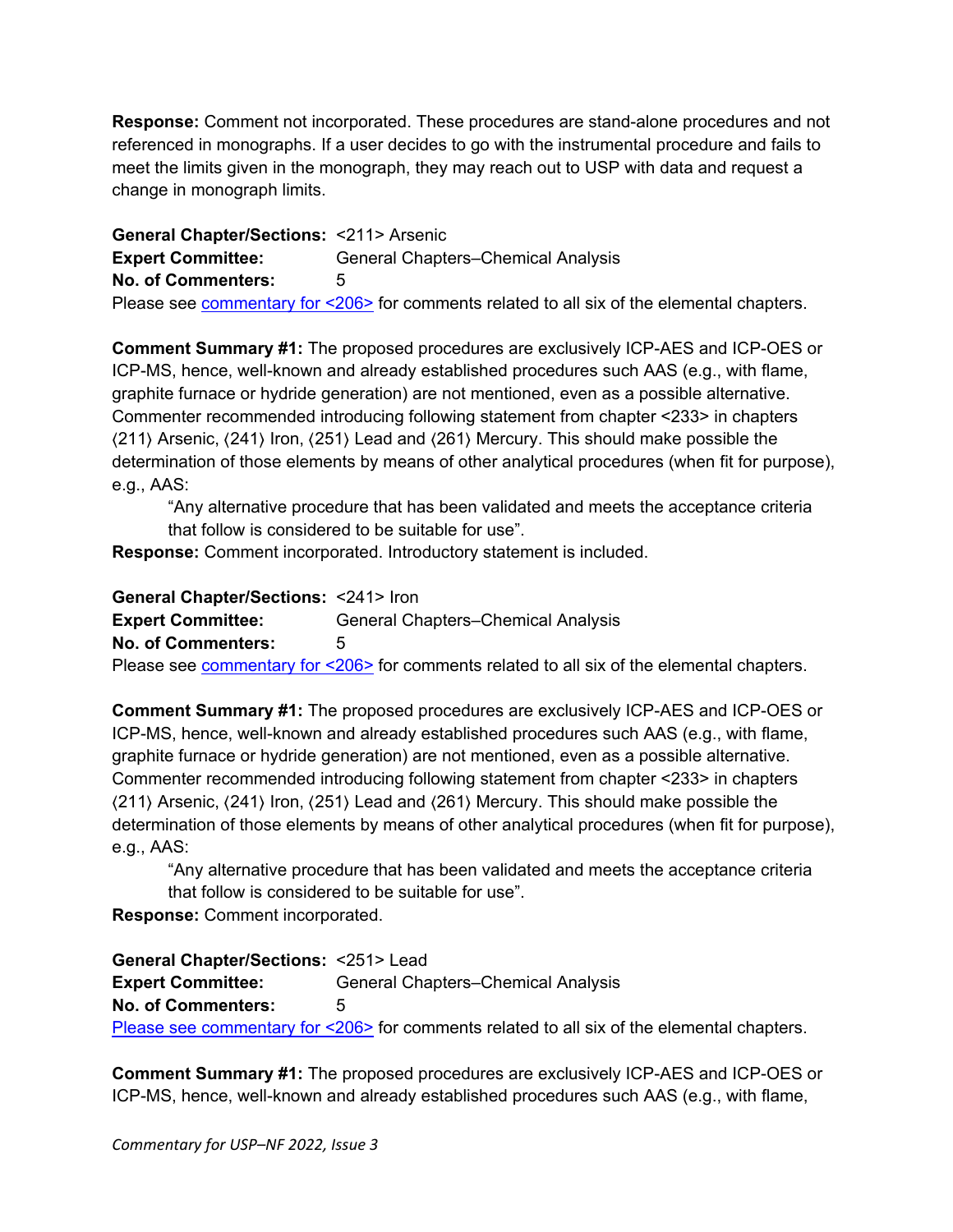graphite furnace or hydride generation) are not mentioned, even as a possible alternative. Commenter recommended introducing following statement from chapter <233> in chapters 〈211〉 Arsenic, 〈241〉 Iron, 〈251〉 Lead and 〈261〉 Mercury. This should make possible the determination of those elements by means of other analytical procedures (when fit for purpose), e.g., AAS:

"Any alternative procedure that has been validated and meets the acceptance criteria that follow is considered to be suitable for use".

<span id="page-9-0"></span>**Response:** Comment incorporated. Introductory statement is included.

**General Chapter/Sections:** <261> Mercury **Expert Committee:** General Chapters–Chemical Analysis **No. of Commenters:** 5 Please see [commentary for <206>](#page-5-0) for comments related to all six of the elemental chapters.

**Comment Summary #1:** The proposed procedures are exclusively ICP-AES and ICP-OES or ICP-MS, hence, well-known and already established procedures such AAS (e.g., with flame, graphite furnace or hydride generation) are not mentioned, even as a possible alternative. We would like to recommend introducing following statement from chapter <233> in chapters 〈211〉 Arsenic,  $\langle 241 \rangle$  Iron,  $\langle 251 \rangle$  Lead and  $\langle 261 \rangle$  Mercury. This should make possible the determination of those elements by means of other analytical procedures (when fit for purpose), e.g., AAS:

"Any alternative procedure that has been validated and meets the acceptance criteria that follow is considered to be suitable for use".

<span id="page-9-1"></span>**Response:** Comment incorporated. Introductory statement is included.

**General Chapter/Sections:** <291> Selenium **Expert Committee:** General Chapters–Chemical Analysis **No. of Commenters:** 5 Please see **commentary for <206>** for comments related to all six of the elemental chapters.

**Comment Summary #1:** Commenter recommended omission of this chapter due to USP's decision to remove all tests for elements that are part of USP <232>/ICH Q3D elemental impurities list from drug substance monographs.

**Response:** Comment not incorporated. There may be other potential users of chapter <291> therefore, USP intends to evaluate the impact of omitting this chapter before reaching a decision on its omission.

<span id="page-9-2"></span>**General Chapter/Sections:** <771> Ophthalmic Products – Quality Tests / Multiple Sections **Expert Committee:** General Chapters – Dosage Forms **No. of Commenters:** 5

**Comment Summary #1:** The commenter suggested that all the arrows in Figure 1 should be pointing inward to the area of the eye rather than outward to the label. **Response:** Comment incorporated.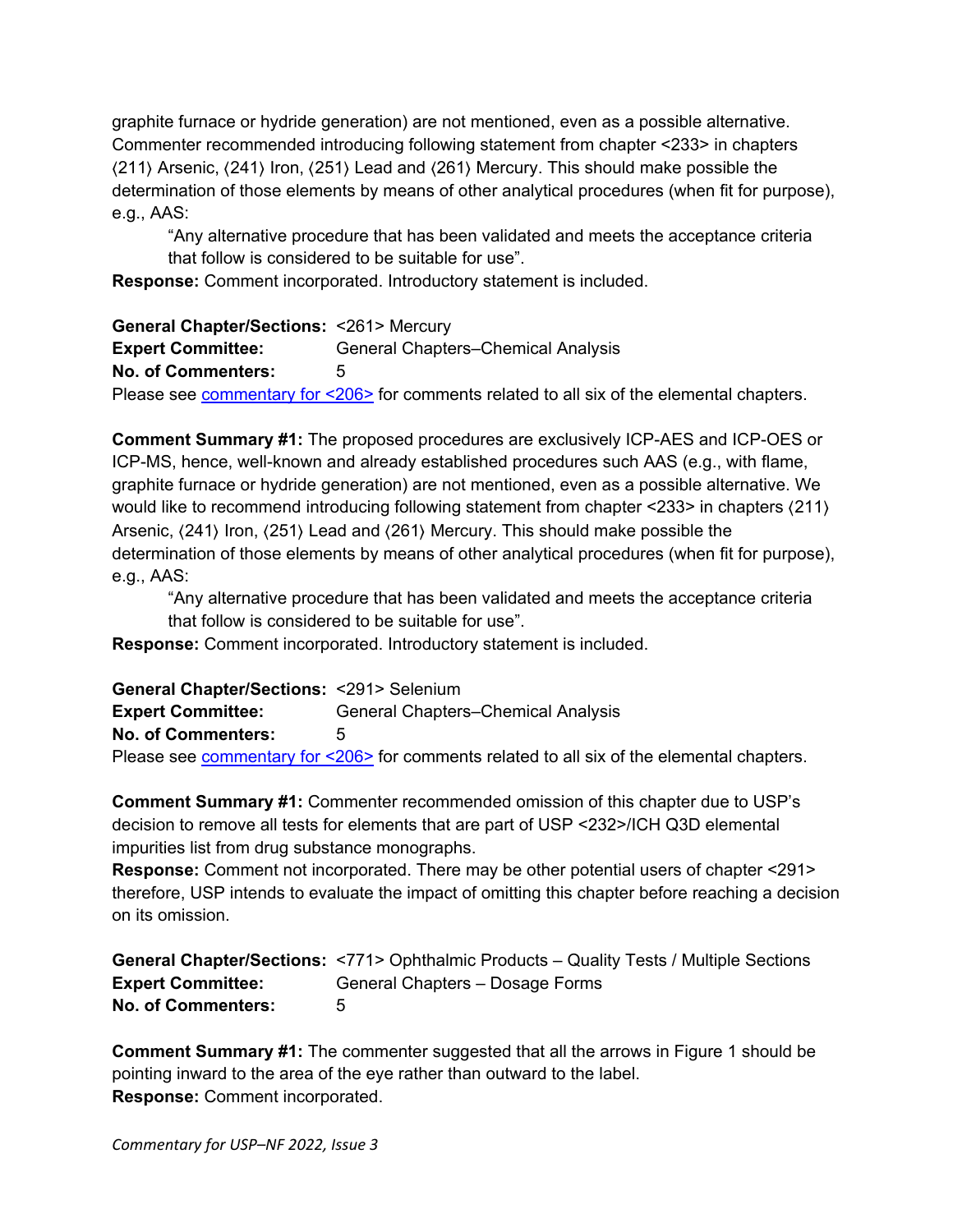**Comment Summary #2:** Under OPHTHALMIC DOSAGE FORMS, last sentence, the commenter suggested changing from "For multidose products, a suitable antimicrobial preservative or packaging system is required to maintain sterility over the shelf life of the product." to "For multidose products, a suitable antimicrobial preservative or packaging system is required to maintain antimicrobial effectiveness over the shelf life of the product." **Response:** Comment incorporated.

**Comment Summary #3:** Under "Solutions", first sentence, the commenter suggested changing from "Included in this section are those solid products that, when reconstituted according to instructions in the labeling, result in a solution." to "Included in this section are solutions and those solid products that, when reconstituted according to instructions in the labeling, result in a solution."

**Response:** Comment incorporated.

**Comment Summary #4:** Under "Suspensions", first sentence, the commenter suggested changing from "Included in this section are those solid products that, when reconstituted according to instructions in the labeling, result in a suspension." to "Included in this section are suspensions and those solid products that, when reconstituted according to instructions in the labeling, result in a suspension."

**Response:** Comment incorporated.

**Comment Summary #5:** Under "Inserts", third sentence, the commenter suggested changing from "Inserts can be classified as erodible (soluble) or nonerodable (insoluble)." to "Inserts can be classified as erodible (soluble, biodegradable) or nonerodable (insoluble, nonbiodegradable)."

**Response:** Comment incorporated. The text was modified to be in accordance with the information in the USP General Chapter <1151> *Pharmaceutical Dosage Forms*.

**Comment Summary #6:** Under ANTIMICROBIAL PRESERVATIVES, last sentence, the commenter suggested changing from "Acceptance criteria for antimicrobial preservative content in multiple-unit products should be established." to "Acceptance criteria for antimicrobial preservative content in multi-dose products should be established." **Response:** Comment incorporated.

**Comment Summary #7:** Under CONTAINER-CLOSURE INTEGRITY, last sentence, the commenter suggested changing from "Validation of container integrity must demonstrate no penetration of microbial contamination or of chemical or physical impurities (see Package Integrity Evaluation—Sterile Products <1207>)." to "Validation of container integrity must demonstrate no penetration of microbial contamination or of chemical or physical impurities prior to opening (see Package Integrity Evaluation—Sterile Products <1207>)." **Response:** Comment not incorporated. The topic is covered by the USP General Chapter <1207> *Package Integrity Evaluation – Sterile Products*.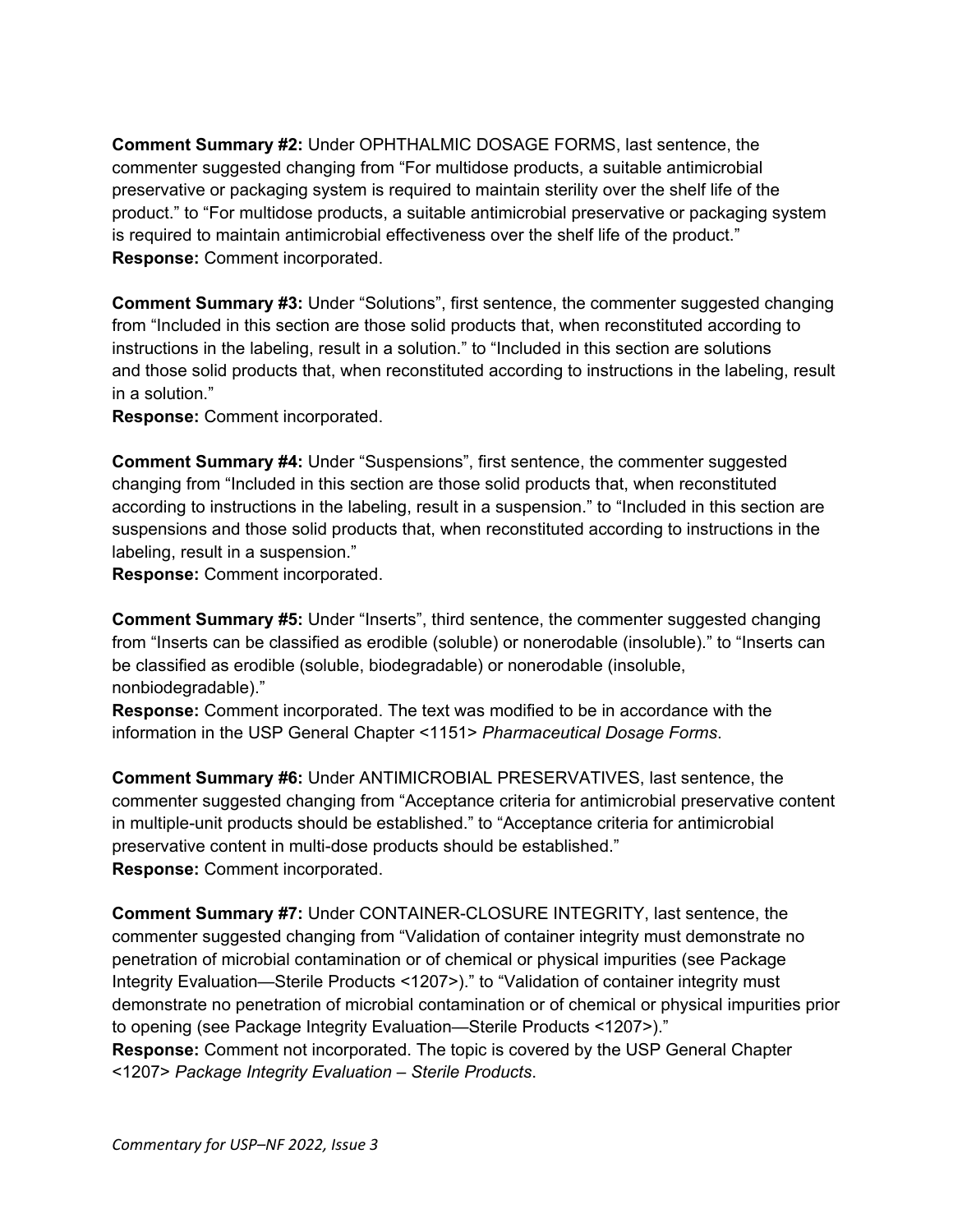**Comment Summary #8:** Under VISCOSITY, first sentence, the commenter suggested changing from "An increase in viscosity increases the residence time of a formulation in the eye." to "An increase in viscosity increases the residence time of a formulation on or in the eye. **Response:** Comment not incorporated. The text was modified to better describe the drug products.

**Comment Summary #9:** The commenter proposed adding additional thresholds for reporting, identifying and qualifying leachables for topical ophthalmic drug products into <771>, in accordance with perspectives provided by FDA during various workshops. **Response:** Comment not incorporated. The FDA has not published a formal guidance document establishing the thresholds for leachables and extractables for ophthalmic products. USP intends to update the chapter to reflect these thresholds after such publication by FDA.

**Comment Summary # 10:** Commenter requested clarification regarding the tests and acceptance criteria for a packaging system to maintain sterility over the shelf life of the product. **Response:** Comment not incorporated. Both whole product and package system are tested. This information is included in the section *Container Closure Integrity*.

**Comment Summary #11:** *Under Universal Tests, Identification*, it is stated that the most widely used identification methods are HPLC <621> and TLC <201>. The commenter suggested updating the text to cover more state of art procedures.

**Response:** Comment incorporated. All the references of analytical procedures were removed to allow for the use of any appropriate and validated analytical technique.

**Comment Summary #12:** In the Introduction, Figure 1, the commenter suggested adding the word "route" after each entry. The commenter indicated the figure is intended to portray some of the routes of administration to the eye. However, because the term "route" is not consistently used, it appears as if some of the entries (i.e., Sub-Tenon, Superior rectus, Inferior rectus muscle) are intended to portray the anatomy of the eye. The word "muscle" should either be added after "superior rectus" or deleted from the "inferior rectus" entry. The commenter also suggested considering pointing the arrows at the injection site rather than away from the injection site.

**Response:** Comments incorporated.

**Comment Summary #13:** Under *Suspensions*, Paragraph 2, final sentence, the commenter suggested the following editorial change: The drug particle size is often reduced to levels of <10 μm in an attempt to avoid excessive lacrimation is desirable to reduce irritation. While lacrimation typically results from irritation of the eye, the goal is to reduce irritation whether or not lacrimation occurs.

**Response:** Comment incorporated. The text was simplified.

**Comment Summary #14:** The commenter suggested to add the words "lacrimal punctum" to the arrow in the Figure 2. This would be consistent with the Figure 1 entries. **Response:** Comment incorporated.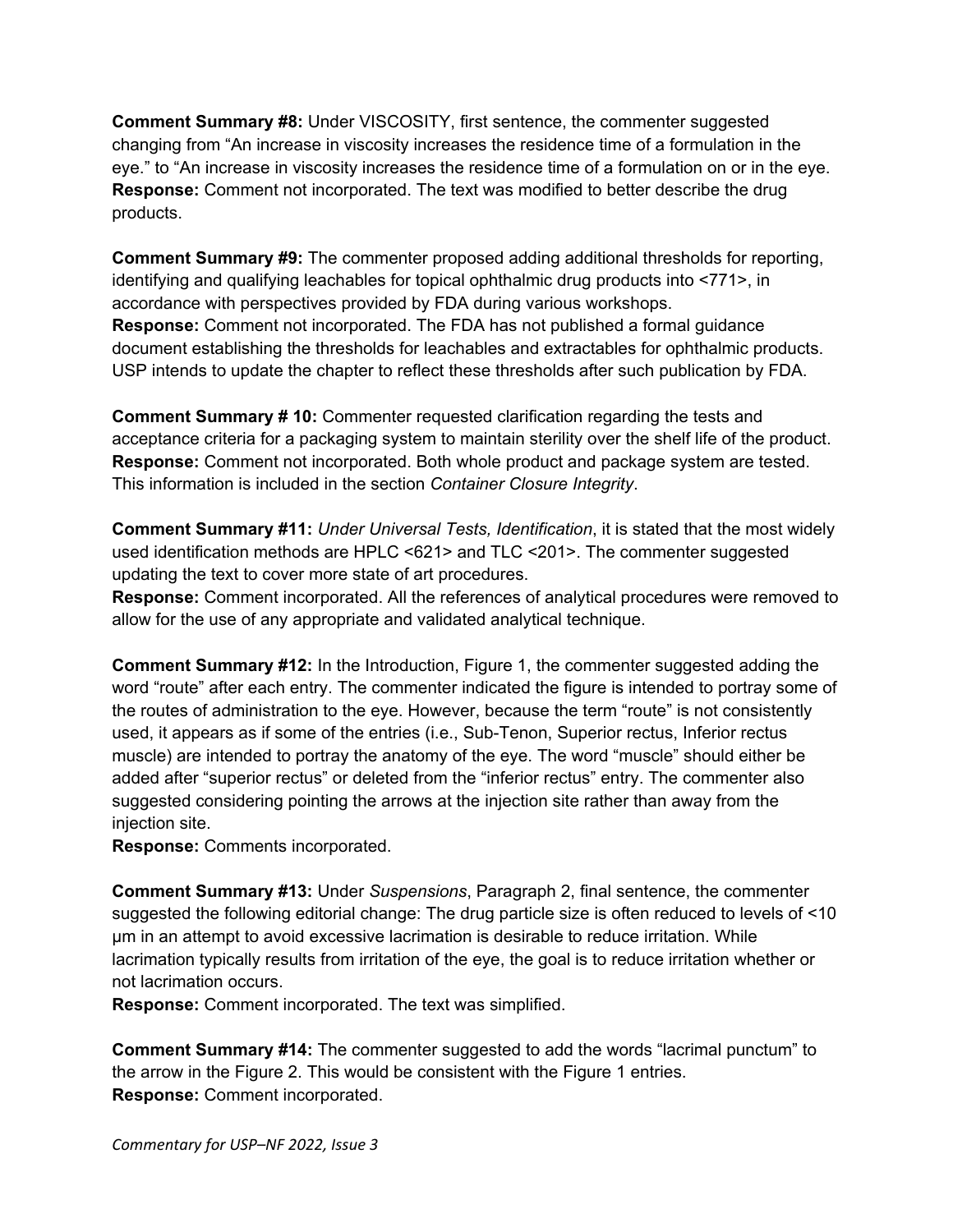**Comment Summary #15:** Under *Drug Product Quality*, introductory paragraph, sentence 1, item 2, the commenter suggested changing "**e.g.,** dissolution or drug release…" To "**i.e.**, dissolution or drug release..."

**Response:** Comment incorporated.

**Comment Summary #16:** Under *Universal Tests, pH*, Sentence 4 – the commenter noted that the acceptance criteria for pH is a range, not a single value. The acceptable range should be based upon drug product stability data but may not always reflect maximum product stability because there may be other factors to consider such as patient acceptability. The commenter suggested the following editorial changes: "The pH value range of the formulation should be the one where the drug product is the most stable based on drug product stability data." **Response:** Comment incorporated.

**Comment Summary #17:** Under *Antimicrobial Preservatives*, Sentence 1, item 2, the commenter recommended that item 2 be revised. It is the radiopharmaceutical drug product that would contain a radionuclide, not the antimicrobial agent. Item 2 should read: The substance antimicrobial agent radiopharmaceutical drug product contains a radionuclide with a physical half-life of <24 h."

**Response:** Comment incorporated.

**Comment Summary #18:** Under *Container-Closure Integrity*, Sentence 1, the commenter suggested the following editorial changes: "The packaging system should be closed or sealed in such a manner as to prevent contamination or loss of contents and should provide evidence of being incorporate a tamper evident design."

**Response:** Comment incorporated.

**Comment Summary #19:** Under *Specific Tests, Resuspendability/Redispersibility,* the commenter recommended adding the following text as the final sentence in this subsection to be consistent with expectation that an applicant provide a one-time quantitative demonstration of dose homogeneity: "Quantitative demonstration of the active ingredient's redispersibility during product development is also recommended." **Response:** Comment incorporated.

<span id="page-12-0"></span>

|                          | <b>General Chapter/Sections: &lt;857&gt; Ultraviolet-Visible Spectroscopy /Multiple Sections</b> |
|--------------------------|--------------------------------------------------------------------------------------------------|
| <b>Expert Committee:</b> | <b>General Chapters–Chemical Analysis</b>                                                        |
| No. of Commenters:       | 14                                                                                               |

# **GENERAL COMMENTS/INTRODUCTION**

**Comment Summary #1**: The commenter requested clarification for the rationale replacing "cell" with "cuvette" throughout the chapter.

**Response:** Comment incorporated. With increasing use of UV-Vis with biosystems, the terminology use was changed to avoid the overlap of terms in disciplines (e.g., biological cell vs. sample cell).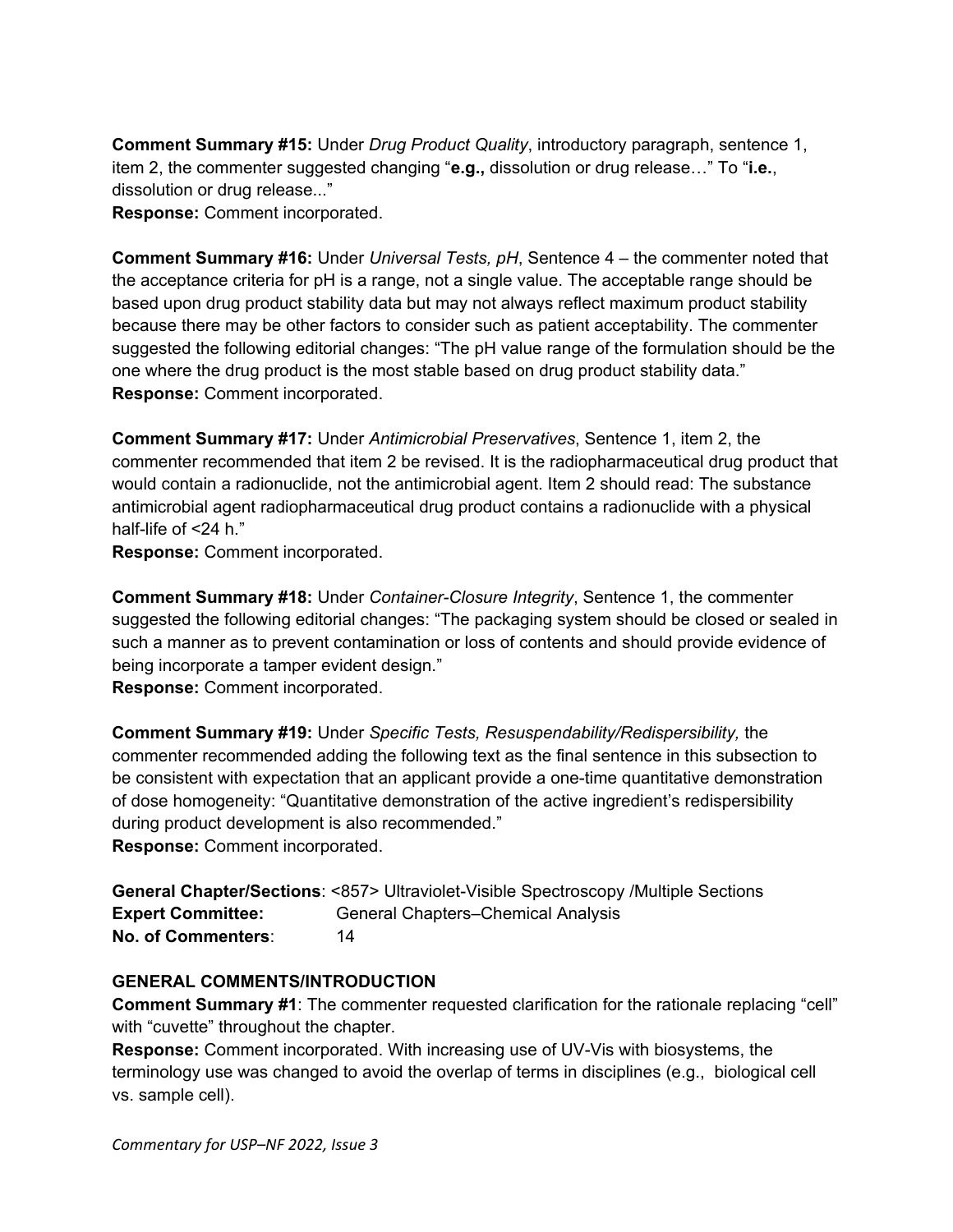**Comment Summary #2**: The commenter requested further clarification as to whether the plate readers with monochromators could be used, as multichannel plate reader (which are excluded from the scope of the chapter) is a plate reader that has a specific wavelength selection and do not have a monochromator detector.

**Response:** Comment partially incorporated. The EC revised the entry to incorporate additional text in the introduction to clarify the exclusion: " Chromatographic detectors and any type of multichannel plate reader systems (i.e., filter or monochromator systems) are specifically excluded from this chapter."

# **PRINCIPLES OF MEASUREMENT**

**Comment Summary #1**: The commenter stated that the equation that describes the incident and transmitted radiation is incorrect and suggested it should be established at the same wavelength.

**Response:** Comment not incorporated. The commenter did not correctly identify the designation of the variables. The "naught" variable designation is intended to refer to the radiation intensity, not the radiation wavelength variable. It denotes the difference between incident radiation and transmitted radiation, not the wavelength.

**Comment Summary #2**: The commenter suggested including content for cuvettes handling and cuvette verification procedures.

**Response:** Comment not incorporated. The EC, stating that precautions and additional analytical considerations are included in Chapter <1857>, determined that there is no need for such added text.

# **QUALIFICATION OF UV-VIS SPECTROMETERS**

**Comment Summary #1**: The commenter, referring to the Control of Wavelengths and Absorbance, requested that the precision acceptance criteria for be revised to percent relative standard deviation (%RSD) instead of standard deviation.

**Response:** Comment not incorporated. The EC, noting that USP Chapter <1225> states that the evaluation of precision can be reported by calculating "…statistically valid estimates of standard deviation or relative standard deviation", determined that the current text is suitable.

**Comment Summary #2**: The commenter requested clarification regarding the removal the reference to deuterium lines and xenon line in the text and Table 2 of the proposed revision. **Response:** Comment incorporated. The EC determined that the removal of the deuterium line reference in the text for wavelength accuracy was an editorial error, and the deleted text has been reinstated. The appropriate xenon line for wavelength accuracy was included in the body text and Table 2 of the balloted document.

**Comment Summary #3**: The commenter, referring to Control of wavelengths subsection, noted that the language under the control of wavelengths in the body text, Table 1 and Table 3 exhibit discrepancies. Hence, the commenter requested that USP address this discrepancy by aligning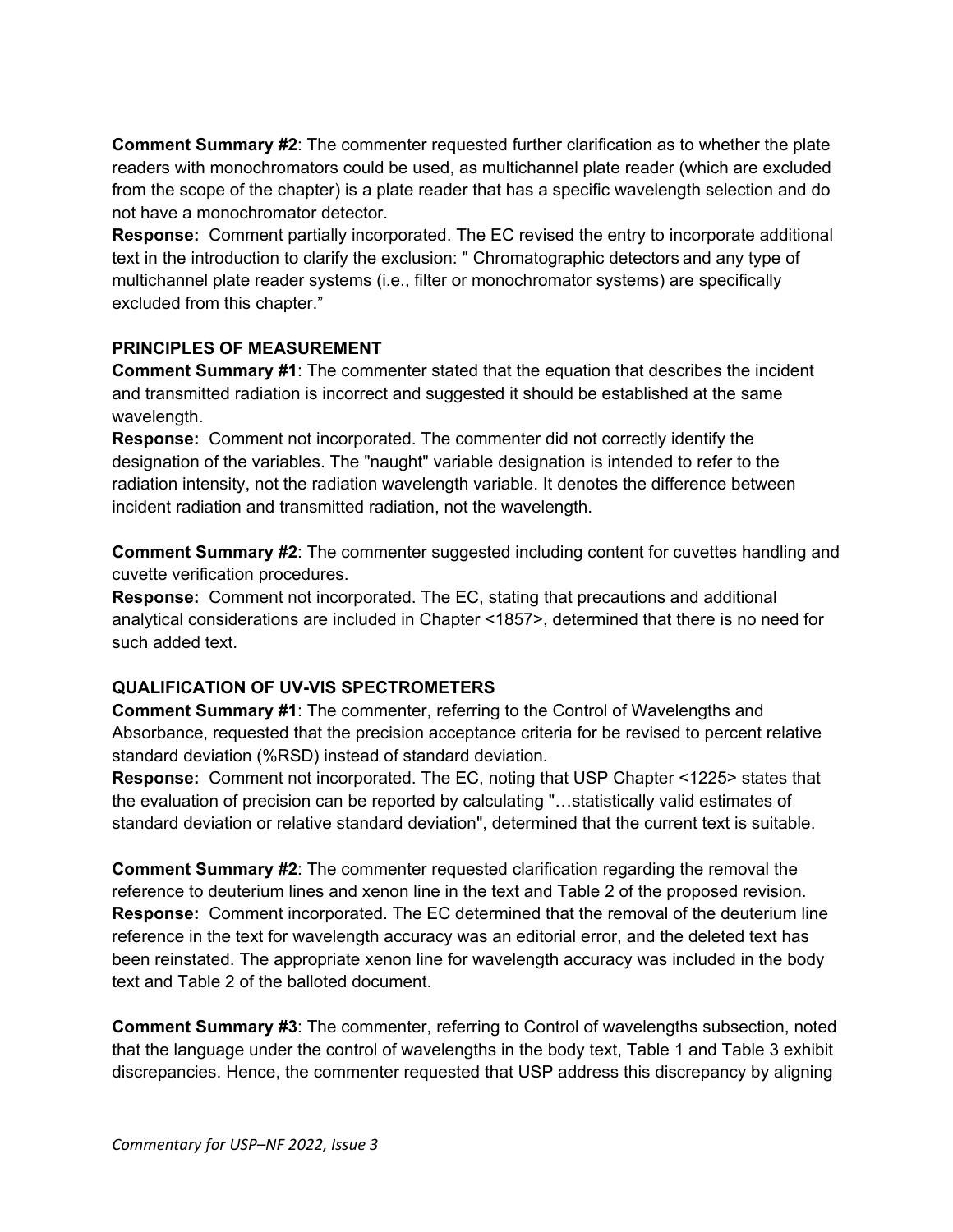the statement under Table 3 with the wavelength ranges in Table 1, to clarify the operational range that can be claimed on the system.

**Response:** Comment incorporated. The text before Table 1 was revised to clarify the requirement stating that "the wavelengths selected for qualification must bracket the intended range for use."

**Comment Summary #4**: The commenter, stating that diode array instruments it is not clear how many replicates are needed to assess accuracy, requested clarification. **Response:** Comment incorporated. The EC revised the entry to include, "For diode array instruments, only one wavelength accuracy measurement is required (no replicate measurements are required), and no precision determination needs to be performed, due to the non-mechanical design of the monochromator."

**Comment Summary #5**: The commenter, referring to Establishment of acceptance limits (absorbance) -choice if standard stating that the temperature controls may be important when measuring standards, noted that is provided.

**Response:** Comment not incorporated. The EC determined that the current text is suitable, noting that the discussion on the impact of temperature on the measurement is discussed in Chapter <1857> and a reference was provided under the Control of Absorbance section.

**Comment Summary #6:** The commenter requested that the Control of Absorbance using metal-on-fused-silica and neutral density glass should be listed as alternatives for qualification as these reference materials may be challenging to acquire.

**Response:** Comment not incorporated. The chapter indicates that the listed entries in Table 4 are provided as options and are not requirements.

**Comment Summary #7**: The commenter requested an additional reference material of nicotinic acid at a level of 36 mg/L be included for Control of Absorbance at 1 – 3 AU. **Response:** Comment incorporated. The reference material has been included in Table 4 and in the text under Control of Absorbance.

**Comment Summary #8**: The commenter, noting that the neutral density glass filters in the range of 0-1 AU had been removed from Table 4, requested adding them again. **Response:** Comment incorporated. The EC, noting that the neutral density glass filters were inadvertently removed, re-added those entries to the Table 4.

**Comment Summary #9**: The commenter expressed concern over the use of certified nicotinic acid solutions to qualify the Control of Absorbance at 213 and 261 nm with certified set of sealed nicotinic acid standards (with concentrations from 6 mg/L to 48 mg/L to cover our intended absorbance working range  $0 - 2$  A. The commenter expressed the inability to meet the requirements, even while assessing the impact of the spectral bandwidth and temperature of the measurement.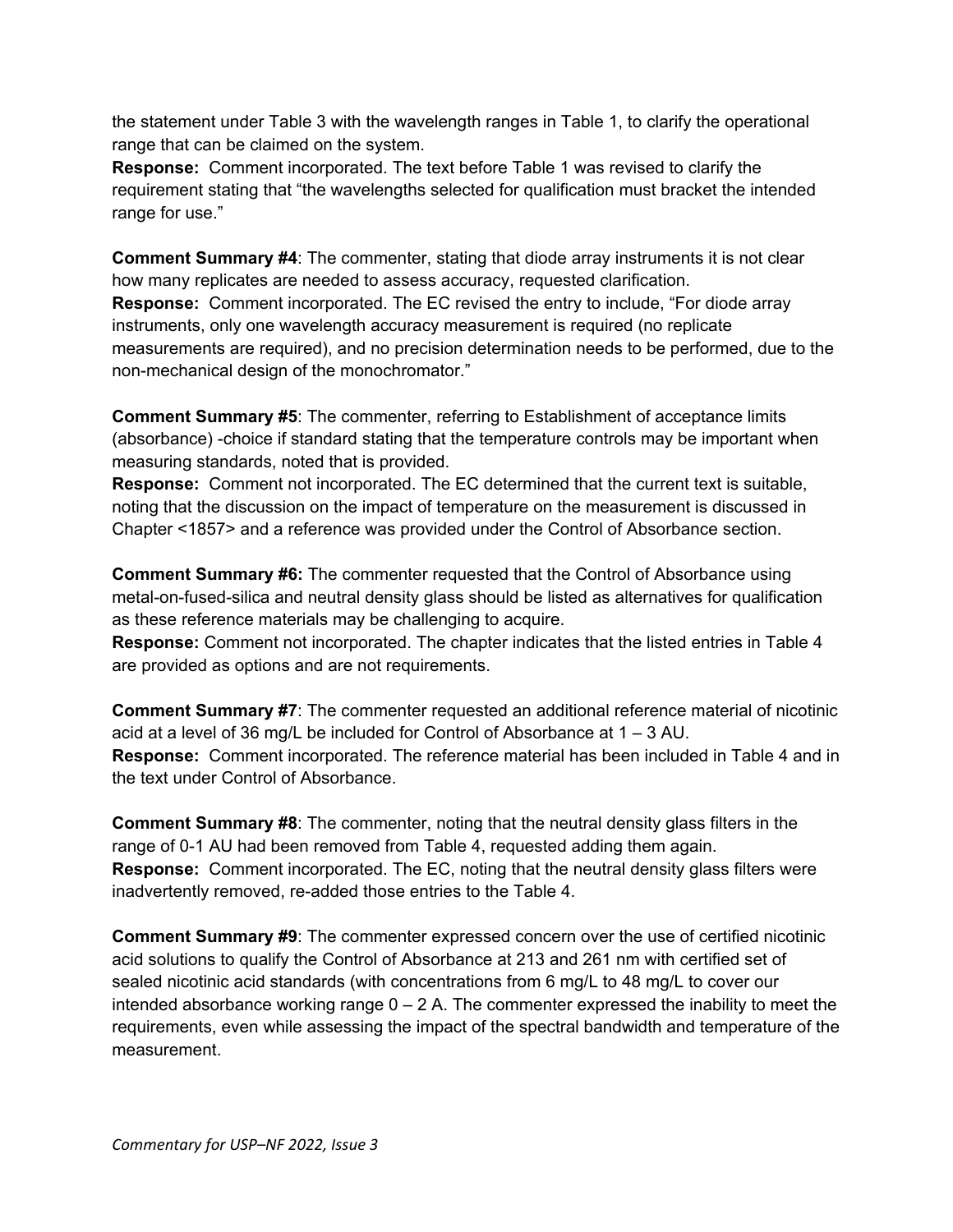**Response:** Comment not incorporated. The EC noting that the use of certified nicotinic acid is well established standard used for the control of absorbance at 213 nm and 261 nm, determined that the current content is suitable.

**Comment Summary #10**: The commenter, referring to Control of wavelength – Wavelength precision, which requires the standard deviation of the mean value of the six wavelength measurements, indicated that the terms "standard deviation of the mean" is confusing and requested replacing it with "standard deviation".

**Response:** Comment incorporated. The EC revised the text.

**Comment Summary #11**: The commenter, referring to the control of absorbance section, noted that the new absorbance precision specifications represent tighter specifications due to the increased number of significant figures in the specification and requested to revert to previous specifications. Another commenter referring to the same topic requested a justification for establishing tighter acceptance limits.

**Response:** Comment not incorporated. The EC, noting that the UV-Vis spectrometers intended for compendial applications must meet these requirements, determined that the specifications are suitable. The EC also noted that for at least the last 20 years, numerous manufacturers of UV-Vis spectrometers have typically met these updated specifications indicated in the chapter.

**Comment Summary #12**: The commenter, referring to the Estimation of the Limit of Stray Light Section, requested adding "while doing this measurement with Acetone, "Air" or "Empty cuvette" should be used as reference" reasoning that "Air" is the "Appropriate" reference for Acetone measurement.

**Response:** Comment incorporated. The EC revised the entry to state: "If measurements are being performed in the 250–330 nm region, on a spectrometer using individual sources for the UV and visible regions of the spectrum, then an additional PQ verification using acetone should be performed, using air as reference."

**Comment Summary #13**: The commenter, referring to Table 5 in the Estimation of Stray Light section, requested that the EC reexamine the necessity of 4 standards for verification of stray light under the rationale that the 190nm to 330nm spectral range is enough as most of the UV applications falls under UV region.

**Response:** Comment not incorporated. The EC, stating that the selection of materials listed are options for Estimation of the Limit of Stray Light based on the spectrum region of interest, and not all are required, determined that the entries are suitable.

**Comment Summary #14**: The commenter, referring the Table 5 in the Estimation of Stray Light section, suggest revising the header of the table to add "for Procedure B" at the end and remove "For procedure B" from the first row of Column 1 and 2. Additionally, the commenter suggested that the table be moved after Procedure B subsection.

**Response:** Comment not incorporated. The EC, stating that the materials listed in the table are options applicable for Estimation of the Limit of Stray light by both Procedure A and Procedure B, determined that the current Table 5 content is suitable.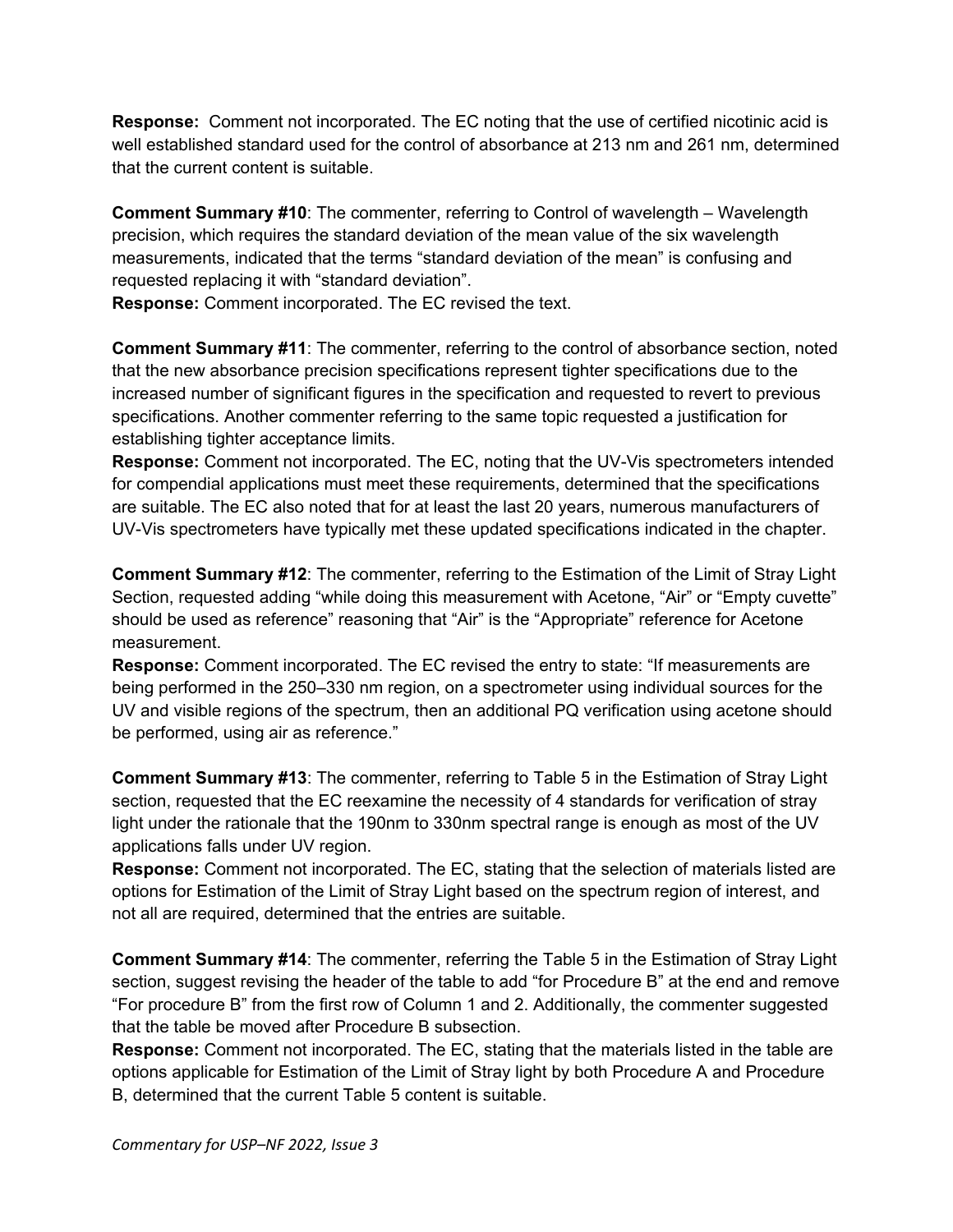**Comment Summary #15**: The commenter suggested including a spectral range assessment for Estimation of the Limit of Stray Light above 400 nm.

**Response:** Comment not incorporated. The EC, stating that there are no available standard procedures for Estimation of the Limit of Stray Light above 400 nm, and are not currently required by any pharmacopeia, determined that the current text is suitable.

**Comment Summary #16**: The commenter, referring to Estimation of the Limit of Stray Light, recommended adding that getting absorbance maxima of greater than 2 (or transmittance of less than 1%) is important (Irrespective of its wavelength) reasoning that this peak value may change due to resolution selection of the instrument.

**Response:** Comment not incorporated. The EC, stating that the wavelengths listed in Table 5 are recommended, and the acceptance criteria for Procedure B includes a maximum absorbance of greater than 2.0 AU, determined that the current text is suitable.

**Comment Summary #17**: The commenter, referring to Table 5 in Estimation of the Limit of Stray Light - measurement of stray light with Aqueous sodium iodide or potassium iodide (10 g/L)- requested that recommended the spectral range should be changed to 200 nm to 270 nm reasoning that the peak value is expected near 220 which may shift depending on the resolution selection of the instrument.

**Response:** Comment not incorporated. The EC, stating that 210 nm is acceptable lower wavelength limit for the specified range determined that the current content is suitable.

**Comment Summary #18**: The commenter, noting that a sentence has been added in the Performance Qualification section about trending and statistical evaluation as being necessary, requested additional clarification on requirements for the statistical evaluation. **Response:** Comment partially incorporated. The EC added language that includes a recommendation for statistical evaluation and trend analysis that can used to confirm ongoing fitness for purpose but is not a requirement.

**Comment Summary #19**: The commenter, referring to the second paragraph of the Performance Qualification section, recommended an alternative verbiage. **Response:** Comment partially incorporated in line with response to Comment 18.

|                          | <b>General Chapter/Sections: &lt;781&gt; Optical Rotation /Multiple Sections</b> |
|--------------------------|----------------------------------------------------------------------------------|
| <b>Expert Committee:</b> | <b>General Chapters-Physical Analysis</b>                                        |
| No. of Commenters:       | 10.                                                                              |

### **GENERAL COMMENTS**

**Comment Summary #1**: The commenter requested to revise the measurement temperature from 25ºC to 20ºC.

**Response:** Comment not incorporated. Monograph requirements are established upon a measurement temperature of 25ºC. To change this requirement, USP must acquire data to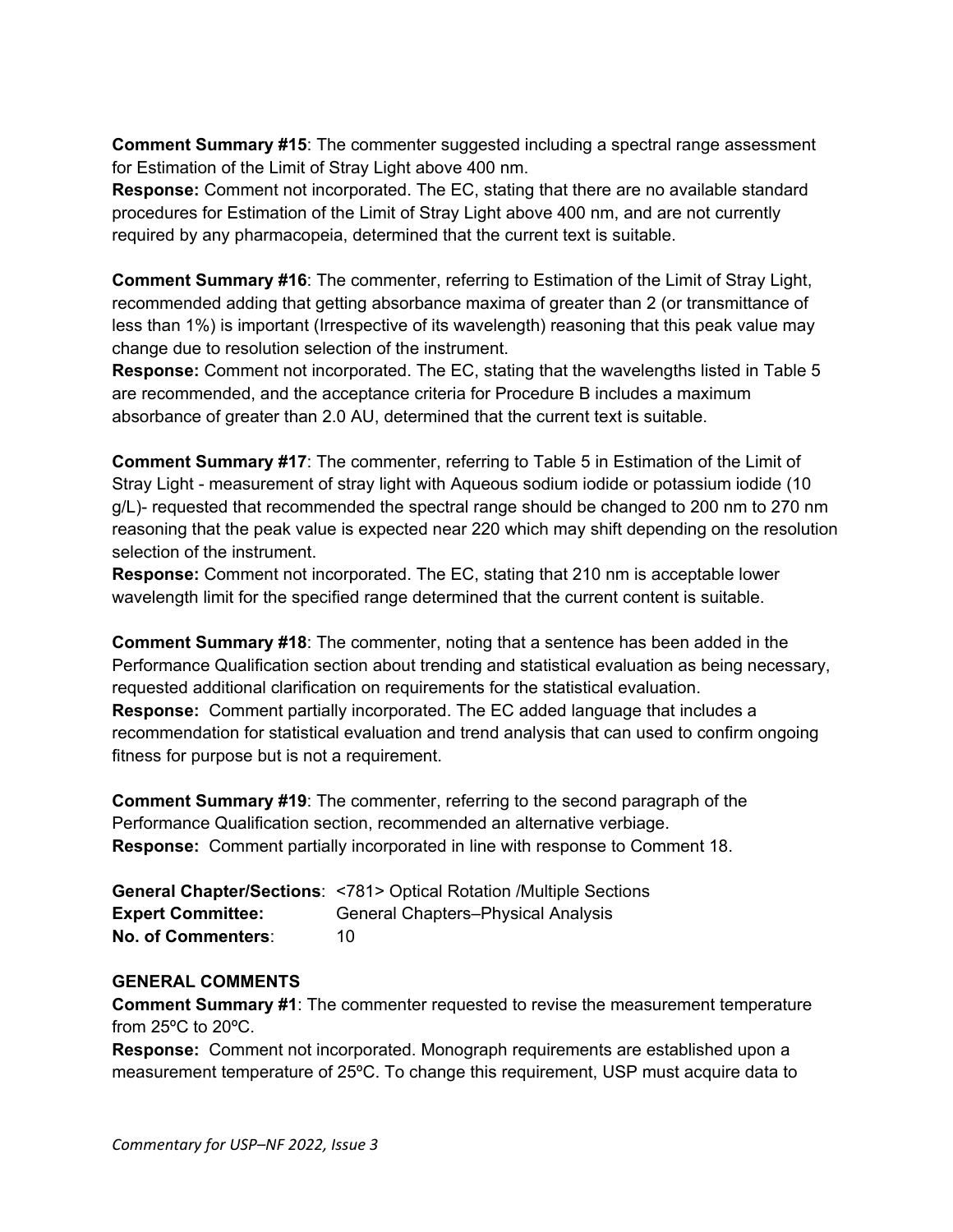revise individual monographs accordingly. USP intends to review this revision process and consider this work for the future.

# **INTRODUCTION**

**Comment Summary #1**: The commenter recommended simplifying and clarifying the equations for specific rotation such that there is a distinction between the calculation for a neat liquid and a solution, and the circumstance in which density should be applied.

**Response:** Comment not incorporated. The text was revised to include three equations, one for a neat, undiluted liquid, one for a sample solution where the concentration is reported in g/mL, and another for a sample solution where the concentration is reported in g/g.

**Comment Summary #2**: The commenter suggested describing the formal units for optical rotation.

**Response:** Comment not incorporated. The units of optical rotation are included as (º)\*mL\*dm- $1*q^{-1}$ , which is typically expressed as  $(°)$ .

**Comment Summary #3**: The commenter suggested that the notation for specific rotation should include the dependence on both the wavelength and temperature.

**Response:** Comment incorporated. Text to clarify the dependence of specific rotation on temperature is included, such that the notation is described accurately.

# **QUALIFICATION OF POLARIMETERS**

**Comment Summary #1**: The commenter suggested that traceability of a temperature reading device, per general notices 6.80.30, should claim traceability to a metrological institute, e.g. NIST or equivalent.

**Response:** Comment not incorporated. The existing language in the Operational Qualification/Temperature Control section states: "The OQ of a polarimeter's temperature control is performed by demonstrating that the operating temperature is within  $\pm 0.5^{\circ}$  C to a temperature recorded on a temperature reading device that is traceable to a National Institute of Standards and Technology (NIST) standard or equivalent (see General Notices, 6.80.30. Temperature Reading Devices)."

**Comment Summary #2**: The commenter indicated that the Operational Qualification of the wavelength accuracy and bandwidth was inadequate, as the procedure proposed is also impacted by other conditions as temperature, path length, and light emission intensity. In addition, the commenter indicated that the procedure requirements may not be applicable to polarimeters employing atomic emission lamps.

**Response:** Comment incorporated. The section has been revised such that the wavelength and the bandwidth of the polarimeter is reported for polarimeters employing bandpass filters, whereas polarimeters employing alternative sources only need report the source wavelength. **Comment Summary #3**: The commenter suggested that the wording stating the "wavelength accuracy and bandwidth of the light source" is misleading, as the wavelength accuracy and bandwidth are dependent on the interference filters.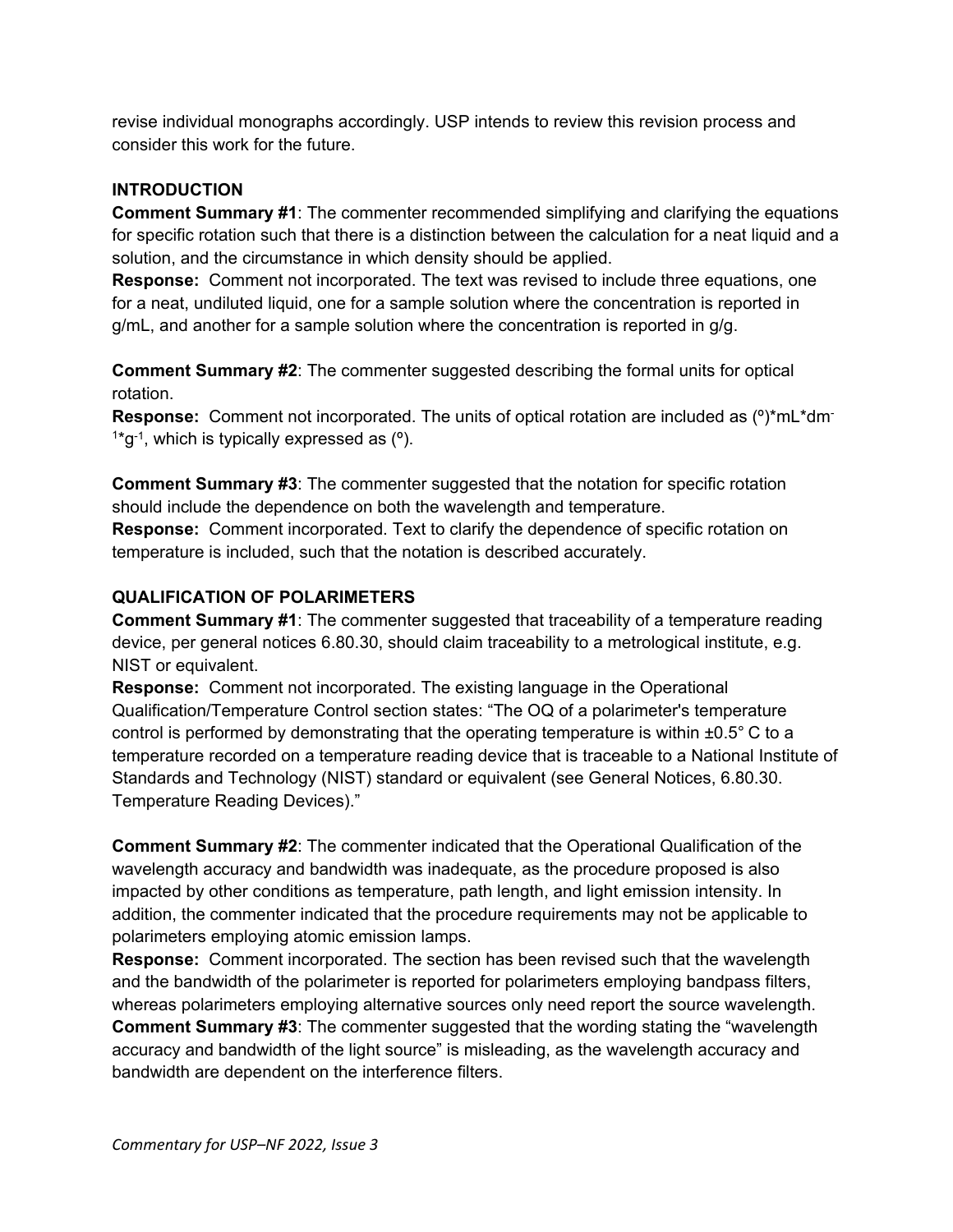**Response:** Comment incorporated. The section has been revised such that the wavelength and the bandwidth of the polarimeter is reported for polarimeters employing bandpass filters.

**Comment Summary #4**: The commenter requested the minimum Operational Qualification of Optical Rotation accuracy of  $\pm 0.005^{\circ}$  be implemented, or at least an accuracy of  $\pm 0.01^{\circ}$  for the entire measuring range of the polarimeter.

**Response:** Comment not incorporated. Not all polarimeters manufactured and currently used in industry report optical rotation to the third decimal place. The European Pharmacopeia (Ph.Eur.) also requires an operational accuracy of 0.01°. The requirement is harmonized with the Ph.Eur., where the accuracy of the optical rotation is qualified using a certified reference material with a stated expanded uncertainty  $\pm$  0.01 $\degree$  or better.

**Comment Summary #5:** The commenter suggested removing the Wavelength Accuracy and Bandwidth section, as the procedure for Accuracy of Optical Rotation implies wavelength accuracy.

**Response:** Comment partially incorporated. The section for Wavelength Accuracy and Bandwidth simply requires reported the determined operating wavelength and bandwidth.

**Comment Summary #6**: The commenter suggested an accuracy of ±0.005° is excessive for the reference material because the polarimeter is only capable of reporting a result of ±0.01°, and the NIST Sucrose SRM reports an uncertainty of ±0.007°.

**Response:** Comment incorporated. The section has been revised such that the optical rotation is qualified using a certified reference material with a stated expanded uncertainty  $\pm 0.01^{\circ}$  or better. This adjustment allows for the use of the NIST Sucrose SRM.

**Comment Summary #7**: The commenter requested a modified limit for the certified optical rotation reference material of ±0.010°.

**Response:** Comment partially incorporated. The section has been revised such that the optical rotation is qualified using a certified reference material with a stated expanded uncertainty  $\pm$ 0.01° or better.

**Comment Summary #8**: The commenter suggested the proposed repeatability requirement does not allow for instances where the polarimeter manufacturer does not provide repeatability specifications.

**Response:** Comment not incorporated. The EC has concluded that repeatability and precision requirements are available for polarimeters currently in market.

# **PROCEDURES**

**Comment Summary #1**: The commenter suggested that the specific size of the measurement cell could be variable as long as the % volume is appropriate for the sample size being measured. A 2.0 or 5.0-dm measurement cell could also be appropriate.

**Response:** Comment not incorporated. USP monograph requirements are established on the 1.0-dm cells.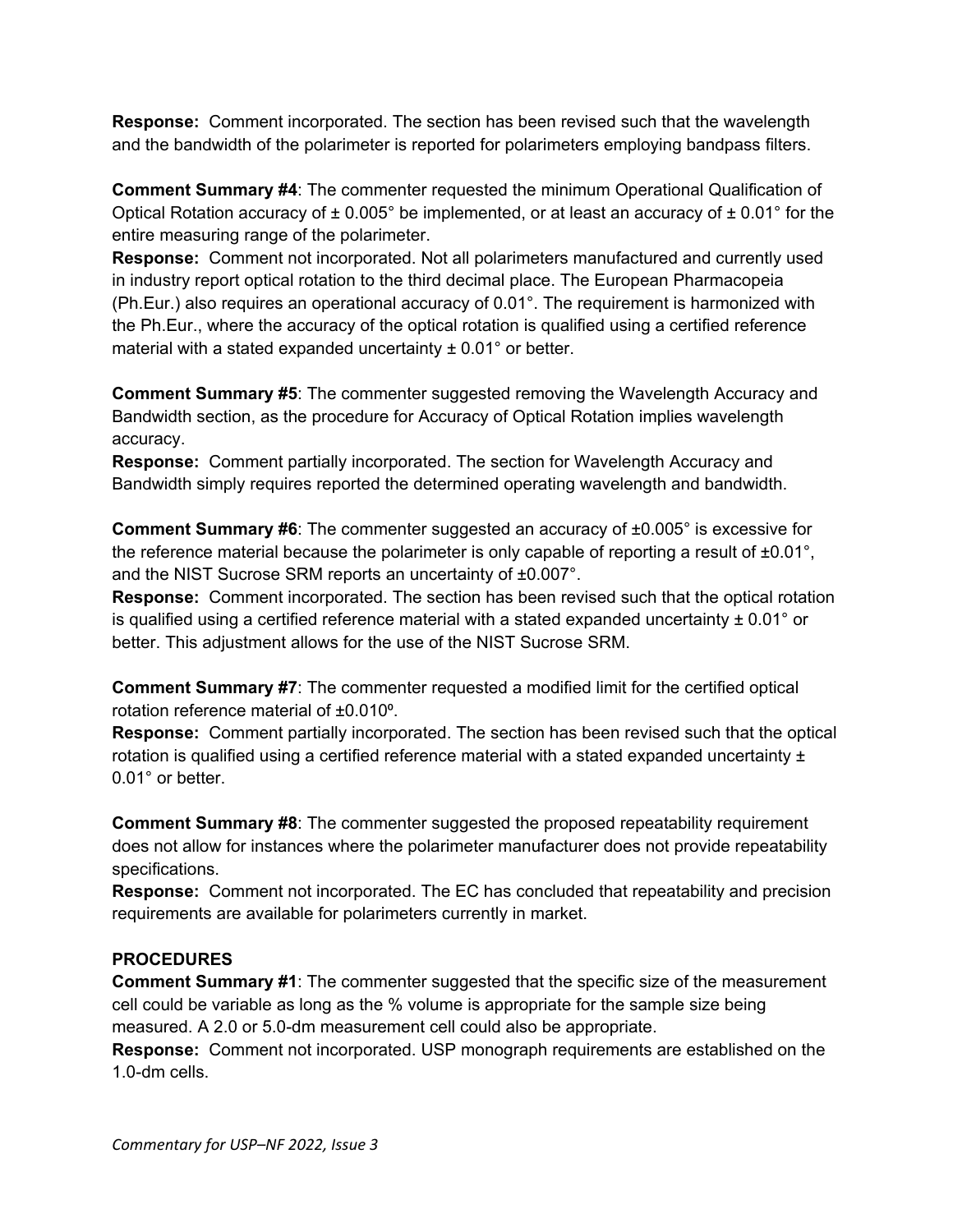**Comment Summary #2**: The commenter suggested that the difference between the USP and Ph. Eur. operating temperatures of 25°C and 20°C, respectively, is double the work for companies, and requests the USP harmonize with the Ph.Eur.

**Response:** Comment not incorporated. USP monograph requirements are established at 25°C. USP will engage in harmonization efforts, but each monograph requirements would need to be revised, as well. To change this requirement, USP would require validated results. USP invites sponsors to submit validation package for monographs for harmonizing the operating temperature to 20°C.

<span id="page-19-0"></span>

|                           | <b>General Chapter/Sections: &lt;1857&gt; Ultraviolet-Visible Spectroscopy – Theory and Practice</b> |
|---------------------------|------------------------------------------------------------------------------------------------------|
|                           | /Multiple Sections                                                                                   |
| <b>Expert Committee:</b>  | <b>General Chapters–Chemical Analysis</b>                                                            |
| <b>No. of Commenters:</b> | 8                                                                                                    |

# **THEORY**

**Comment Summary #1**: Several commenters, referring to the first and second sentence of the second paragraph of the "Theory" section, commented that they contained an error using the term "chromosomes" instead of "chromophores".

**Response:** Comment incorporated. The text has been revised.

**Comment Summary #2**: The commenter requested a rationale for removing the Derivative Spectroscopy section.

**Response:** Comment not incorporated. The EC, stating that only two known USP monographs employ the use of UV-Vis first derivative spectroscopy and that the deleted content in this section did not support these monograph procedures, determined that the deletion was appropriate. The EC further noted that the content of this section is widely available in textbooks.

### **UV-VIS SPECTROMETERS**

**Comment Summary #1**: The commenter, referring to the first sentence of the first paragraph of Spectral Bandwidth—Effect on Resolution and Signal-to-Noise Ratio section, recommended revising the sentence "to read "Spectral bandwidth (SBW) is important to ensure adequate peak resolution."

**Response:** Comment incorporated.

**Comment Summary #2**: The commenter, referring to the sentence "If access to a variablebandwidth instrument is available, then the optimum setting can be defined as the largest bandwidth at which no significant reduction in peak intensity is observed", recommended revising it to replace "the largest bandwidth" with "the narrowest bandwidth".

**Response:** Comment partially incorporated. The EC revised the entry to replace the "largest bandwidth" with "narrowest slit width".

**Comment Summary #3**: The commenter, referring to the sentence "Custom-built systems do not have additional shuttering, stray light filtering, and other capabilities that are found in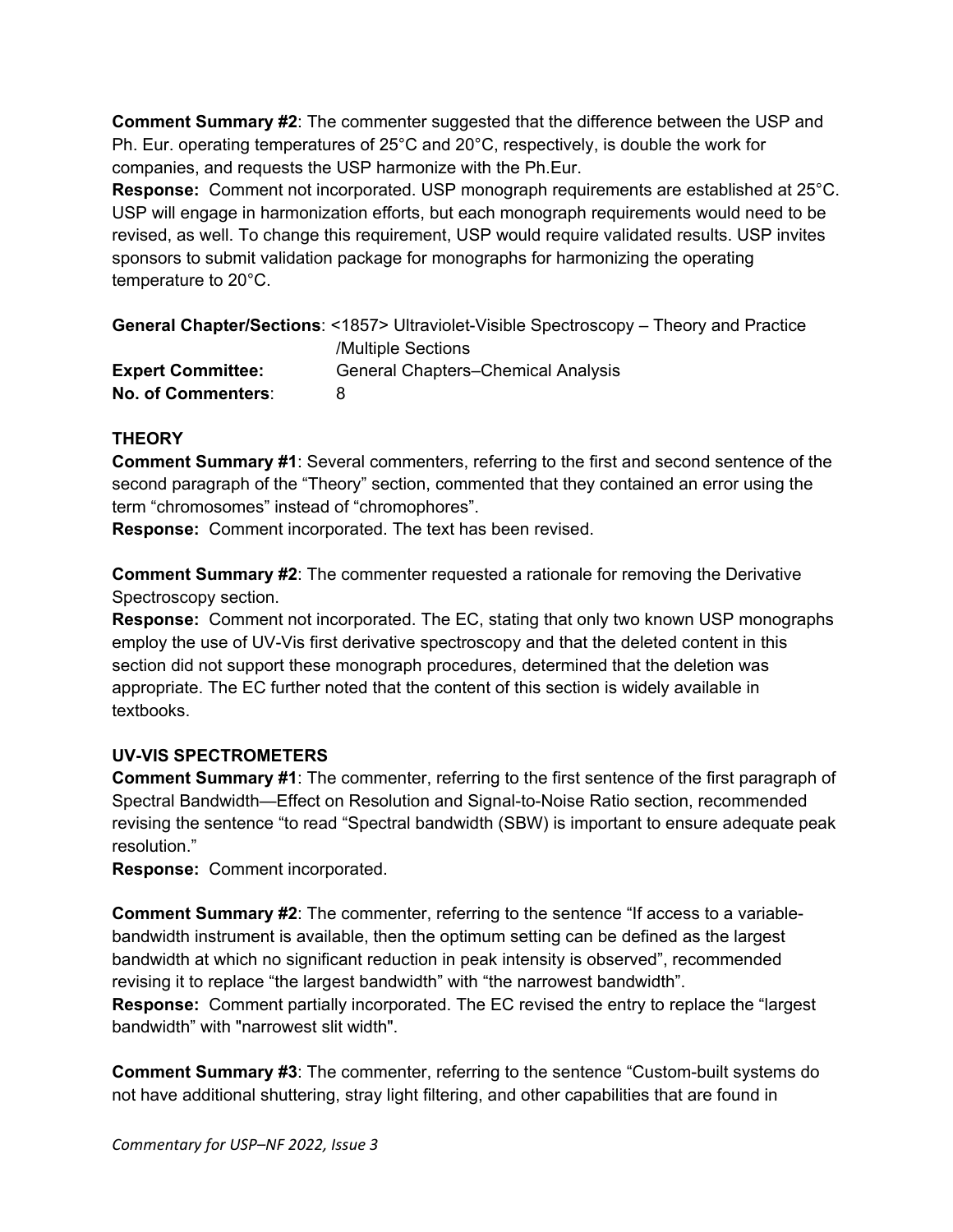commercially designed spectrometers" in the Alternative UV-Vis Detector Spectrometer Configurations section, suggested revising the sentence to "Custom-built systems may not have additional shuttering, stray light filtering, and other capabilities that are found in commercially designed spectrometers," reasoning that these capabilities are often built into custom systems. **Response:** Comment incorporated. The EC revised the text .

**Comment Summary #4**: The commenter, referring to the excerpt starting with the second sentence until the end of last paragraph of Optimum Working Photometric Range subsection, recommended revising the entry to: "The use of shorter path length cuvettes may be successful to reduce a measured solution absorbance when ratio dilution with solvent is not possible. Ratio dilution with solvent may increase error associated with the measurement or alter the solution chemistry of the sample," reasoning that it is common practice to perform ratio dilution, especially if other size cuvettes are not readily available.

**Response:** Comment not incorporated. The EC determined that the current text is suitable, stating that while it is understood ratio dilution is common practice, the intention of <1857> is to provide best practices, and that the best practice here is to use shorter pathlength cuvettes as opposed to performing ratio dilutions.

# **ANALYTICAL CONSIDERATIONS**

**Comment Summary #1**: The commenter noting that a section titled "Temperature Coefficients and Effects" has been added on the temperature dependence of absorbance due to variations in sample concentration, stated that it is unclear on whether the additional temperature monitoring is required for qualification or not. Further, the commenter noted that USP <857> has no further information on limits for temperature control and most UVs have no way of adjusting temperature so this would be based on room temperature only, which will be very hard to control when a qualification is happening. The commenter requested a reference table for standard accuracy at different temperatures should be included, reasoning that actual implementation needs further clarification.

**Response:** Comment not incorporated. The EC determined that the current text is suitable, stating that USP <1857> does not provide mandatory requirements for temperature control, but gives to the reader additional information and best practices on temperature control need when measuring liquid reference materials at higher concentrations.

**Comment Summary #2**: The commenter, referring to the third column header of Table 2 - 190L1-noted that it is unclear why "190" was included and recommended either removing "190" or clarifying why it is necessary, possibly as a footnote to Table 2. **Response:** Comment incorporated. The text has been revised.

**Comment Summary #3**: The commenter, referring to the first sentence of the Sample-Based Factors section and some other places noting that "Spectrophotometry" has been replaced with "spectroscopy" in the proposed text, suggested revising the sentence to replace UV-Vis spectroscopy with UV-Vis spectrometry. The commenter provided as rationale that "spectroscopy" refers to the theoretical study whereas "spectrometry" is the method used to acquire quantitative measurement of the spectrum.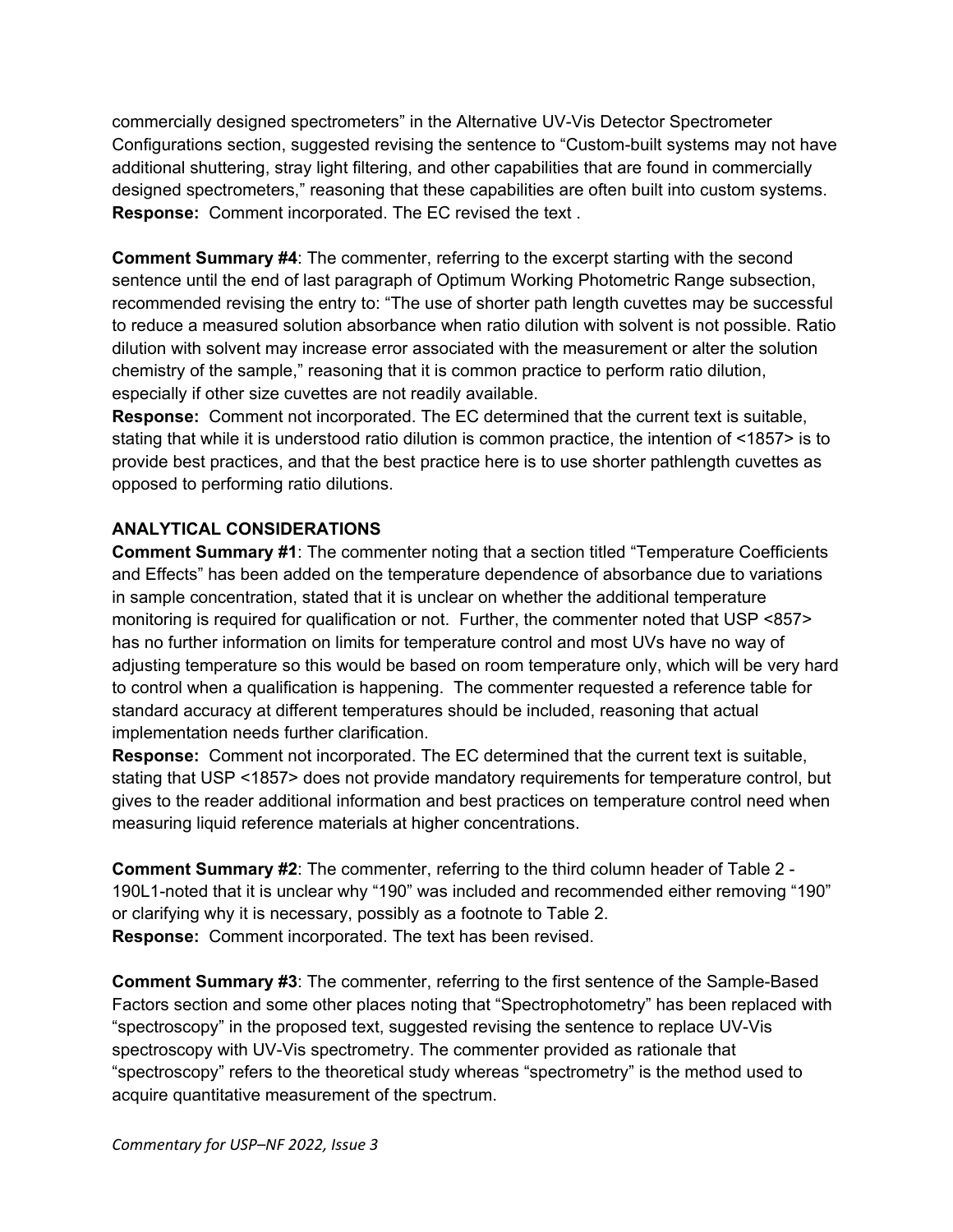#### **Response:** Comment incorporated.

**Comment Summary #4**: The commenter, referring to a new added paragraph in Solution Preparation subsection of Sampling Factors section and stating that the added section appears to be redundant and unnecessary, recommended that this paragraph be removed. **Response:** Comment not incorporated. The EC determined that the current text is suitable, stating that redundancy in communicating best practices and providing information is valuable to reinforce particularly important messages.

**Comment Summary #5**: The commenter, referring to entries "It is preferable to use a single cuvette for all measurements of both the reference and samples, and where possible, never move the cuvette if you can move the solution" in the third paragraph and "whenever possible, measure standards and samples at the same time and under the same conditions to minimize the potential for bias in the fourth paragraph of the "CUVETTE" section," stated that these two statements are opposite and asked for clarification.

**Response:** Comment not incorporated. The EC determined that the current text is suitable, noting that both measurement procedures, using single cuvette or two cuvettes, are discussed in the chapter and analytical considerations for both are discussed.

**Comment Summary #6:** The commenter, referring to the last paragraph of "CUVETTES" section, suggested revising the sentence to replace "spectroscopic" term with "spectrometric" term. The commenter's rationale was to align with the expected update to replace "spectrophotometry" with to "spectrometry" in the rest of the text. **Response:** Comment incorporated.

#### *Monographs*

<span id="page-21-0"></span>**Monograph/Section:** Amantadine Hydrochloride Tablets/Multiple Sections **Expert Committee:** Small Molecules 1

**No. of Commenters:** 2

**Comment Summary #1:** The commenter noted their approved dissolution method and/or tolerances are different from what is proposed in the monograph.

**Response:** Comment not incorporated. The commenter did not provide data to support their comment. As appropriate, a second dissolution test can be added in the future upon receipt of the supporting data.

**Comment Summary #2:** The commenter recommended removing the reporting threshold from the test for *Organic Impurities* as it will vary based on product-specific factors.

**Response:** Comment not incorporated. Based on comments received on a proposed policy for reporting thresholds, USP determined that before the removal of any reporting thresholds from monographs can occur, further stakeholder engagement is needed. USP intends to conduct further stakeholder engagement on this issue.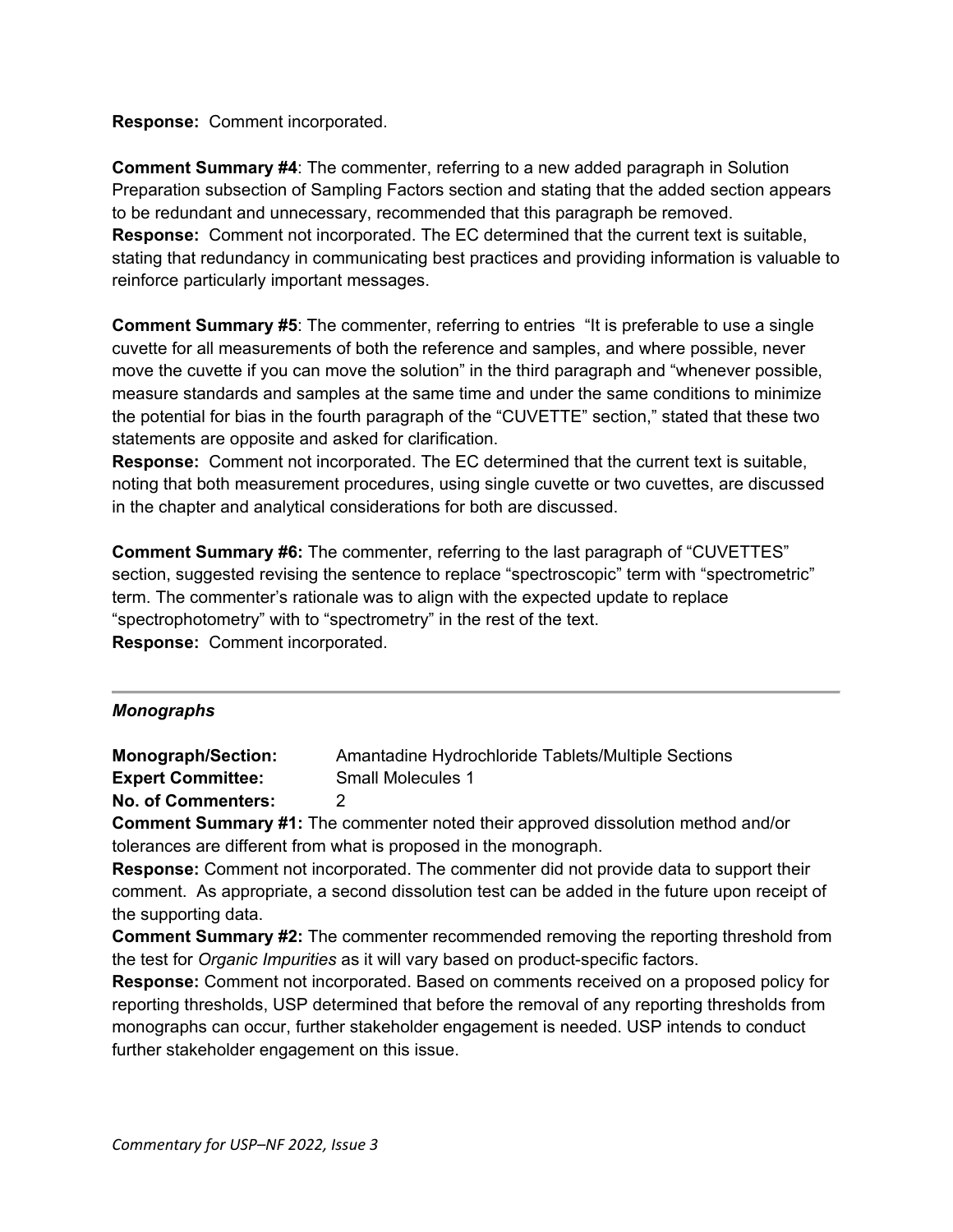**EC-initiated Change #1:** Change from "Any individual unspecified degradation product" to "Any unspecified degradation product" in the *Organic Impurities* test to be consistent with ICH terminology.

**Monograph/Section(s):** Amiloride Hydrochloride Tablets **/**Organic impurities **Expert Committee:** Small Molecules 2 **No. of Commenters:** 1

**Comment Summary #1:** The commenter requested removing the reporting threshold as it will vary based on product-specific factors.

**Response:** Comment not incorporated. Based on comments received on a proposed policy for reporting thresholds, USP determined that before the removal of any reporting thresholds from monographs can occur, further stakeholder engagement is needed. USP intends to conduct further stakeholder engagement on this issue.

**Comment Summary #2:** The commenter recommended tightening the limits for Amiloride acid, Amiloride methyl ester, and 5-Hydroxyamiloride hydrochloride to align with ICH Q3B guidelines **Response:** Comment not incorporated. The limit of NMT 1.0% for each of those specified impurities is consistent with what has been approved by the US FDA. The EC will consider future revisions to the monograph upon receipt of supporting data.

**Comment Summary #3:** The commenter noted the impurity of "Chloropyrazine methyl carboxylate" was misspelled as "Amiloride ethyl ester." The commenter recommended changing the text to "Amiloride methyl ester".

**Response:** Comment partially incorporated. "Amiloride ethyl ester" has been replaced by "Amiloride related compound A" to be consistent with current naming practice. The corresponding footnote reflects the correct chemical structure.

**Comment Summary #4:** The commenter suggested revising "Any other unknown impurity" to "Any unspecified degradation product" to align with ICH Q3B guidelines.

**Response:** Comment not incorporated. The "any other unknown impurity" of NMT 0.5% limit is consistent with what has been approved by the US FDA. The EC will consider future revisions to the monograph upon receipt of supporting data.

<span id="page-22-0"></span>

| <b>Monograph/Section:</b> | Argatroban Injection/Multiple Sections |
|---------------------------|----------------------------------------|
| <b>Expert Committee:</b>  | Small Molecules 2                      |
| No. of Commenters:        |                                        |

**Comment Summary #1**: The commenter recommended that USP work with the approved manufacturers to ensure that the marketed products will be able to meet the requirements in the proposed monograph to avoid a drug shortage.

**Response**: Comment incorporated. USP reached out to approved manufacturers. The EC evaluated the information received and made additional changes to this monograph as summarized below. The EC will consider future revisions to the monograph upon receipt of additional supporting data.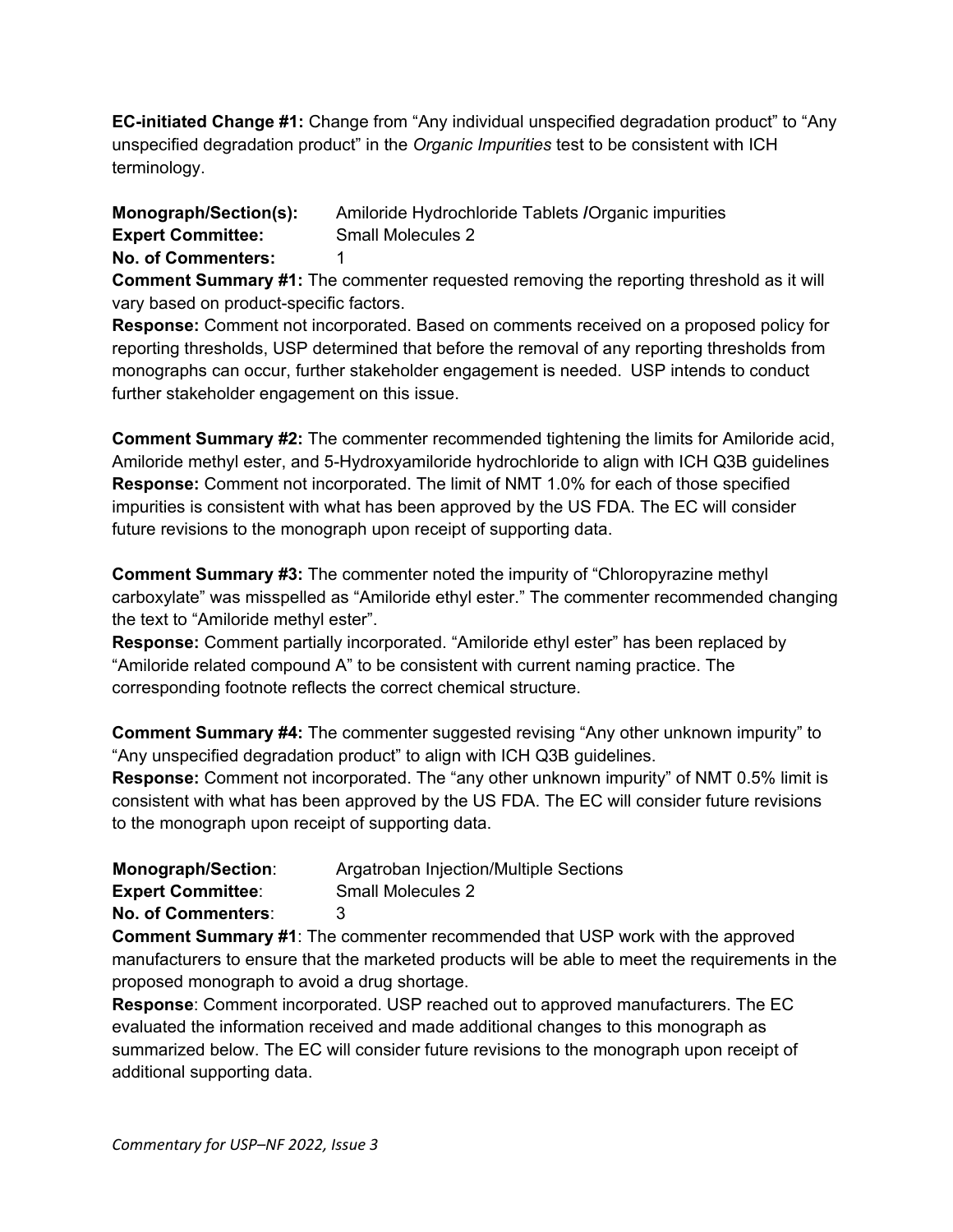**Comment Summary #2**: The commenter recommended that this monograph be developed in conjunction with a monograph for Argatroban in Sodium Chloride Injection.

**Response**: Comment not incorporated. This comment was outside of the scope of this specific standard, however, we note that a monograph proposal for Argatroban in Sodium Chloride Injection was developed and published in PF46(1).

**Comment Summary #3**: The commenter recommended revising the proposed *Definition* to accommodate other FDA approved products.

**Response**: Comment incorporated. The *Definition* was revised by not specifying water as an inactive ingredient and removing "in Water for Injection." (Please also see the additional change listed in EC-initiated Change #1.)

**Comment Summary #4**: The commenter recommended revising the acceptance criteria for Dehydroargatroban and Total degradation products in the test for *Organic Impurities* to accommodate other FDA-approved applications.

**Response**: Comment incorporated. The acceptance criterion for Dehydroargatroban was widened from NMT 0.3% to NMT 1.5%, and a footnote was added to Table 2 for Total degradation products to exclude Dehydroargatroban in the Total degradation products.

**Comment Summary #5**: The commenter recommended removing the reporting threshold from the test for *Organic Impurities* as it will vary based on product-specific factors. **Response**: Comment not incorporated. Based on comments received on a proposed policy for reporting thresholds, USP determined that before the removal of reporting thresholds from monographs can occur, further stakeholder engagement is needed. USP intends to conduct further stakeholder engagement on this issue.

**Comment Summary #6**: The commenter recommended adopting flexible approach and revising the acceptance criterion for *pH* in the Specific Tests section to accommodate other FDA-approved applications.

**Response**: Comment incorporated. Based on information received by USP from manufacturers, the acceptance criterion for the test of *pH* was revised from 6-8 to 6-8.5 including an additional note "this pH test is applicable to formulations which contain sorbitol."

**Comment Summary #7**: The commenter indicated that it's not suitable to include the test for *Osmolality and Osmolarity* <785> in this monograph as a public standard and recommended deleting it.

**Response**: Comment incorporated.

**Comment Summary #8**: The commenter commented that the acceptance criteria are not included in *Bacterial Endotoxins Test <85>* in the Specific Tests section.

**Response**: Comment not incorporated. The monograph refers to the general chapter *Bacterial Endotoxin Test <85>* for the requirements; no change is needed.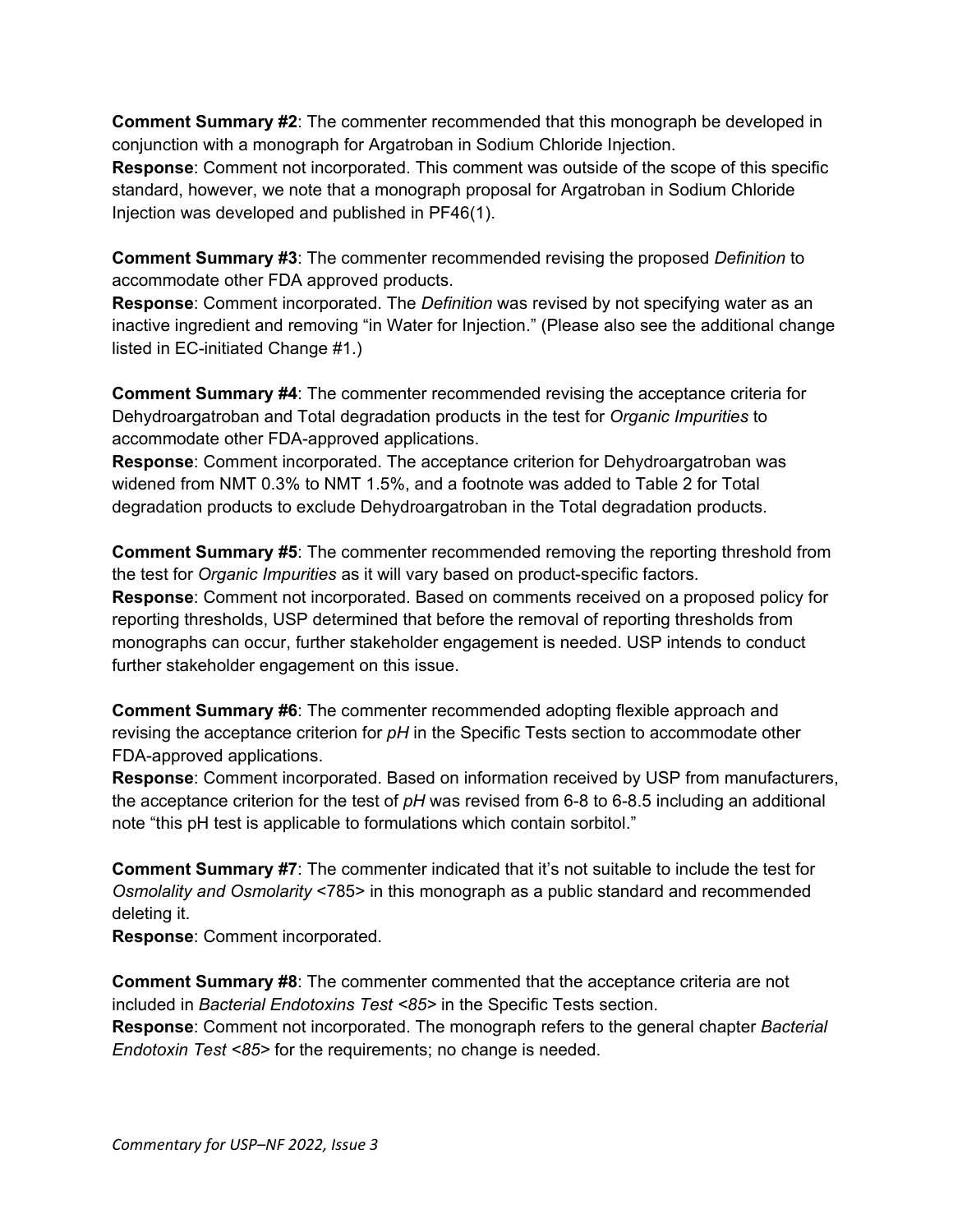**EC-initiated Change #1**: The term "argatroban" was revised to "Argatroban" in the first sentence of the *Definition* to be consistent with the current USP practice.

<span id="page-24-0"></span>

| <b>Monograph/Sections:</b> | Candesartan Cilexetil/ Organic Impurities |
|----------------------------|-------------------------------------------|
| <b>Expert Committee:</b>   | <b>Small Molecules 2</b>                  |
| <b>No. of Commenters:</b>  |                                           |

**Comment Summary #1:** The commenter recommended removing the reporting threshold as it will vary based on product-specific factors.

**Response:** Comment not incorporated. Based on comments received on a proposed policy for reporting thresholds, USP determined that before the removal of reporting thresholds from monographs can occur, further stakeholder engagement is needed. USP intends to conduct further stakeholder engagement on this issue.

**EC-initiated Change #1:** To align the chemical information between the monograph and the associated labels and certificates of reference standards, alternative chemical names were included for USP Candesartan Cilexetil Related Compound A RS, USP Candesartan Cilexetil Related Compound B RS, USP Candesartan Cilexetil Related Compound D RS and USP Candesartan Cilexetil Related Compound F RS in the section *USP Reference Standards <11>*.

<span id="page-24-1"></span>

| <b>Monograph/Sections:</b> | Candesartan Cilexetil Tablets/Organic Impurities |
|----------------------------|--------------------------------------------------|
| <b>Expert Committee:</b>   | Small Molecules 2                                |
| <b>No. of Commenters:</b>  |                                                  |

**Comment Summary #1:** The commenter recommended removing the reporting threshold as it will vary based on product-specific factors.

**Response:** Comment not incorporated. Based on comments received on a proposed policy for reporting thresholds, USP determined that before the removal of reporting thresholds from monographs can occur, further stakeholder engagement is needed. USP intends to do further stakeholder engagement is needed. USP intends to do further stakeholder engagement on this issue.

**Comment Summary #2:** The commenter indicated that process impurities should not be listed in a public standard for drug products and recommended the removal of one of the process impurities, Candesartan cilexetil related compound A from Table 3

**Response:** Comment not incorporated. The designation of process impurities included Table 3 and the associated footnote are part of the official text outside of the scope of the proposed revisions. The EC will consider future revisions to this monograph upon receipt of supporting information.

**EC-initiated Change #1:** To align the chemical information between the monograph and the associated labels and certificates of reference standards, alternative chemical names were included for USP Candesartan Cilexetil Related Compound A RS, USP Candesartan Cilexetil Related Compound B RS, USP Candesartan Cilexetil Related Compound D RS and USP Candesartan Cilexetil Related Compound F RS in the section *USP Reference Standards <11>*.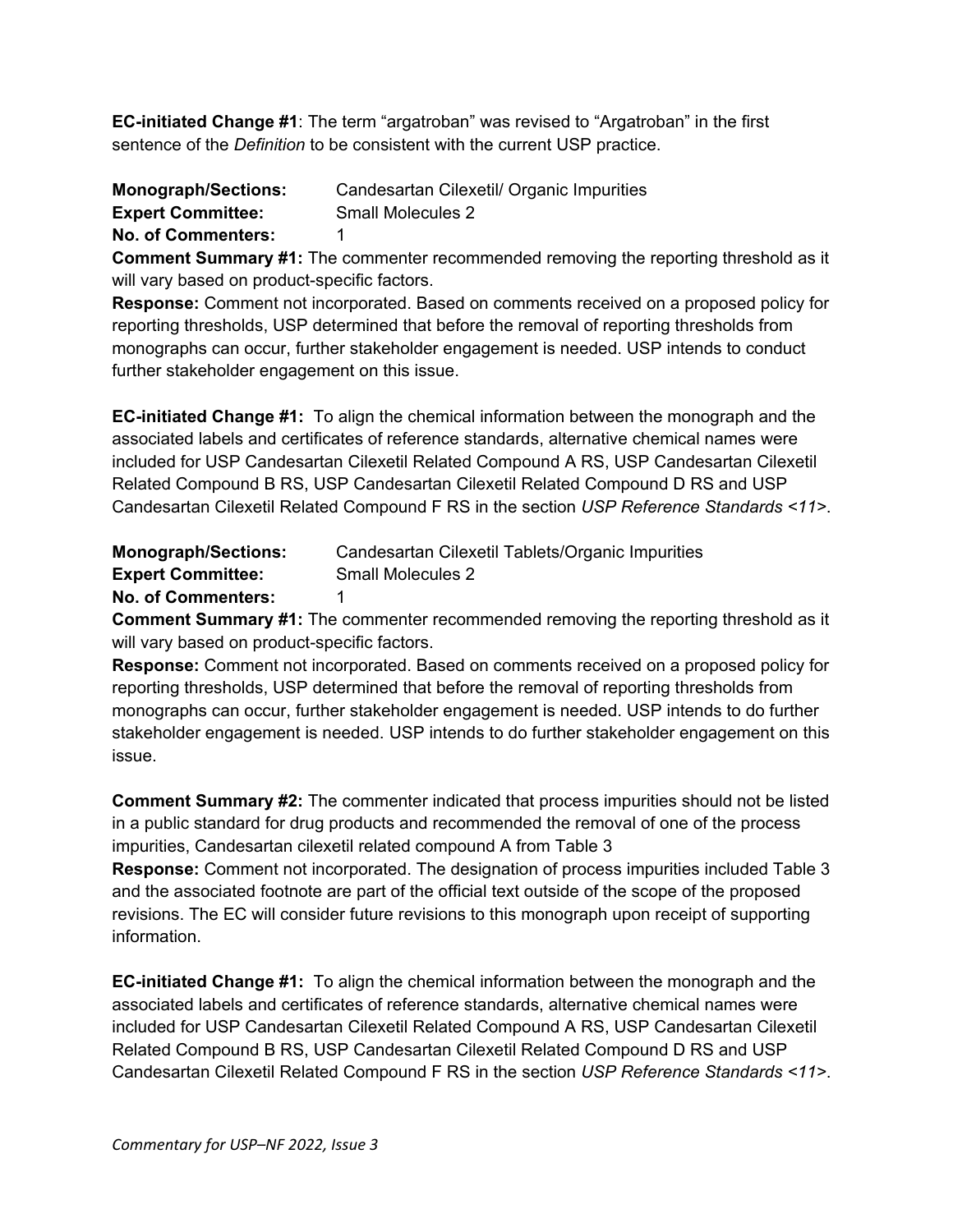<span id="page-25-0"></span>

| <b>Monograph/Sections:</b> | Chlordiazepoxide and Amitriptyline Hydrochloride Tablets/Organic |
|----------------------------|------------------------------------------------------------------|
|                            | Impurities                                                       |
| <b>Expert Committee:</b>   | Small Molecules 4                                                |
| <b>No. of Commenters:</b>  |                                                                  |

**Comment Summary #1:** The commenter recommended removing the reporting threshold as it will vary based on product-specific factors.

**Response:** Comment not incorporated. Based on comments received on a proposed policy for reporting thresholds, USP determined that before the removal of reporting thresholds from monographs can occur, further stakeholder engagement is needed. USP intends to conduct further stakeholder engagement on this issue.

**Comment Summary #2:** The commenter requested changing the acceptance criterion for 2- Amino-5-chlorobenzophenone from what was proposed for consistency with what has been approved.

**Response:** Comment incorporated by retaining the currently official acceptance criterion for 2- Amino-5-chlorobenzophenone.

**Comment Summary #3:** The commenters requested revising several of the acceptance criteria, removing the reference to cyclobenzaprine, and replacing the proposed analytical procedure with a different analytical procedure which is more robust.

**Response:** Comment partially incorporated by retaining the currently official test for Organic Impurities instead of using the proposed procedure. The EC will consider future revisions to the monograph.

**EC-initiated Change #1:** The relative retention times for Chlordiazepoxide and Amitriptyline are explicitly stated within the *System suitability* section of the revised *Assay*.

**EC-initiated Change #2:** The references to USP Amitriptyline Related Compound A RS, USP Amitriptyline Related Compound B RS, USP Cyclobenzaprine Hydrochloride RS, and USP Nortriptyline Hydrochloride RS are removed from the USP Reference Standards <11> section as they are no longer needed.

<span id="page-25-1"></span>**Monograph/Sections:** Chlordiazepoxide Hydrochloride Capsules/Organic Impurities **Expert Committee:** Small Molecules 4

**No. of Commenters:** 1

**Comment Summary #1:** The commenter recommended removing the reporting threshold as it will vary based on product-specific factors.

**Response:** Comment not incorporated. Based on comments received on a proposed policy for reporting thresholds, USP determined that before the removal of reporting thresholds from monographs can occur, further stakeholder engagement is needed. USP intends to do further stakeholder engagement on this issue.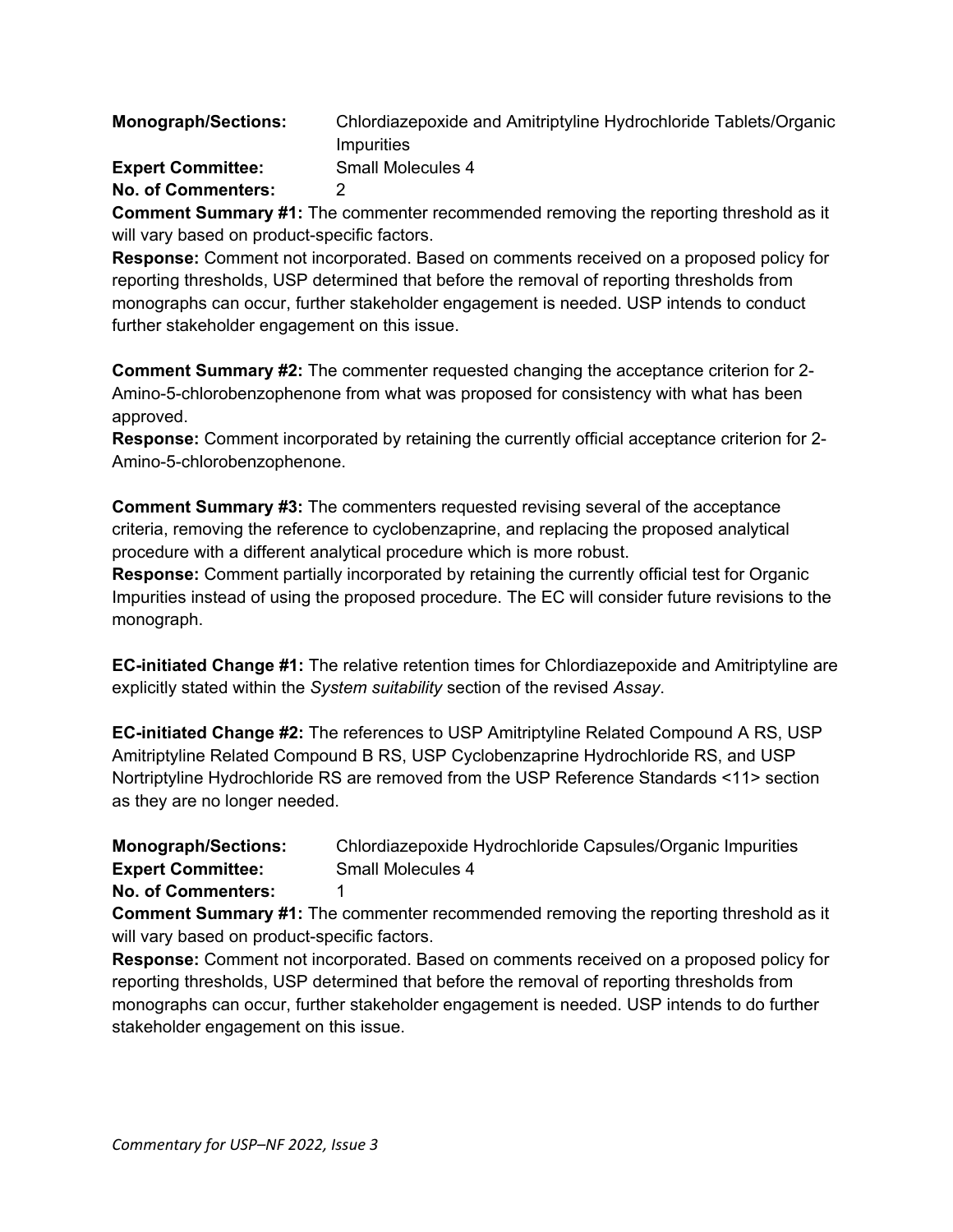**Comment Summary #2:** The commenter requested changing the acceptance criterion for 2- Amino-5-chlorobenzophenone from what was proposed for consistency with what has been approved.

**Response:** Comment incorporated by retaining the currently official acceptance criterion for 2- Amino-5-chlorobenzophenone.

**EC-initiated Change:** The reference to USP Chlordiazepoxide Related Compound A RS is removed from the *Sensitivity solution* and the *Signal-to-noise ratio* requirement.

<span id="page-26-0"></span>

| Monograph/Section(s):     | <b>Colistin Sulfate/Organic Impurities</b> |
|---------------------------|--------------------------------------------|
| <b>Expert Committee:</b>  | Biologics Monographs 4                     |
| <b>No. of Commenters:</b> |                                            |

**Comment Summary #1**: The commenter recommended removing the reporting threshold in the test for *Organic Impurities* as ICH Q3A limits (including reporting threshold) will vary based on product-specific factors because of the different Maximum Daily Doses (MDD) for different products using the drug substance.

**Response:** Comment not incorporated. Colistin Sulfate as a fermentation product is out of the scope of ICH Q3A.

<span id="page-26-1"></span>

| Monograph/Section(s):        | Cranberry Fruit Juice and Cranberry Fruit Juice Concentrate / |
|------------------------------|---------------------------------------------------------------|
|                              | Identification, Composition and Specific Tests                |
| <b>Expert Committee:</b>     | <b>Botanical Dietary Supplements and Herbal Medicines</b>     |
| <b>Number of Commenters:</b> | - 9                                                           |

### **Identification**

**Comment Summary #1:** The commenter asked if USP plans to include pictures of the reference profile under *Identification B. HPTLC for Articles of Botanical Origin <203> and Identification C. HPLC Profile of Flavonoids*. It could be helpful to see a characterized profile to interpret acceptance.

**Response:** Comment incorporated. The HPLC chromatograms of the *USP Cranberry Fruit Juice Dry Extract RS* will be provided in this reference material's corresponding CoA. HPTLC images of the *USP Cranberry Fruit Juice Dry Extract RS* will be available in the Supporting Information of the Dietary Supplements Compendium (DSC), which is an online publication. **Comment Summary #2:** The commenter indicated that some peak descriptions under *Identification C. HPLC Profile of Flavonoids* are rather empirical (without scale / unit) as 'no peak', 'minor', etc. Is it possible to describe some scaled specifications (e.g., ratio between peaks, or peak % on total area basis calculation)?

**Response:** Comment not incorporated. The area ratio of peonidins (Σ peonidin-3-O-galactoside and peonidin-3-O-arabinose) and cyanidins (Σ cyanidin-3-O-galactoside and cyanidin-3-Oarabinoside) (ranging between 0.5 and 1.9), was proposed in the monograph; area ratios between other compounds largely varied and thus could not be proposed as characteristic ratios.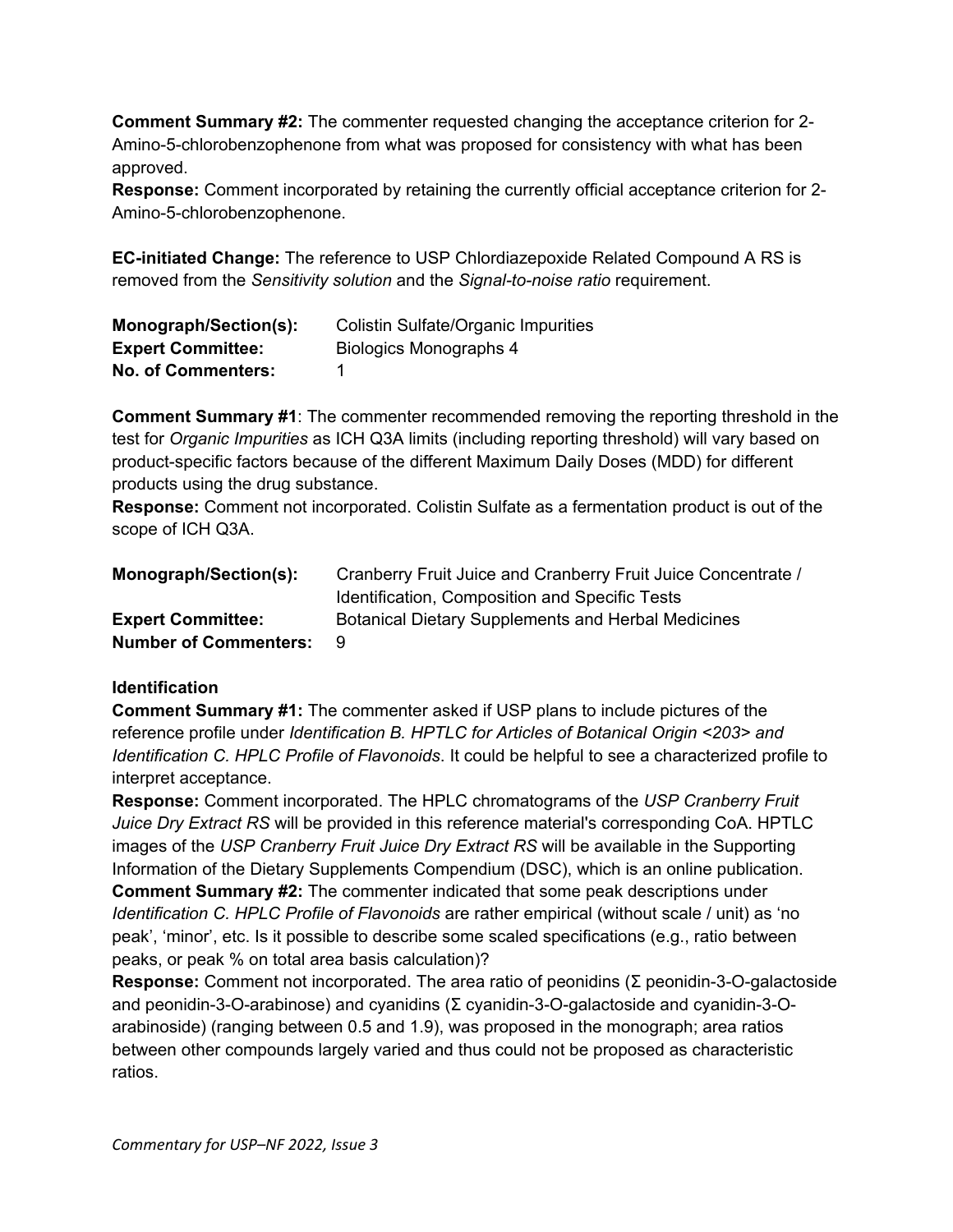**Comment Summary #3:** The commenter asked to confirm that the acceptance criteria under *Identification B. HPTLC for Articles of Botanical Origin <203>* correctly specifies that there should not be any band of procyanidin B2/B1 because cranberry juice is a source of that procyanidin.

**Response:** Comment not incorporated. Although procyanidin B2 and B1 could be minor components in Cranberry Fruit Juice, these bands are not detected by HPTLC under the conditions proposed in the monograph. Detection of these bands could indicate adulteration with grape seed extract.

**Comment Summary #4:** Regarding authenticity, the commenter proposed that the monograph include reference to the utility of MALDI-TOF MS (Feliciano et al., 2012 and AOAC Official First Action Status-in press), an advanced analytic platform for identification of A-type proanthocyanidins (PACs) in Cranberry. The DMAC method cannot differentiate Cranberry (PACs) from those of potential adulterants (i.e., grape seed extract and peanut skin). **Response:** Comment not incorporated. USP is currently evaluating MALDI-TOF MS and other HR-MS techniques for PAC characterization and detection of adulteration for a possible new USP General Chapter and future monograph modernization. The commenter's recommendation will be considered as this chapter is developed.

**Comment Summary #5:** The commenter suggested that another authenticity method is needed since DMAC (4-dimethylaminocynnamaldehyde) does not distinguish the type of PACs (A vs. Btype) from different plant sources. MALDI-TOF should be included or referenced as the method for authenticity testing in any product in which PAC content is of interest. **Response:** Comment not incorporated. USP is currently evaluating MALDI-TOF MS and other HR-MS techniques for PAC characterization and detection of adulteration for a possible new USP General Chapter and future monograph modernization. The commenter's recommendation will be considered as this chapter is developed.

**Comment Summary #6:** The commenter indicated that under *Identification B. HPTLC for Articles of Botanical Origin <203>*, different amounts of the supernatant of Standard solution C (1.5 mL) and Sample solutions (150 μL for Cranberry Fruit Juice Concentrate and 1 mL for Cranberry Fruit Juice) are put on the cartridges and asked if the same volume of Standard solution C (1.5 mL) could be used in both cases to avoid mistakes in the procedure. **Response:** Comment not incorporated. The sample preparation concentration and the amount Fruof sample loaded on the cartridges depend on the ingredient type because the concentration of polyphenols differs considerably among the different ingredients. These volumes are based on optimization and validation.

**Comment Summary #7:** Under *Identification B. HPTLC for Articles of Botanical Origin <203>,* the commenter indicated that the precondition with SPE cartridge, according to L1 definition, the diameter should be 1.5 to 10 mm. The diameter of the Phenomenex cartridge is 55 mm thus, in our opinion should be L2 type.

**Response:** Comment incorporated. It was confirmed that the SPE cartridge corresponds to L2 according to our USP Chromatography Column database.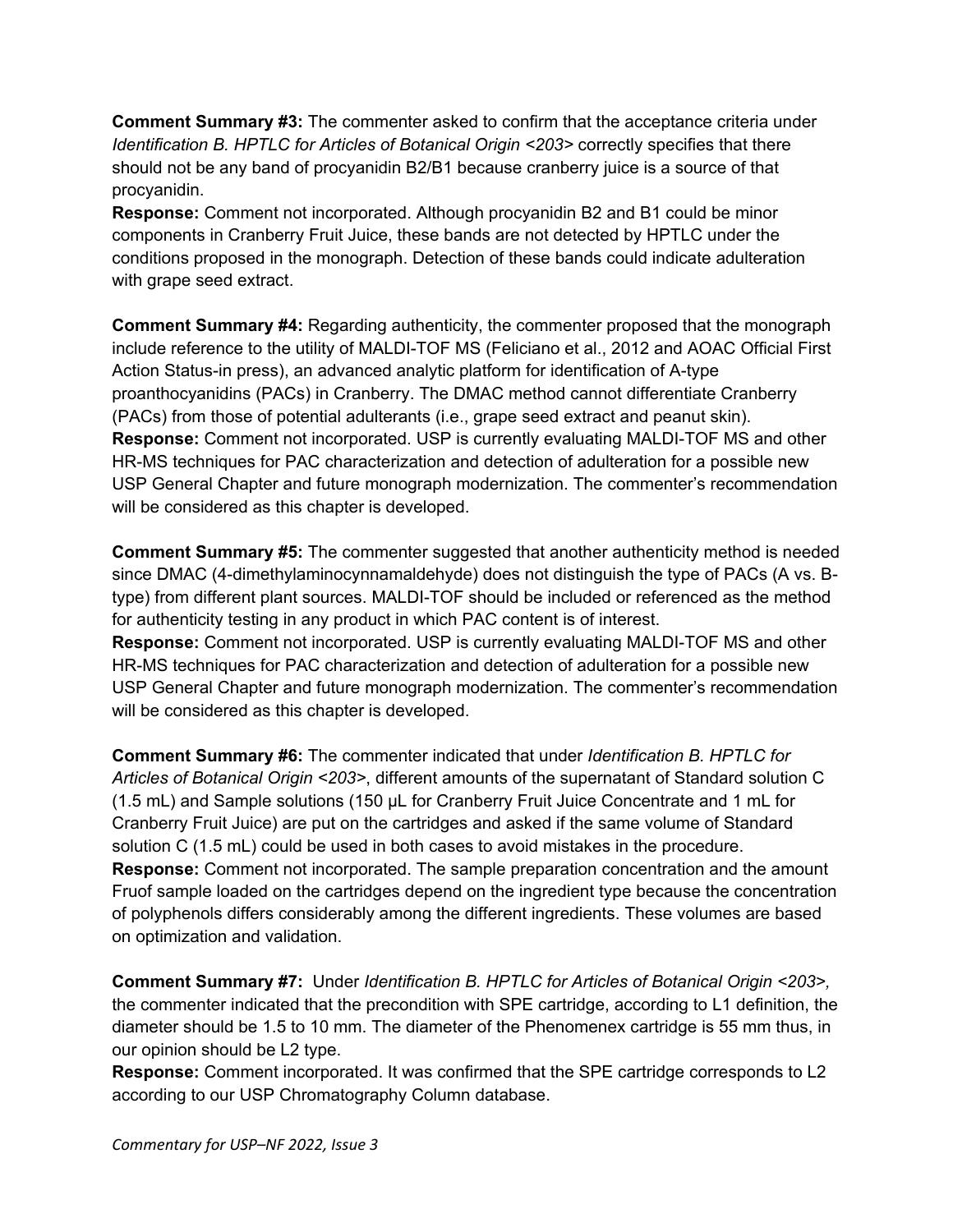**Comment Summary #8:** The commenter stated that in some places under *Identification B. HPTLC for Articles of Botanical Origin <203>*, the term "orange-brick band" in contrast to "brickorange band" was used?

**Response:** Comment incorporated. The color of the band was changed to brick-orange where applicable.

**Comment Summary #9:** Under *Identification B. HPTLC for Articles of Botanical Origin <203>*, the commenter asked if the term "below" instead of "before" was correct in the following statement: "The occurrence of a yellow-green band near the sample application and **before** cyanidin-3-O-glucoside might indicate the presence of peanut skin extract."

**Response:** Comment incorporated. The statement was corrected as follows: "The occurrence of a yellow-green band between the sample application and cyanidin-3-O-glucoside might indicate the presence of peanut skin extract."

### **Composition**

**Comment Summary #1:** Under *Composition. Content of Dextrose and Fructose*, for the HPLC determination of dextrose and fructose, the commenter suggested that due to the known thermosensitivity of RI detectors, a fixed column temperature (instead of ambient temperature) should be proposed. It is also recommended to keep the connection between the column and the detector as short as possible.

**Response:** Comment incorporated. RI detectors usually require 5°C above room temperature; therefore, a temperature of 30°C has been incorporated.

**Comment Summary #2:** The commenter indicated no description/acceptance of organic acids in juice. It is recommended to use the same as for concentrate.

**Response:** Comment not incorporated Both monographs, Cranberry Fruit Juice and Cranberry Fruit Juice Concentrate include organic acid content specifications.

**Comment Summary #3:** The commenter suggested that the monograph for Cranberry Fruit Juice be revised to include a method for quantification of proanthocyanidins. **Response:** Comment not incorporated. The commenter did not provide data to support the inclusion of such a method. USP will consider introducing limits for PAC content in this monograph upon receiving supporting information.

**Comment Summary #4:** The commenter inquired why is there no quantitation (by DMAC) of proanthocyanidins in Cranberry Fruit Juice.

**Response:** Comment not incorporated. The commenter did not provide data to support quantitation (by DMAC) of proanthocyanidins (PACs) in Cranberry Fruit Juice. USP will consider introducing limits for PAC content in this monograph upon receiving supporting information.

**Comment Summary #5:** The commenter stated that for Cranberry Fruit Juice Concentrate, the DMAC test under *Composition. Content of Proanthocyanidins*, the acceptance NLT 0.6% looks too high, suggesting a lower limit of 0.5% instead.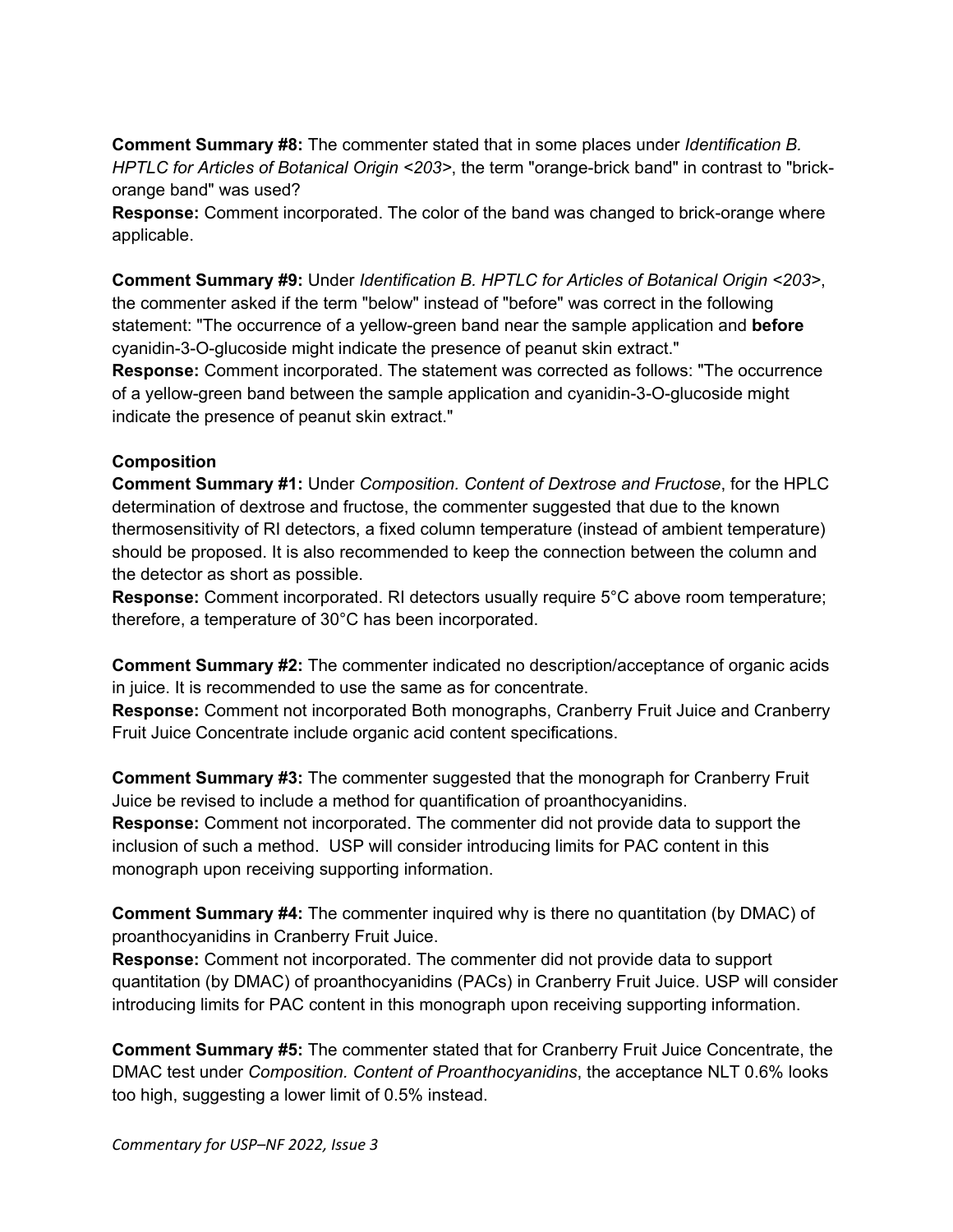**Response:** Comment not incorporated. The data received for Cranberry Fruit Juice Concentrate for Dietary Supplements support a specification that is not lower than 0.6% PACs. Further revisions may be considered upon receipt of supporting data.

**Comment Summary #6:** The commenter proposed that to consider the solids content, which can differ (notably for concentrate), the %PAC calculation based on the DMAC test should be done on a dry matter basis (or solid content basis based on RI analysis) instead of % calculation on the raw material basis

**Response:** Comment not incorporated. The %PAC calculation in Cranberry Fruit Juice Concentrate is expressed in % w/w, so the weight of the material (instead of the solid content) is accounted for.

# **Specific tests**

**Comment Summary #1:** The commenter stated that the solids content is defined as 7.5 ± 0.5% for Cranberry Fruit Juice and  $50 \pm 0.5\%$  for Cranberry Fruit Juice Concentrate, requesting an increase in both ranges.

**Response:** Comment not incorporated. The specifications and CoAs received from different manufacturers support a limit of soluble solids of  $7.5 \pm 0.5\%$  and  $50 \pm 0.5\%$  for Cranberry Fruit Juice and Cranberry Fruit Juice Concentrate, respectively.

<span id="page-29-0"></span>

| <b>Monograph/Sections:</b> | <b>Choline Bitartrate/Multiple Sections</b> |
|----------------------------|---------------------------------------------|
| <b>Expert Committee:</b>   | <b>Non-Botanical Dietary Supplements</b>    |
| <b>No. of Commenters:</b>  | $\mathbf{U}$                                |
|                            |                                             |

**EC-initiated Change #1:** The EC decided to add an additional note to the *Related Compounds* procedure to help users distinguish, identify, and address artifact and impurity peaks in the HPLC-CAD chromatograms.

**EC-initiated Change #2:** Instructions for the *Standard response line* in the test procedure for the *Limit of Total Amines* contain error in representation of the accurate cumulative concentrations after each addition of the *Standard solution,* which should be calculated by taking into account the accurate total volume of the solution in the vessel. Instructions to calculate the correct and accurate cumulative concentrations have been added to the text.

<span id="page-29-1"></span>

| <b>Monograph/Section:</b> | Doxycycline/Multiple Sections |
|---------------------------|-------------------------------|
| <b>Expert Committee:</b>  | Small Molecules 1             |
| <b>No. of Commenters:</b> | -3                            |

**Comment Summary #1:** The commenter requested removing the reporting threshold from the test for *Organic Impurities* as it will vary based on product-specific factors.

**Response**: Comment not incorporated. Based on comments received on a proposed policy for reporting thresholds, USP determined that before the removal of reporting thresholds from monographs can occur, further stakeholder engagement is needed. USP intends to conduct further stakeholder engagement on this issue.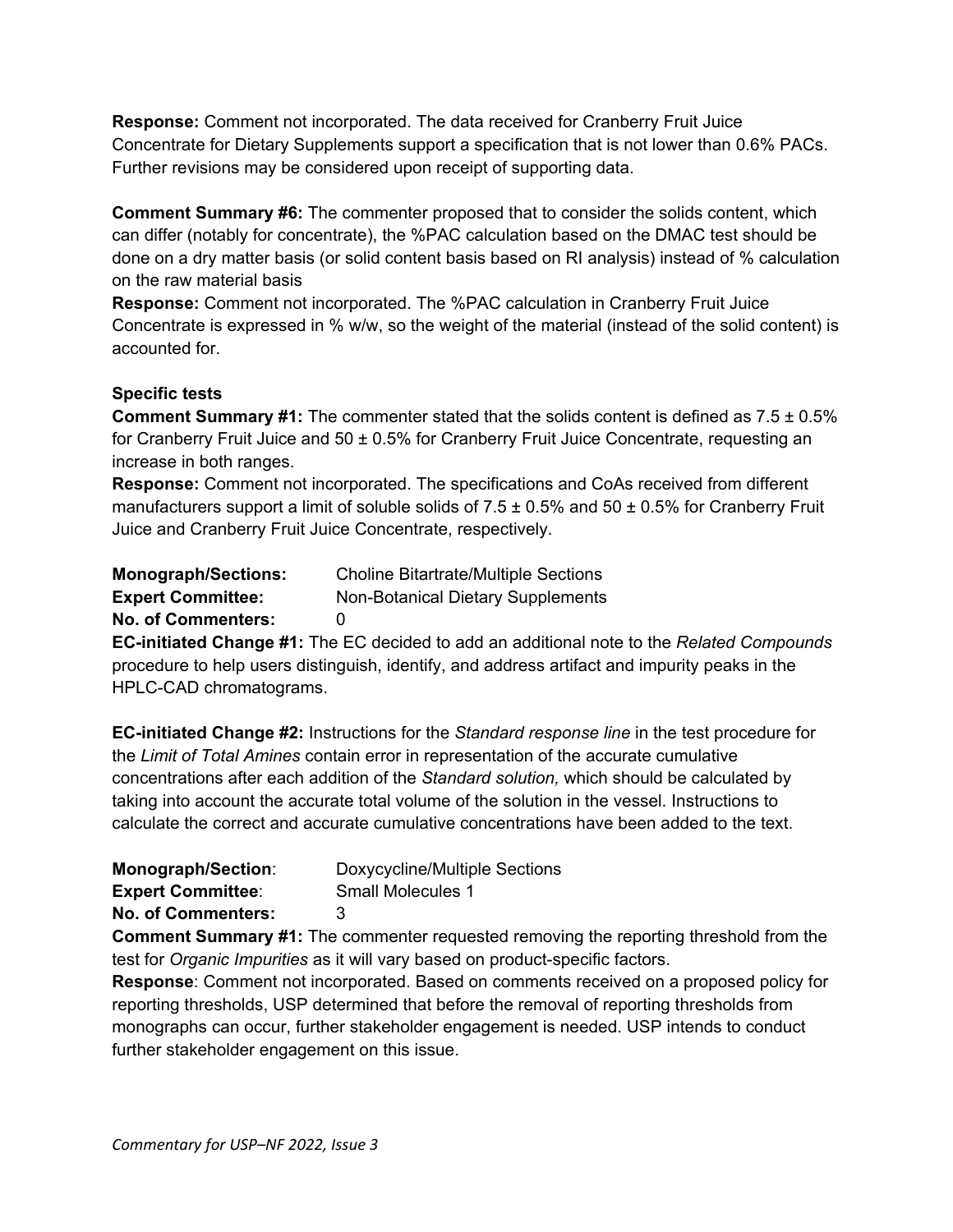**Comment Summary #2:** The commenter requested including <197K> in *Identification A* and allowing the flexibility of using either <197A> or <197K> as in the Doxycycline Hyclate monograph.

**Response**: Comment not incorporated. The EC will consider future revisions to this monograph upon receipt of the necessary supporting data.

**Comment Summary #3:** The commenter recommended using the same USP standard of doxycycline, in the tests for *Assay* and *Organic Impurities* in both Doxycycline and Doxycycline Hyclate monographs.

**Response**: Comment not incorporated. Based on the supporting data, the EC determined the use of USP Doxycycline Monohydrate RS is suitable for the tests in Doxycycline monograph.

**Comment Summary #4:** The commenter indicated there are slight differences in the relative retention times and relative response factors for *Organic Impurities* test between Doxycycline and Doxycycline Hyclate monographs and recommended using the same values of relative retention times and relative response factors in both monographs.

**Response:** Comment not incorporated. The EC determined the relative retention times and relative response factors are consistent with the validation data.

<span id="page-30-0"></span>

| <b>Monograph/Section(s):</b> | Enzacamene/Organic Impurities |
|------------------------------|-------------------------------|
| <b>Expert Committee:</b>     | <b>Small Molecules 3</b>      |
| <b>No. of Commenters:</b>    |                               |

**EC-initiated Change #1:** Change from "Any individual unspecified impurity" to "Any unspecified impurity" in Table 2 of the *Organic Impurities section* to be consistent with ICH terminology.

<span id="page-30-1"></span>

| <b>Monograph/Section:</b>   | Etravirine/ Organic Impurities |
|-----------------------------|--------------------------------|
| <b>Expert of Committee:</b> | <b>Small Molecules 1</b>       |
| <b>No. of Commenters:</b>   |                                |

**Comment Summary #1**: The commenter recommended removing the reporting threshold as it will vary based on product-specific factors.

**Response**: Comment not incorporated. Based on comments received on a proposed policy for reporting thresholds, USP determined that before the removal of reporting thresholds from monographs can occur, further stakeholder engagement is needed. USP intends to conduct further stakeholder engagement on this issue.

<span id="page-30-2"></span>

| <b>Monograph/Section:</b>   | Etravirine Tablets/ Organic Impurities |
|-----------------------------|----------------------------------------|
| <b>Expert of Committee:</b> | <b>Small Molecules 1</b>               |
| <b>No. of Commenters:</b>   |                                        |

**Comment Summary #1**: The commenter recommended removing the reporting threshold as it will vary based on product-specific factors.

**Response**: Comment not incorporated. Based on comments received on a proposed policy for reporting thresholds, USP determined that before the removal of reporting thresholds from monographs can occur, further stakeholder engagement is needed. USP intends to do further stakeholder engagement on this issue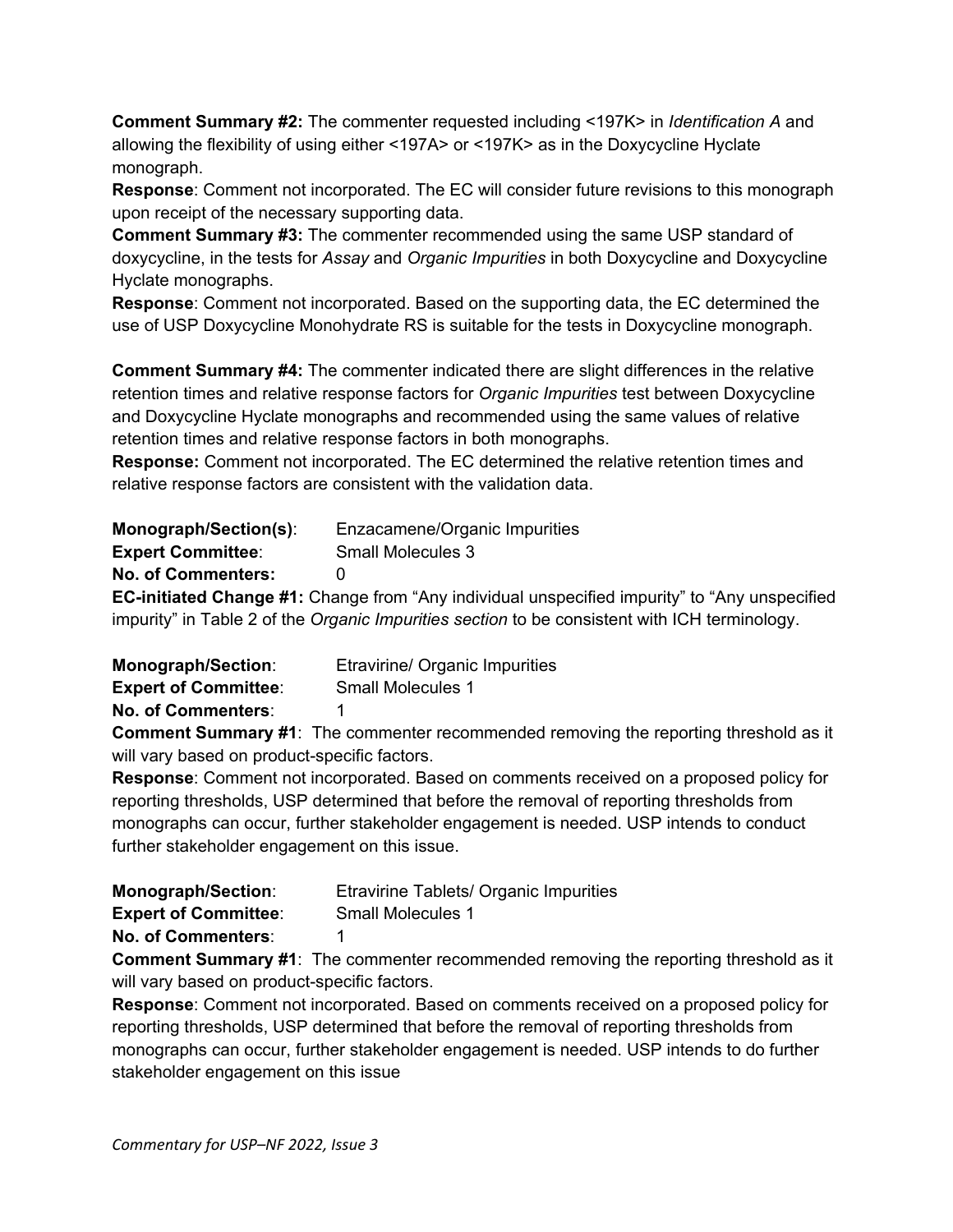<span id="page-31-0"></span>**Monograph/Sections:** Fluticasone Propionate/Impurities **Expert Committee:** Small Molecules Monographs 5 **No. of Commenters:** 3

**Comment Summary #1:** The commenter recommended revising the limit for any unspecified impurity in the test for *Organic Impurities* to be consistent with ICH Q3A guidelines. **Response:** Comment not incorporated. The comment is outside the scope of the revision. The

EC will consider future revisions to the monograph upon receipt of supporting data.

**Comment Summary #2:** The commenter requested removing the "reporting threshold" in the test for *Organic Impurities.*

**Response:** Comment not incorporated. Based on comments received on a proposed policy for reporting thresholds, USP determined that before the removal of reporting thresholds from monographs can occur, further stakeholder engagement is needed. USP intends to conduct further stakeholder engagement.

**Comment Summary #3:** The commenter recommended replacing fluticasone propionate with fluticasone propionate related compound D in the preparation of the *Sensitivity solution* in the test for *Organic Impurities* to avoid possible interference resulting from system carryover from previous injections of higher concentration sample solutions.

**Response:** Comment not incorporated. The EC will consider future revisions to the monograph upon receipt of supporting data.

**Comment Summary #4:** The commenter recommended decreasing the concentration of the *Sensitivity stock solution* to permit a different final dilution in the preparation of the *Sensitivity solution* in the test for *Organic Impurities.*

**Response:** Comment not incorporated. USP *General Notices and Requirements* permits changes in solution preparations, as discussed in Section *6.50.20.1. Adjustments to Solutions*, provided that the change does not increase the error of the measurement.

**Comment Summary #5:** The commenter recommended adding a Residue on Ignition test with appropriate limits to control inorganic impurities.

**Response:** Comment not incorporated. The comment is outside the scope of the revision. The EC will consider future revisions to the monograph upon receipt of supporting data.

<span id="page-31-1"></span>

| Monograph/Section(s):     | Fosamprenavir Calcium/Multiple sections |
|---------------------------|-----------------------------------------|
| <b>Expert Committee:</b>  | Small Molecules 1                       |
| <b>No. of Commenters:</b> |                                         |

**Comment Summary #1:** The commenter recommended a change in reagent form used to prepare the Buffer in the *Assay* section.

**Response:** Comment not incorporated. The EC determined that the preparation listed matches what is in the submission the developed monograph is based off. Further revisions will be considered upon receipt of supporting data.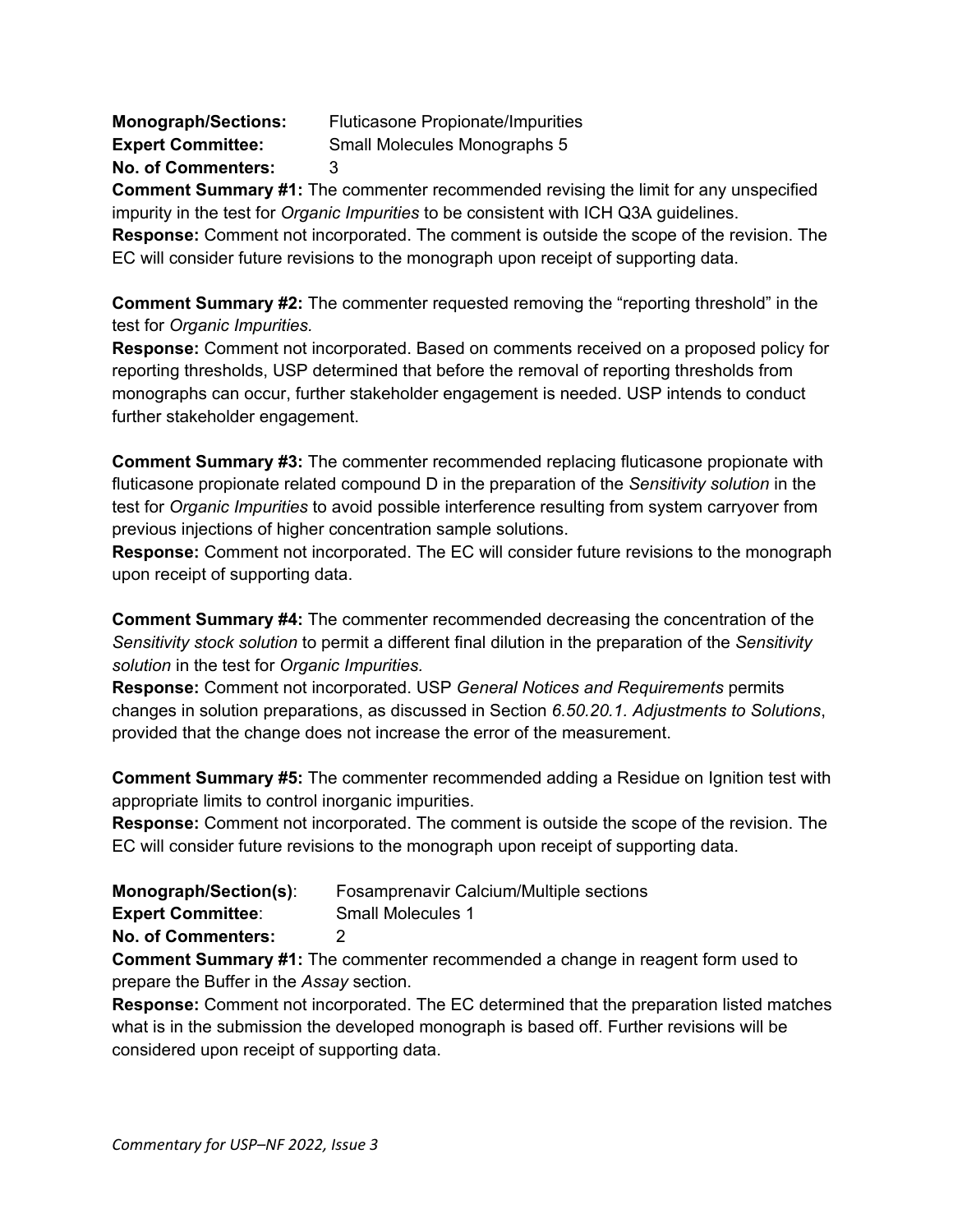**Comment Summary #2:** The commenter recommended revising the *Assay* calculation to include the correction for water.

**Response:** Comment not incorporated. The EC determined that the calculation is calculated against the USP RS that is already corrected for water and assigned a value.

**Comment Summary #3:** The commenter recommended the *Standard solution* in the *Organic Impurities* test be identical to that in the *Assay*.

**Response:** Comment not incorporated. The EC determined that the concentration in the *Standard solution* for the *Organic Impurities* test is based on the unspecified impurity level to evaluate response.

**Comment Summary #4:** The commenter noted that two different impurities in Table 1 and Table 3 are given the same name of Fosamprenavir pyrophosphate and recommended the name(s) be changed so they are different.

**Response:** Comment incorporated. One of the impurities is a dimer and the name was corrected accordingly, Fosamprenavir pyrophosphate appears in Table 1 and Bisfosamprenavir pyrophosphate appears in Table 3.

**Comment Summary #5:** The commenter recommended removing the reporting threshold as it will vary based on product-specific factors.

**Response:** Comment not incorporated. Based on comments received on a proposed policy for reporting thresholds, USP determined that before the removal of reporting thresholds from monographs can occur, further stakeholder engagement is needed. USP intends to conduct further stakeholder engagement on this issue.

**EC-initiated Change #1:** Change from the "Any individual unspecified impurity" to "Any unspecified impurity" in Table 1 and Table 3 of the *Organic Impurities* section to be consistent with ICH terminology.

<span id="page-32-0"></span>**Monograph/Sections:** Latanoprost/Organic Impurities

**Expert Committee:** Small Molecules 3

**No. of Commenters:** 1

**Comment Summary #1:** The commenter recommended removing the reporting threshold as it will vary based on product-specific factors.

**Response:** Comment not incorporated. Based on comments received on a proposed policy for reporting thresholds, USP determined that before the removal of reporting thresholds from monographs can occur, further stakeholder engagement. USP intends to conduct further stakeholder engagement on this issue.

**Comment Summary #2:** The commenter recommended revising the limit of "Any unspecified impurity" from 0.1% to 0.10% to be in line with ICH Q3A.

**Response:** Comment not incorporated. The comment is outside of the scope of the revision. The EC will consider a future revision to the monograph upon receipt of the supporting data.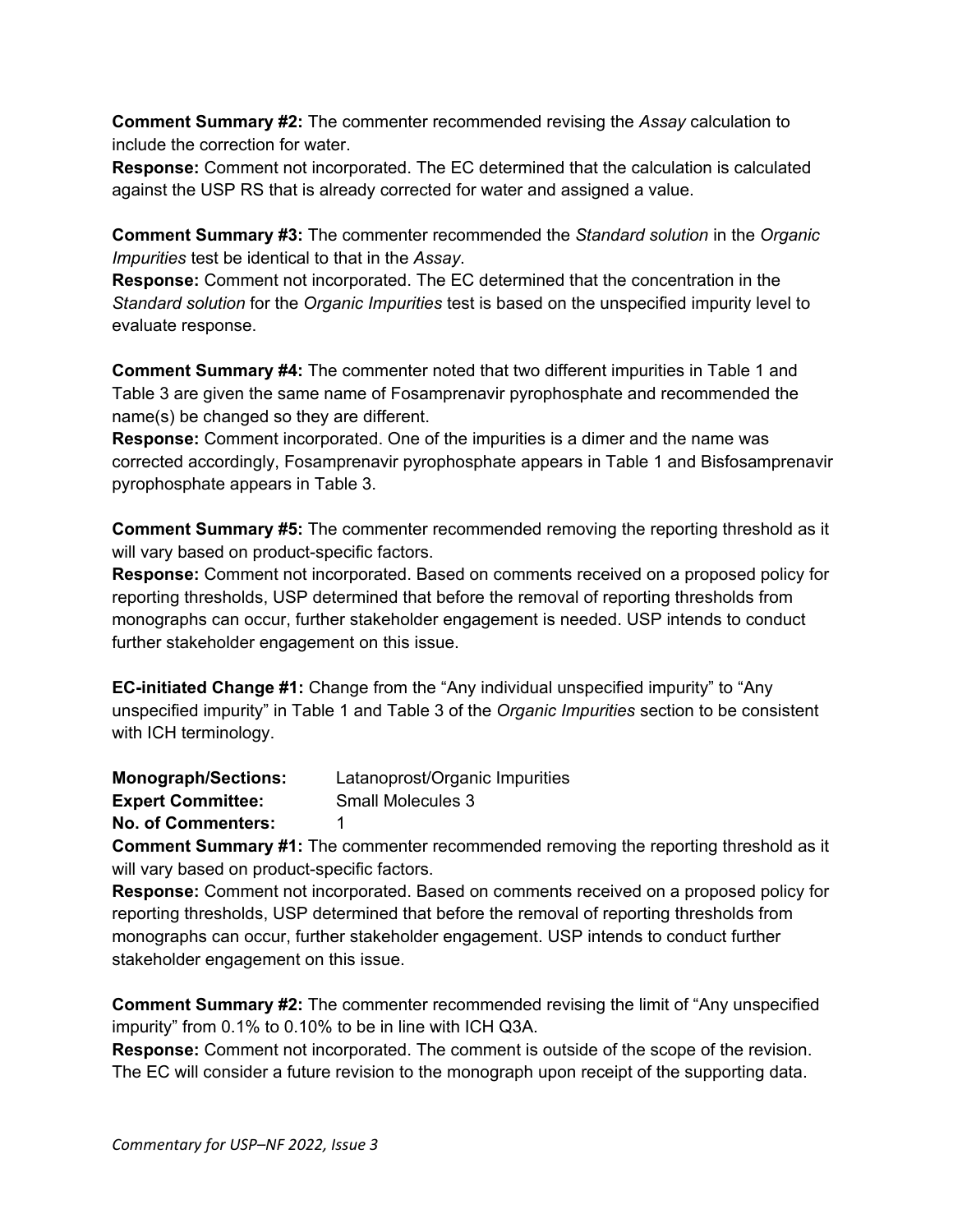<span id="page-33-0"></span>**Monograph/Section(s):** Menthol/Assay and Related Compounds **Expert Committee:** Botanical Dietary Supplements and Herbal Medicines **No. of Commenters:** 5

**Comment Summary #1:** The commenter proposed implementation of an internal standard in Assay and Related Compounds.

**Response:** The proposed revision included an internal standard.

**Comment Summary #2:** The commenter proposed determining %RSD based on ratio of Amenthol/Ainternal standard in System suitability

**Response:** Comment not incorporated. The proposed revision included an internal standard and determination of %RSD using the ratio of A<sub>menthol</sub>/A<sub>internal standard</sub> in System suitability; no additional revision was needed.

**Comment Summary #3:** The commenter asked whether it is possible to perform GC using helium as the carrier gas if the conditions are appropriately converted.

**Response:** Comment not incorporated. The proposed GC system using helium as a carrier gas exhibited poor peak response.

**Comment Summary #4:** The commenter proposed indicating relative retention time (RRT) for the internal standard in Assay, and also asked the "Related compounds" section can be placed before "Limit of nonvolatile residue".

**Response:** Comment incorporated to include RRT of internal standard (0.27). No need to replace the sections as the current order of the sections is aligned with USP style.

**Comment Summary #5:** The commenter questioned whether the proposed Assay method works because the test by commenter's lab using the proposed method found two out of specifications among 16 runs.

**Response:** Comment not incorporated.After examining experimental details and data, no issues were found in the method. No further actions are required.

<span id="page-33-1"></span>

| <b>Monograph/Section:</b> | Molindone Hydrochloride/Organic Impurities |
|---------------------------|--------------------------------------------|
| <b>Expert Committee:</b>  | Small Molecules 4                          |
| <b>No. of Commenters:</b> |                                            |

**Comment Summary #1:** The commenter recommended removing the reporting threshold in the test for *Organic Impurities* as it will vary based on product-specific factors.

**Response:** Comment not incorporated. Based on comments received on a proposed policy for reporting thresholds, USP determined that before the removal of reporting thresholds from monographs can occur, further stakeholder engagement is needed. USP intends to conduct further stakeholder engagement.

<span id="page-33-2"></span>

| <b>Monograph/Sections:</b> | Naloxone Hydrochloride/Organic Impurities |
|----------------------------|-------------------------------------------|
| <b>Expert Committee:</b>   | <b>Small Molecules 2</b>                  |

**No. of Commenters:** 3

**Comment Summary #1:** The commenter recommended removing the reporting threshold as it will vary based on product-specific factors.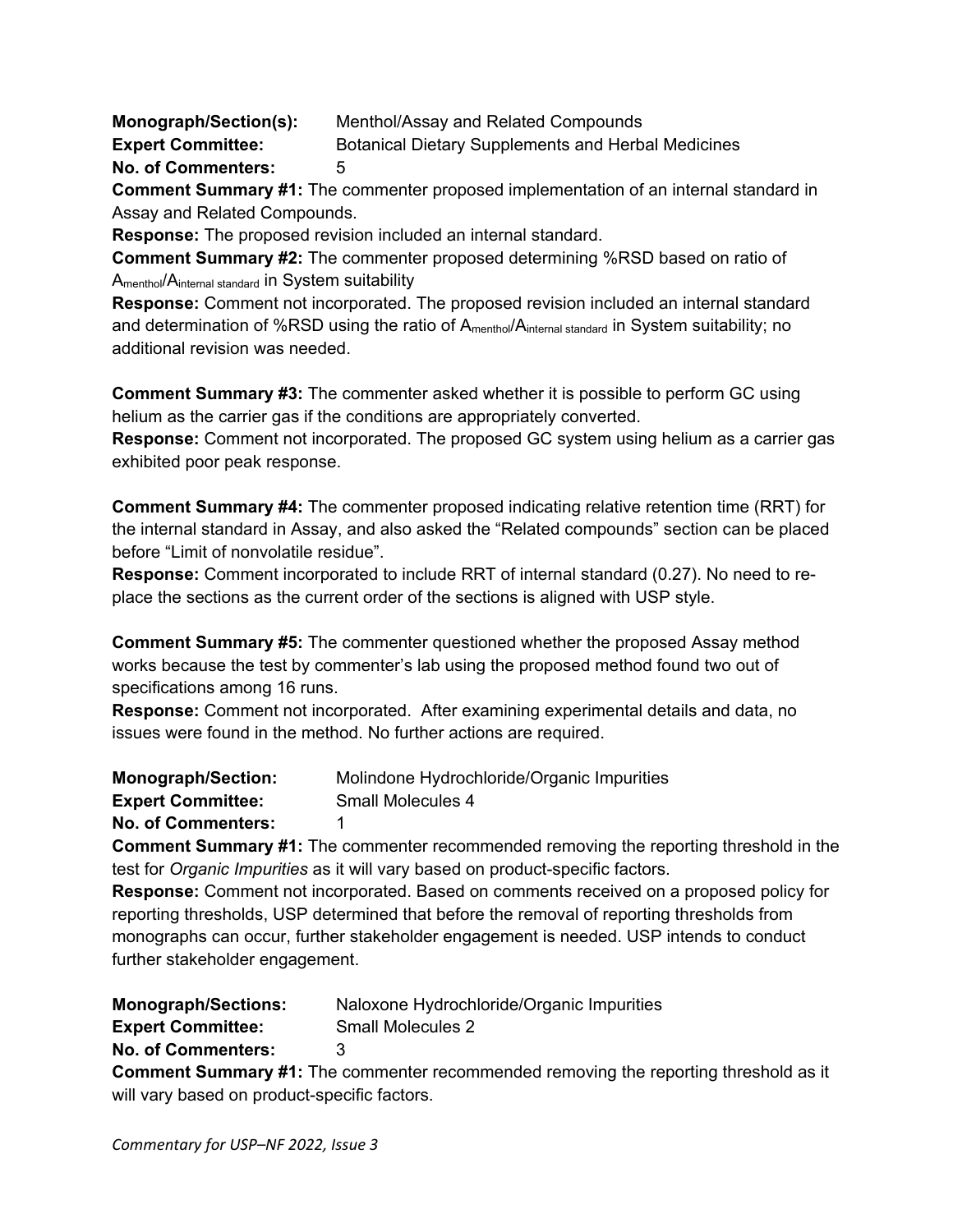**Response:** Comment not incorporated. Based on comments received on a proposed policy for reporting thresholds, USP determined that before the removal of reporting thresholds from monographs can occur, further stakeholder engagement is needed. USP intends to conduct further stakeholder engagement.

**Comment Summary #2:** The commenters indicated that the acceptance criteria for all specified impurities and Total impurities are different from what have been approved by the FDA. **Response:** Comment partially incorporated. There are five specified impurities included in Table 3. USP received information from manufacturers for four specified impurities and Total impurities with higher approved limits. The acceptance criteria were widened from NMT 0.10% to NMT 0.15% for each of these four specified impurities (10α-Hydroxynaloxone, Noroxymorphone, 10β-Hydroxynaloxone and 2,2'-Bisnaloxone) and from NMT 0.5% to NMT 0.8% for Total impurities.

**Comment Summary #3:** The commenter indicated that their specification includes an additional specified impurity "10-Ketonaloxone" with an acceptance criterion at NMT 0.15% and a wider acceptance criterion for Total impurities at NMT 1.0%.

**Response:** Comment not incorporated. Based on the available information, the EC determined that it's not necessary to add the specified impurity "10-Ketonaloxone" to Table 3 and the revised acceptance criterion for Total impurities at NMT 0.8% is adequate.

<span id="page-34-0"></span>

| Monograph/Section(s):     | Pramipexole Dihydrochloride/Limit of Pramipexole Related<br>Compound D |
|---------------------------|------------------------------------------------------------------------|
| <b>Expert Committee:</b>  | Small Molecules 4                                                      |
| <b>No. of Commenters:</b> |                                                                        |

**Comment Summary #1:** The commenter requested that USP not change the reference standard concentrations in the procedure for the Limit of Pramipexole Related Compound D, as they believe that the USP Pramipexole Related Compound D RS was always a dihydrochloride sale.

**Response:** Comment not incorporated. USP Pramipexole Related Compound D RS has changed salt forms over time, necessitating the updates to the test.

<span id="page-34-1"></span>

| <b>Monograph/Sections:</b> | Primidone Tablets/Organic Impurities |
|----------------------------|--------------------------------------|
| <b>Expert Committee:</b>   | <b>Small Molecules 4</b>             |

**No. of Commenters:** 1

**Comment Summary #1:** The commenter recommended removing the "reporting threshold" as it will vary based on product-specific factors.

**Response:** Comment not incorporated. Based on comments received on a proposed policy for reporting thresholds, USP determined that before the removal of reporting thresholds from monographs can occur, further stakeholder engagement is needed. USP intends to conduct further stakeholder engagement on this issue.

<span id="page-34-2"></span>

| <b>Monograph/Section:</b> | Propionic Acid / Organic Impurities |
|---------------------------|-------------------------------------|
| <b>Expert Committee:</b>  | Simple Excipients                   |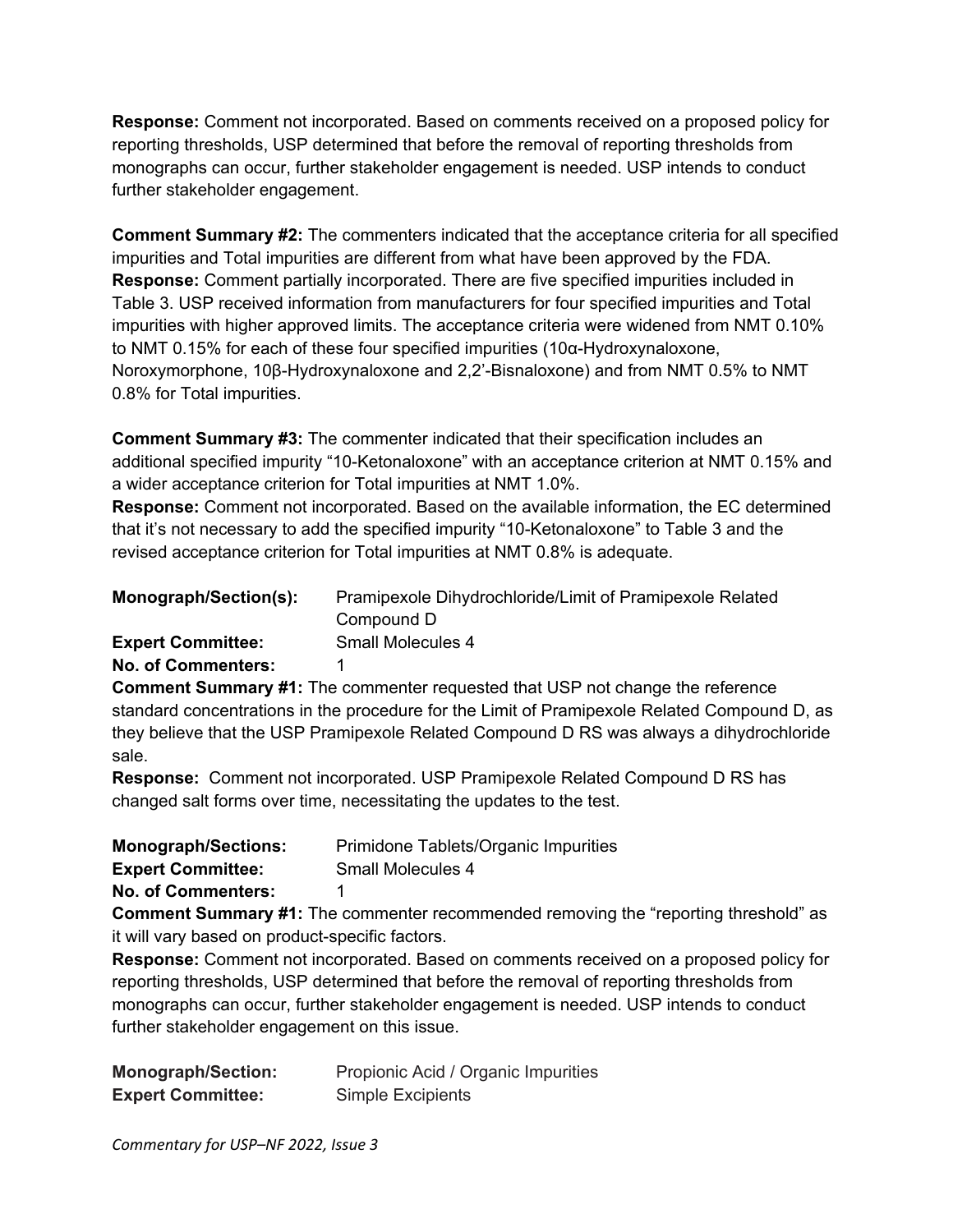# **No. of Commenters:** 1

**Comment Summary #1:** The commenter suggested changing the "NMT 0.15%" requirement for any unidentified individual impurity to "NMT 0.2%" with supporting data. **Response:** Comment incorporated. The available data supported this change.

<span id="page-35-0"></span>**Monograph/Sections:** Propranolol Hydrochloride Injection/Organic Impurities **Expert Committee:** Small Molecules 2 **No. of Commenters:** 1

**Comment Summary #1:** The commenter recommended removing the reporting threshold as it will vary based on product-specific factors.

**Response:** Comment not incorporated. Based on comments received on a proposed policy for reporting thresholds, USP determined that before the removal of reporting thresholds from monographs can occur, further stakeholder engagement is needed. USP intends to conduct further stakeholder engagement on this issue.

<span id="page-35-1"></span>

| Monograph/Section(s):     | Rivaroxaban/Multiple Sections |
|---------------------------|-------------------------------|
| <b>Expert Committee:</b>  | <b>Small Molecules 2</b>      |
| <b>No. of Commenters:</b> | 6                             |

**Comment Summary #1:** The commenter recommended harmonizing the *Enantiomeric Purity* test procedure with the corresponding test in the *European Pharmacopeia 10.7* monograph for Rivaroxaban and including a limit of NMT 0.5% for *the Rivaroxaban R Isomer*.

**Response:** Comment not incorporated. The EC determined that the proposed procedure and the acceptance criterion are consistent with a US FDA approved application.

**Comment Summary #2:** The commenter recommended harmonizing the *Identification* test *B* with the corresponding test in the *European Pharmacopeia 10.7* monograph and include the reference to the *Enantiomeric Purity* test instead of the *Assay* test for the retention time agreement.

**Response:** Comment not incorporated. The EC determined that the proposed *Identification* test *B* is consistent with an FDA approved application and will consider a future revision as appropriate.

**Comment Summary #3:** The commenter recommended harmonizing the acceptance criterion for *Water Determination <921>, Method I, Method Ic* with the corresponding limit of NMT 0.5% in the *European Pharmacopeia* monograph.

**Response:** Comment not incorporated. The EC determined that the proposed acceptance criterion for water determination is consistent with an FDA approved application.

**Comment Summary #4:** The commenter indicated that the proposed procedures for *Organic Impurities* and the *Enantiomeric Purity* tests are not suitable for their drug substance because the in-house impurities are either coeluting or closely eluting and one of in-house impurities is not soluble in the diluent.

**Response:** Comment not incorporated. The EC will consider future revision to the monograph upon receiving the necessary supporting information.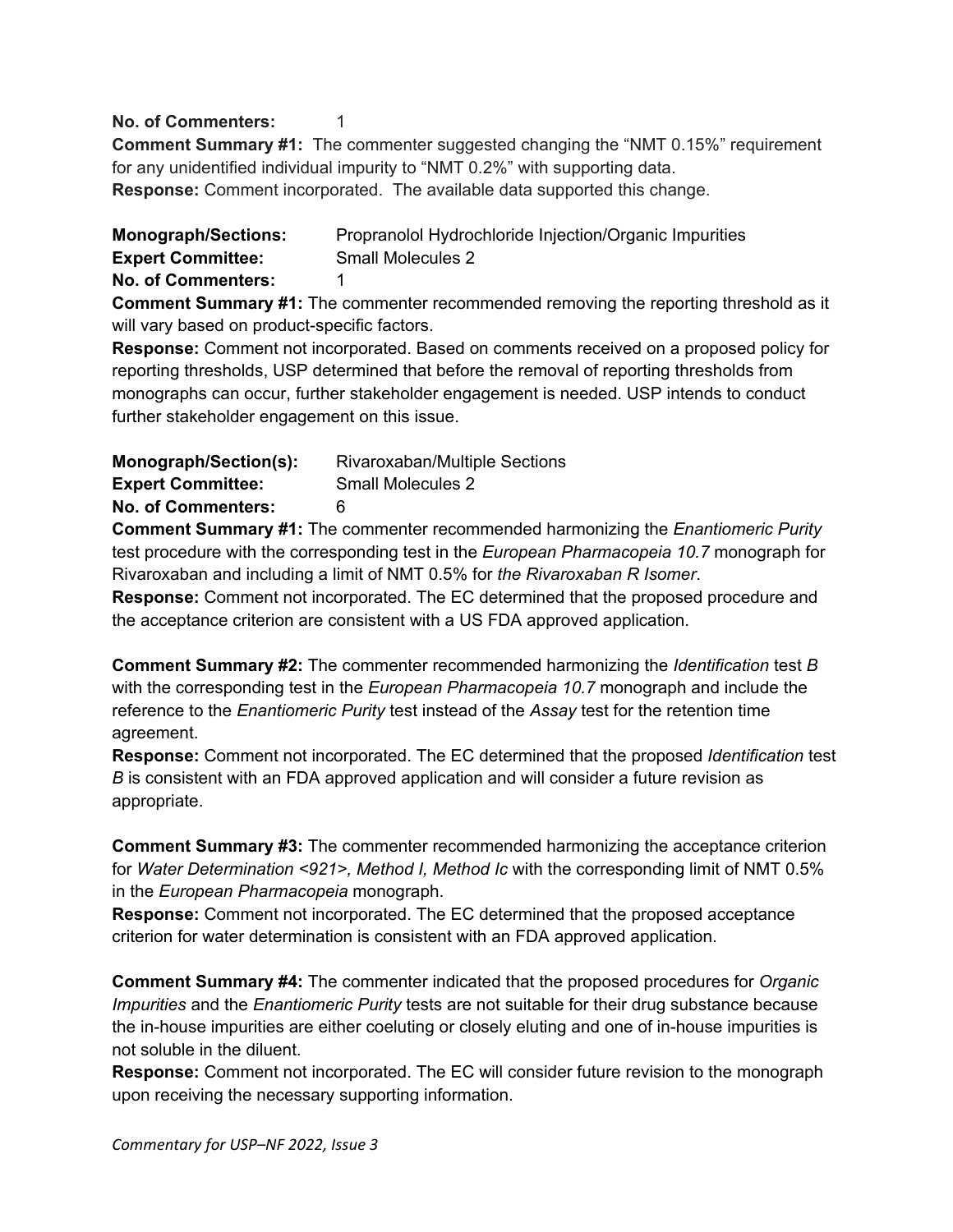**Comment Summary #5:** The commenter indicated that the *Injection volume* under the *Assay* and *Organic Impurities* test procedures is below the suggested injection precision of the general analytical instruments.

**Response:** Comment not incorporated. The EC determined that the proposed *Injection volume* is consistent with validation data and is suitable for its intended use.

**Comment Summary #6:** The commenter indicated that the peak response of rivaroxaban is low due to the proposed low *Injection volume* in the tests for *Assay* and *Organic Impurities*. **Response:** Comment not incorporated. The EC determined that the proposed *Injection volume* is consistent with validation data and is suitable for its intended use.

**Comment Summary #7:** The commenter requested replacing the proposed procedures for *Assay* and *Organic Impurities* tests with their in-house test procedures as they are fully validated and are specific for all known impurities for rivaroxaban. **Response:** Comment not incorporated. The EC determined that the proposed methods are consistent with validation data and are suitable for their intended use.

**Comment Summary #8:** The commenter requested removing the reporting threshold from the *Organic Impurities* test as it will vary based on product-specific factors.

**Response:** Comment not incorporated. Based on comments received on a proposed policy for reporting thresholds, USP determined that before removal of reporting thresholds from monographs can occur, further stakeholder engagement is needed. USP intends to conduct further stakeholder engagement on this issue.

**Comment Summary #9:** The commenter requested replacing the proposed procedures for Assay and Organic Impurities tests with their in-house test procedures as they provide higher peak response due to larger injection volume.

**Response:** Comment not incorporated. The proposed methods are fully validated and are consistent with a US FDA approved application.

**Comment Summary #10:** The commenter requested replacing the proposed Enantiomeric purity test procedure with their in-house test procedure for better resolution. **Response:** Comment not incorporated. The proposed method is fully validated and is consistent with a US FDA approved application.

<span id="page-36-0"></span>

| Monograph/Section: | Saquinavir Mesylate/Organic Impurities |
|--------------------|----------------------------------------|
|--------------------|----------------------------------------|

**Expert Committee:** Small Molecules 1

**No. of Commenters:** 1

**Comment Summary #1:** The commenter requested removing the reporting threshold from the test for *Organic Impurities* as it will vary based on product-specific factors.

**Response**: Comment not incorporated. Based on comments received on a proposed policy for reporting thresholds, USP determined that before the removal of reporting thresholds from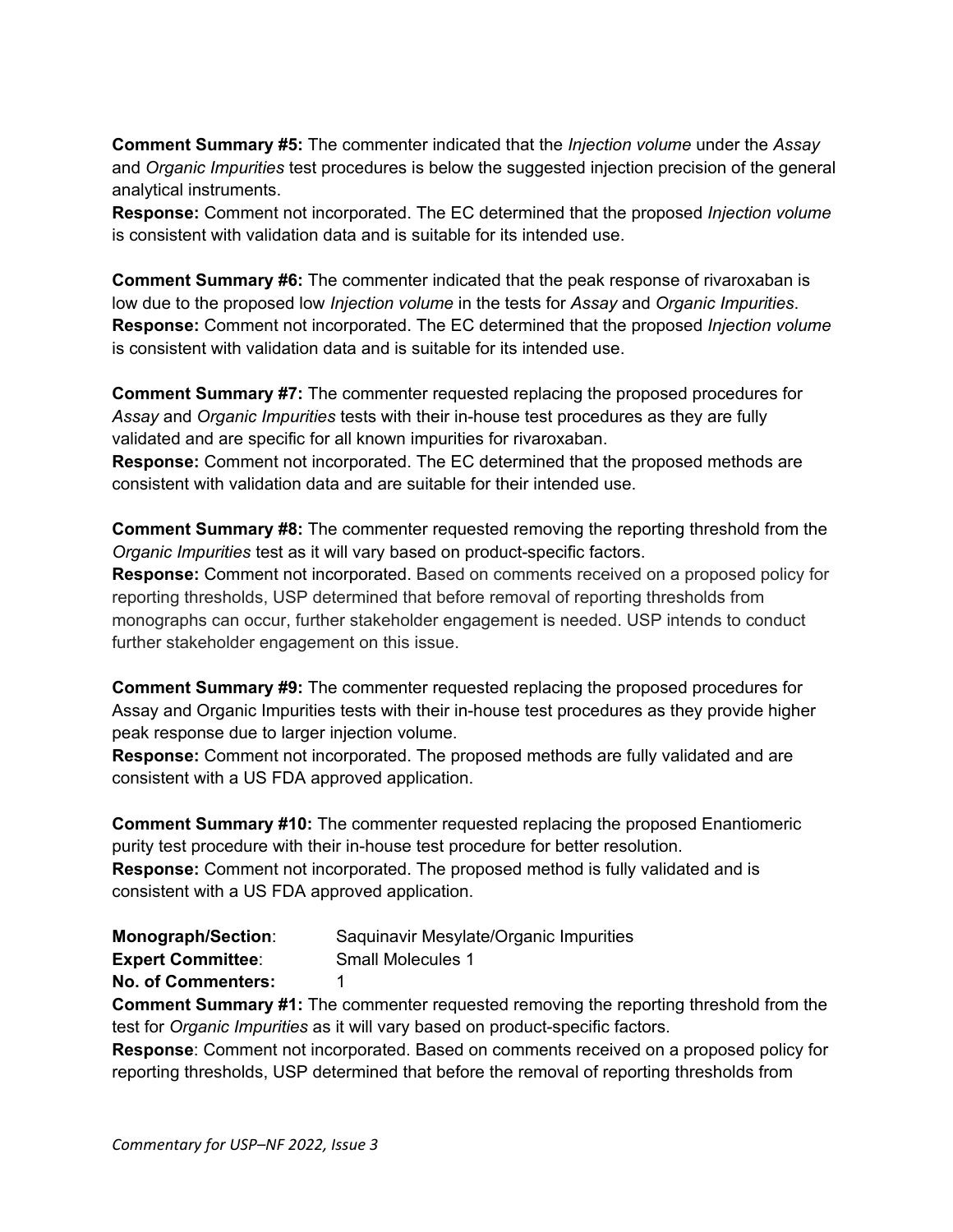monographs can occur, further stakeholder engagement is needed. USP intends to conduct further stakeholder engagement on this issue.

<span id="page-37-0"></span>

| Monograph/Section(s):     | <b>Siler Root/Multiple Sections</b>                       |
|---------------------------|-----------------------------------------------------------|
| <b>Expert Committee:</b>  | <b>Botanical Dietary Supplements and Herbal Medicines</b> |
| <b>No. of Commenters:</b> |                                                           |

**Comment Summary**: The commenter indicated that the USP convention is not to italicize the botanical family name, the Siler Root family monographs should be corrected in this regard. **Response:** Comment incorporated. The monographs of Siler Root, Siler Root Powder and Siler Root Dry Extract are corrected consistent with the USP convention.

**Monograph/Section(s):** Siler Root Powder/Multiple Sections **Expert Committee:** Botanical Dietary Supplements and Herbal Medicines **No. of Commenters:** 1

**Comment Summary**: The commenter indicated that the USP convention is not to italicize the botanical family name, the Siler Root monograph should be corrected in this regard. **Response:** Comment incorporated. The monographs of Siler Root, Siler Root Powder and Siler Root Dry Extract are corrected consistent with the USP convention.

<span id="page-37-3"></span>

| Monograph/Section(s):     | Siler Root Dry Extract/Multiple Sections                  |
|---------------------------|-----------------------------------------------------------|
| <b>Expert Committee:</b>  | <b>Botanical Dietary Supplements and Herbal Medicines</b> |
| <b>No. of Commenters:</b> |                                                           |

**Comment Summary #1**: The commenter indicated that the USP convention is not to italicize the botanical family name, the Siler Root monograph should be corrected in this regard. **Response:** Comment incorporated. The monographs of Siler Root, Siler Root Powder and Siler Root Dry Extract are corrected consistent with the USP convention.

<span id="page-37-2"></span>

| Monograph/Section(s):     | Sodium Propionate / Organic Impurities                                          |
|---------------------------|---------------------------------------------------------------------------------|
| <b>Expert Committee:</b>  | Simple Excipients                                                               |
| <b>No. of Commenters:</b> |                                                                                 |
|                           | <b>EC-initiated Channe #1:</b> A note of "The neak eluting at RRT 0.3 is sodium |

**EC-initiated Change #1:** A note of "The peak eluting at RRT 0.3 is sodium ion peak. This peak, and the peaks eluting before it, are exclusive from integration. These peaks are not from organic impurities of sodium propionate" was added in the *Analysis* section of the test to offer clarity.

<span id="page-37-1"></span>

| <b>Monograph/Sections:</b> | Streptococcus thermophilus        |
|----------------------------|-----------------------------------|
| <b>Expert Committee:</b>   | Non-Botanical Dietary Supplements |
| <b>No. of Commenters:</b>  |                                   |
|                            |                                   |

**Comment Summary # 1**: The commentor questioned the basis for providing *Food Chemical Codex* (FCC) as a source method for testing Listeria.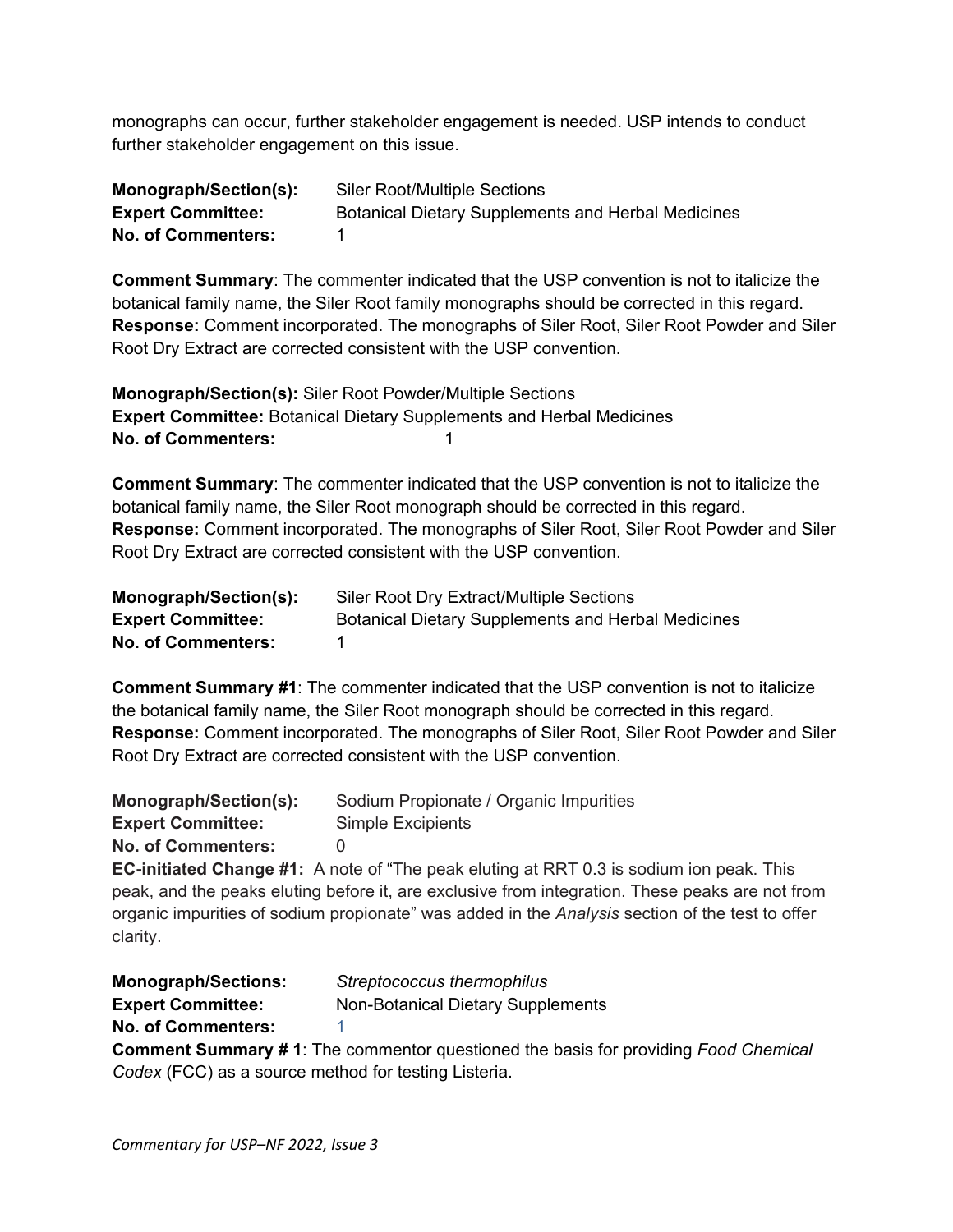**Response**: Comment not incorporated. The EC concluded that referencing *FCC* is acceptable, noting that *FCC* is an official publication of USP and the method for Listeria in *FCC* is based on AOAC Official Method 999.06 *Listeria* in Foods. *USP-NF* does not currently have a method to test Listeria and efforts are underway to revise <2022> *Microbiological Procedures for the Absence of Specified Microorganisms- Nutritional and Dietary Supplements*, to include testing method for Listeria and other pathogens.

**Comment Summary #2:** The commentor requested justification for the wide differences among the sample test quantities in the test for *Contaminants, Contaminant microorganisms*. **Response**: The monograph references *<64> Probiotic tests* for specified microorganisms which in turn references <*2022>Microbiological Procedures for the Absence of Specified Microorganisms- Nutritional and Dietary Supplements,* that has a requirement for testing 10g of samples. The different sample quantities required in the monograph is based on the sponsor provided documents. Per *General Notices and Requirements, 3.10. Applicability of Standards,* "*Where the requirements of a monograph differ from the requirements specified in these General Notices or an applicable general chapter, the monograph requirements apply and supersede the requirements of the General Notices or applicable general chapters, whether or not the monograph explicitly states the difference".*

<span id="page-38-0"></span>

| Monograph/Section:        | Tamsulosin Hydrochloride Capsules/Organic Impurities |
|---------------------------|------------------------------------------------------|
| <b>Expert Committee:</b>  | Small Molecules 3                                    |
| <b>No. of Commenters:</b> |                                                      |

**Comment Summary #1:** The commenter requested removing the 'reporting threshold' because it will vary based on product-specific factors.

**Response:** Comment not incorporated. Based on comments received on a proposed policy for reporting thresholds, USP determined that before the removal of reporting thresholds from monographs can occur, further stakeholder engagement is needed. USP intends to conduct further stakeholder engagement on this issue.

**Comment Summary #2:** The commenter requested removing "methoxy tamsulosin", "ethoxyphenoxy ethyl bromide", and "desethoxy tamsulosin" from Table 13 in the Organic Impurities section as they are sufficiently controlled in the drug substance.

**Response:** Comment incorporated. The impurities were moved to the System suitability section where a 'Note' was included with associated relative retention times.

**Comment Summary #3:** The commenter requested aligning the acceptance criteria for 'Any unspecified impurities' with ICH Q3B.

**Response:** Comment incorporated. The criterion for 'Any unspecified impurities' was changed from NMT 0.6% to NMT 0.63%. This is based on the following calculation: 0.005 mg (5ug [identification threshold])  $/0.8$  mg (MDD) = 0.00625 x 100 = 0.63%.

**Comment Summary #4:** The commenter requested widening the acceptance criteria for 'Total impurities' for consistency with what has been approved.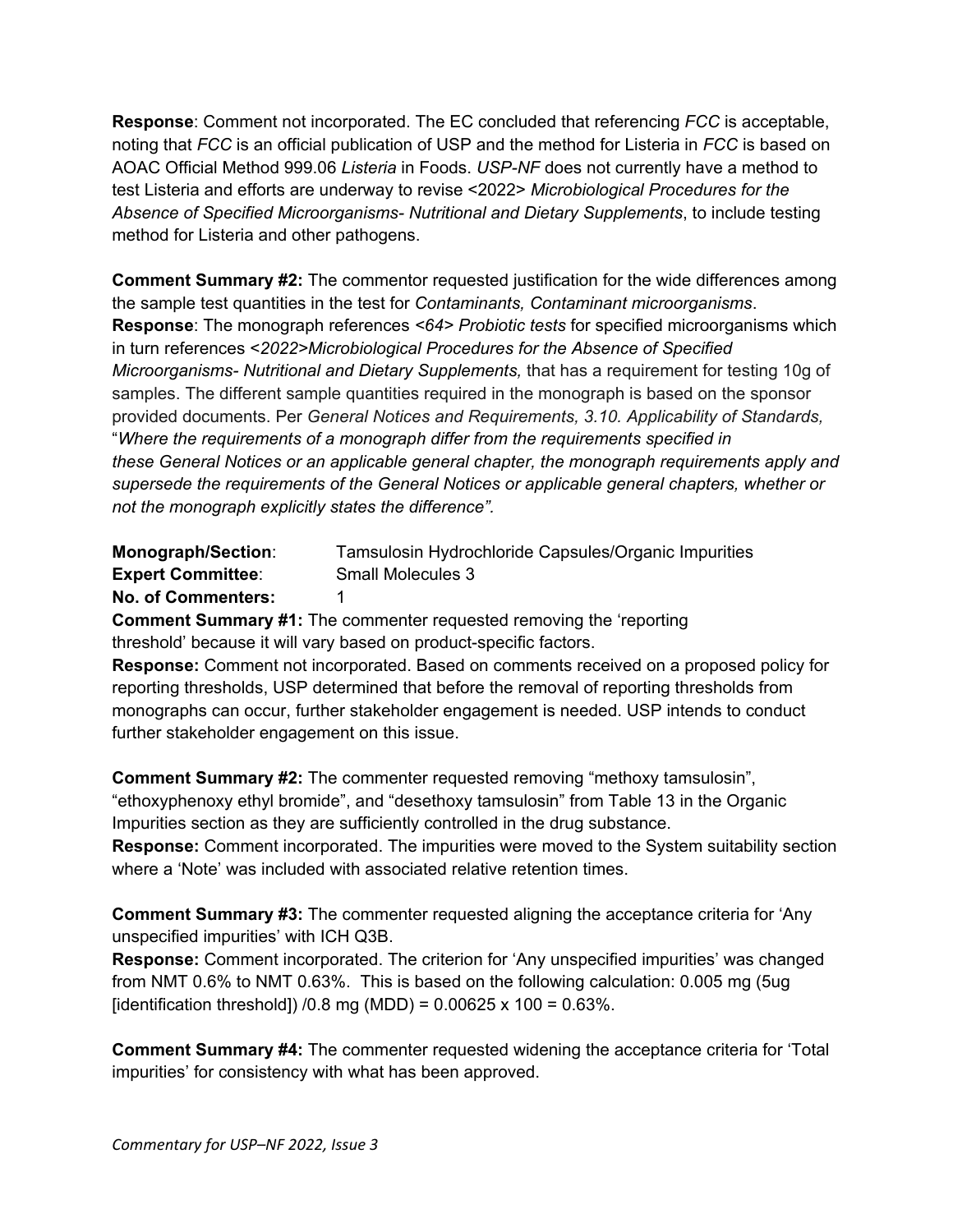**Response:** Comment incorporated. The criterion for 'Total impurities' was changed from NMT 0.9% to NMT 2.0% consistent with a US FDA approved application.

<span id="page-39-0"></span>

| <b>Monograph/Sections:</b> | Tiotropium Bromide/Multiple sections |
|----------------------------|--------------------------------------|
| <b>Expert Committee:</b>   | Small Molecules Monographs 5         |
| <b>No. of Commenters:</b>  | 5                                    |

**Comment Summary #1:** The commenter recommended revising the second of three chemical names proposed in the *Chemical Information* to align the usage of alpha- and beta- with current chemical nomenclature conventions.

**Response:** Comment partially incorporated. The second chemical name, which is based on an older chemical nomenclature scheme, is not included in the monograph.

**Comment Summary #2:** The commenter requested removing the "reporting threshold" in the test for *Organic Impurities.*

**Response:** Comment not incorporated. Based on comments received on a proposed policy for reporting thresholds, USP determined that before the removal of reporting thresholds from monographs can occur, further stakeholder engagement is needed. USP intends to conduct further stakeholder engagement on this issue.

**Comment Summary #3:** The commenters recommended not proceeding with the proposed LC-MS test for the *Limit of Tiotropium Related Compound G and Tiotropium Related Compound H,* citing tailing of the tiotropium peak that leads to an elevated baseline and potentially interferes with the accurate quantitation of tiotropium related compound G. A commenter also suggested that the analytical method may suffer from poor precision.

**Response:** Comment not incorporated. The analytical method satisfied all validation requirements for accuracy and precision over the range of 25% to 150% of the impurity acceptance criterion, i.e., NMT 0.10% each of tiotropium related compound G and tiotropium related compound H. Additionally, the compendial test procedure permits users to optimize method performance for their instrumentation. The EC will consider future revisions to the monograph upon receipt of the necessary supporting data.

**Comment Summary #4:** The commenters requested revising the acceptance criteria for *Water Determination* to accommodate both the anhydrous and monohydrate forms of tiotropium bromide.

**Response:** Comment incorporated. The acceptance criteria for *Water Determination* were widened from the range 2.6%-3.4% to the limit NMT 4.0%, thereby accommodating both the anhydrous and monohydrate forms of tiotropium bromide.

**EC-initiated Change #1:** The UNII codes for tiotropium bromide (anhydrous) and for tiotropium bromide monohydrate are added to the *Chemical Information* in the monograph.

| <b>Monograph/Sections:</b> | <b>Zinc Acetate /Multiple Sections</b> |
|----------------------------|----------------------------------------|
| <b>Expert Committee:</b>   | Small Molecules 2                      |
| <b>No. of Commenters:</b>  | -2.                                    |